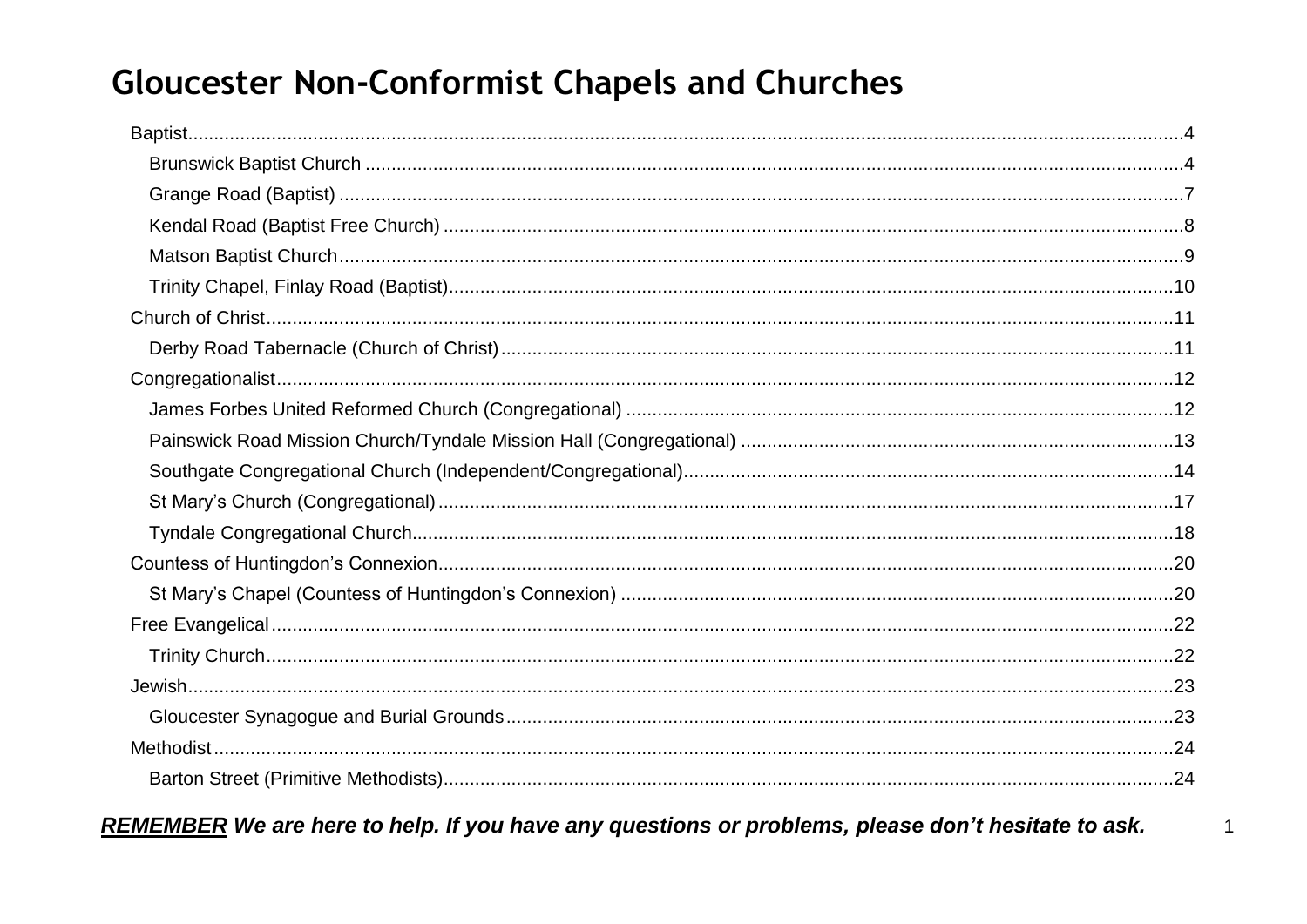$\overline{2}$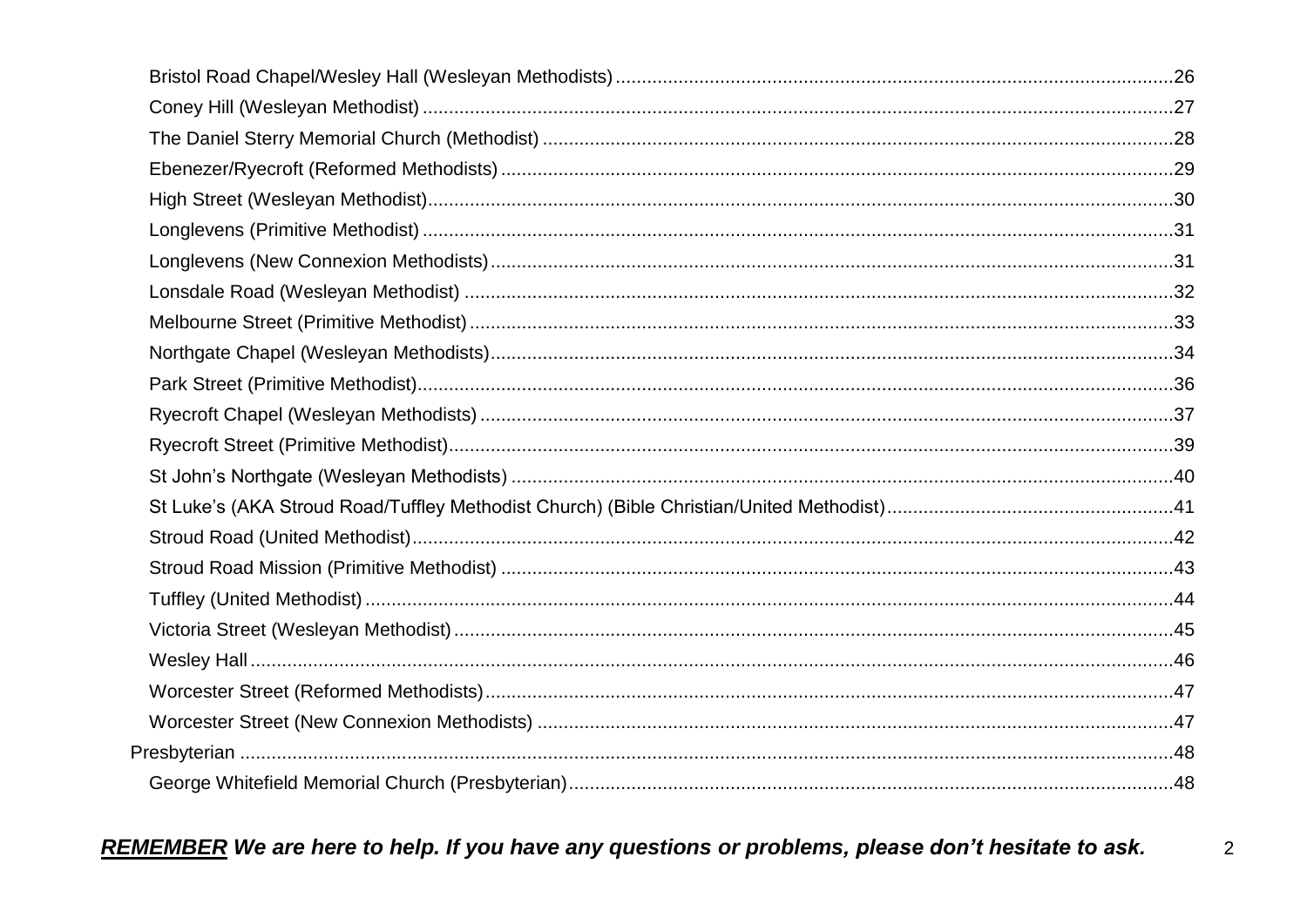$\mathbf{3}$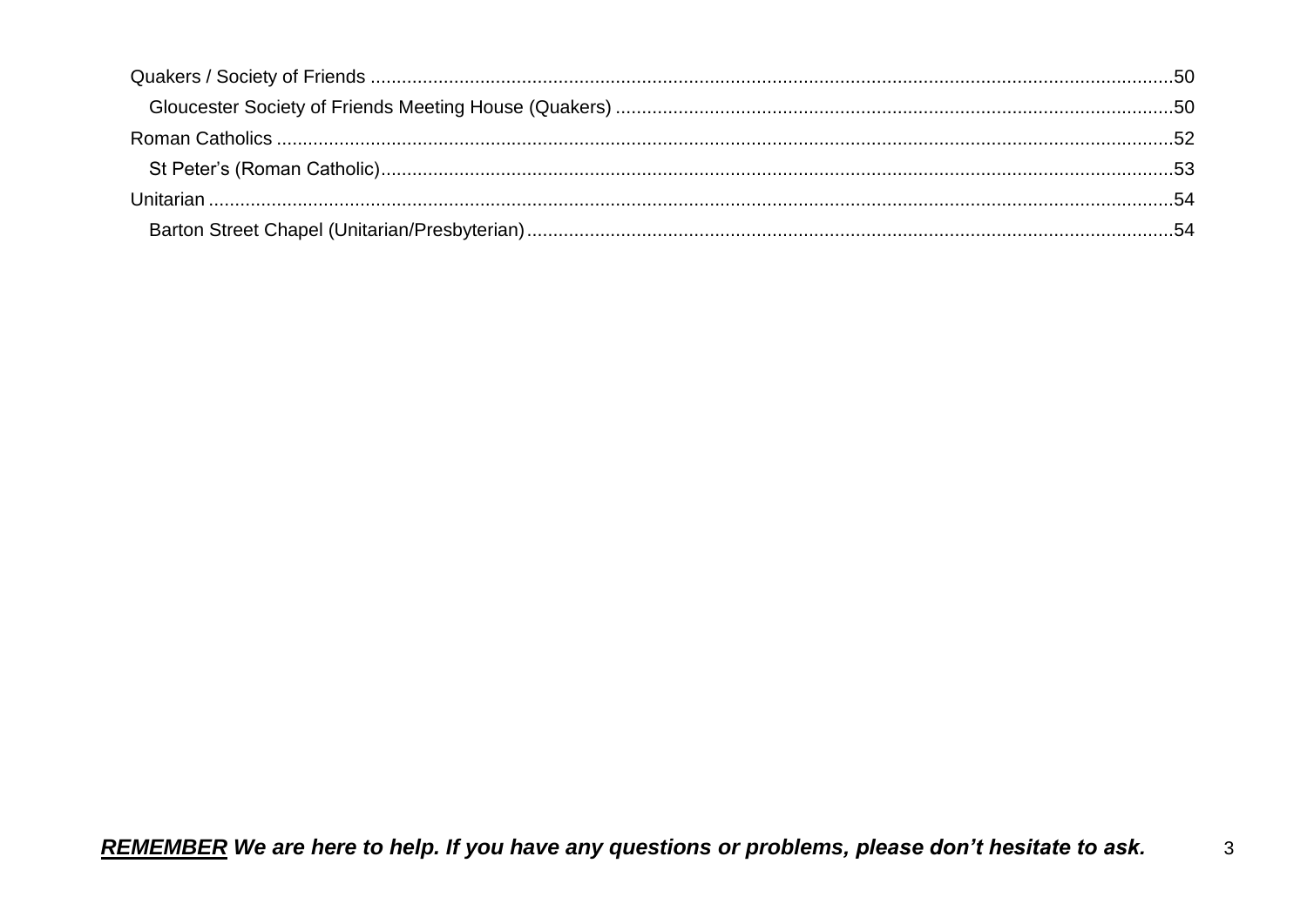# <span id="page-3-0"></span>**Baptist**

# <span id="page-3-1"></span>**Brunswick Baptist Church**

The forerunner of the Brunswick Baptist church was established on Oct 3<sup>rd</sup> 1813 and the first meetings were held in a room on New Inn Lane. A plot of land on Parker's Row, Brunswick Road, was purchased in 1820, and the new Church was opened on 18<sup>th</sup> May 1821. The Chapel was enlarged in 1847 and reopened on 22<sup>nd</sup> April 1848, Good Friday; there were several further enlargements in the 1860s and 1870s. The Church prospered in the 1860s, both in terms of member numbers and financially.

In 1892 Rev Joseph Edwin Barton left the Brunswick chapel to form the Baptist Free Church, later known as the Kendal Road Baptist Church. Workers from the chapel established Trinity chapel, on Finlay Road, in 1929 and Grange Road Chapel in 1947. The Church also ran Missions in Suffolk Street and South End – both abandoned by 1913 - also the Barton End Mission, Witcombe Chapel and Matson Baptist Church.

The Church moved to its current location on Southgate Street in 1973.

**The following pages contain the references to registers of Brunswick Baptist Church.**

**There is also a list of other major sources relating to the church, which may be of interest.**

\*Includes some dates of death & baptism of those listed in the membership roll at reverse but is not a full register.

| <b>Baptisms</b> | <b>Births</b> | <b>Marriages</b> | <b>Burials/Deaths</b> | <b>Communicants/</b><br><b>Membership Rolls</b> | <b>Microfilm</b><br><b>Reference</b> | Original<br><b>Register</b> |
|-----------------|---------------|------------------|-----------------------|-------------------------------------------------|--------------------------------------|-----------------------------|
|                 |               |                  |                       | 1813-1831                                       |                                      | D4373/2/1                   |
|                 |               |                  |                       | 1839-1856                                       |                                      | D4373/2/2                   |
| $[1839-1881]$ * |               |                  | $[1839-1881]$ *       | 1868-1892                                       |                                      | D4373/1/1                   |
|                 |               |                  |                       | 1895-1901                                       |                                      | D4373/1/2                   |
|                 |               |                  |                       | 1902-1909                                       |                                      | D4373/1/3                   |
|                 |               |                  |                       | 1910-1916                                       |                                      | D4373/1/4                   |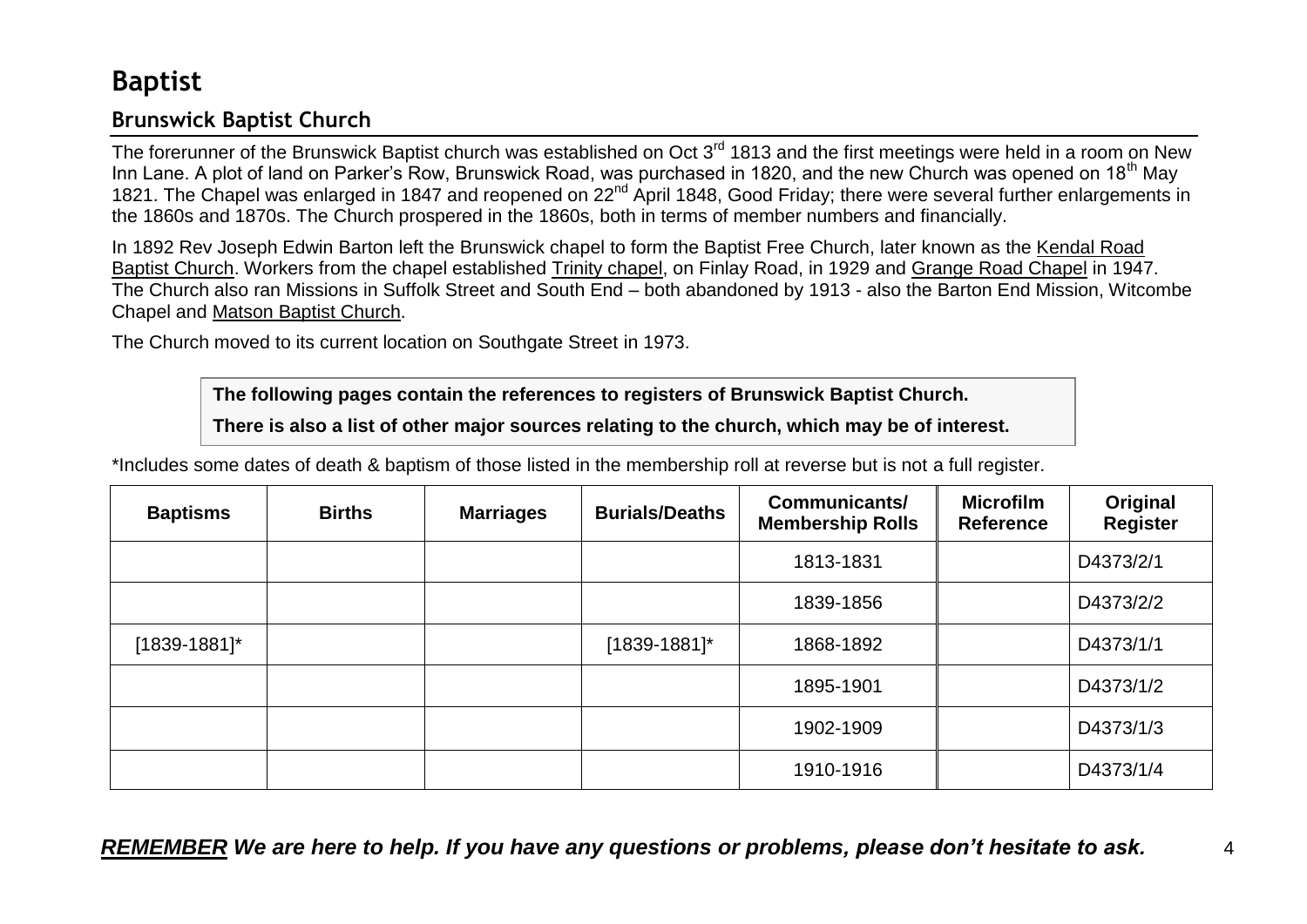| <b>Baptisms</b> | <b>Births</b> | <b>Marriages</b> | <b>Burials/Deaths</b> | <b>Communicants/</b><br><b>Membership Rolls</b> | <b>Microfilm</b><br><b>Reference</b> | Original<br><b>Register</b> |
|-----------------|---------------|------------------|-----------------------|-------------------------------------------------|--------------------------------------|-----------------------------|
|                 |               |                  |                       | 1917-1930                                       |                                      | D4373/1/5                   |
|                 |               |                  |                       | 1931-1942                                       |                                      | D4373/1/6                   |
|                 |               |                  |                       | 1939-1952                                       |                                      | D4373/1/7                   |
|                 |               |                  |                       | 1961-1964                                       |                                      | D4373/1/8                   |
|                 |               |                  |                       | 1965-1970                                       |                                      | D4373/1/9                   |

| <b>Other Records</b>                   |              |                                                                                                                                        |
|----------------------------------------|--------------|----------------------------------------------------------------------------------------------------------------------------------------|
| <b>Minutes</b>                         | D4373/2/     | Includes Church and Deacons Minutes, and Building and Finance Committee minutes                                                        |
|                                        |              | For full list, please see the Catalogue. Please note that some of these Minute books<br>are closed without permission from the Church. |
| Subscriptions/                         | D4373/4/35   | Weekly offerings register 1929-1932                                                                                                    |
| <b>Offerings</b>                       | D4373/4/36   | Weekly offerings register 1935-1937                                                                                                    |
|                                        | D4373/4/37   | Weekly offerings register 1938-1940                                                                                                    |
|                                        | D4373/4/38   | Weekly offerings register 1941-1947                                                                                                    |
| <b>Sunday School</b><br><b>Records</b> | D4373/6/     | Includes Admission and Attendance Registers, also Teachers meetings minutes.                                                           |
|                                        | D5332/1/     | For full list, please see the Catalogues.                                                                                              |
| Memorial<br>Inscriptions               | D9125/1/3674 | (Volume 3) c.1885                                                                                                                      |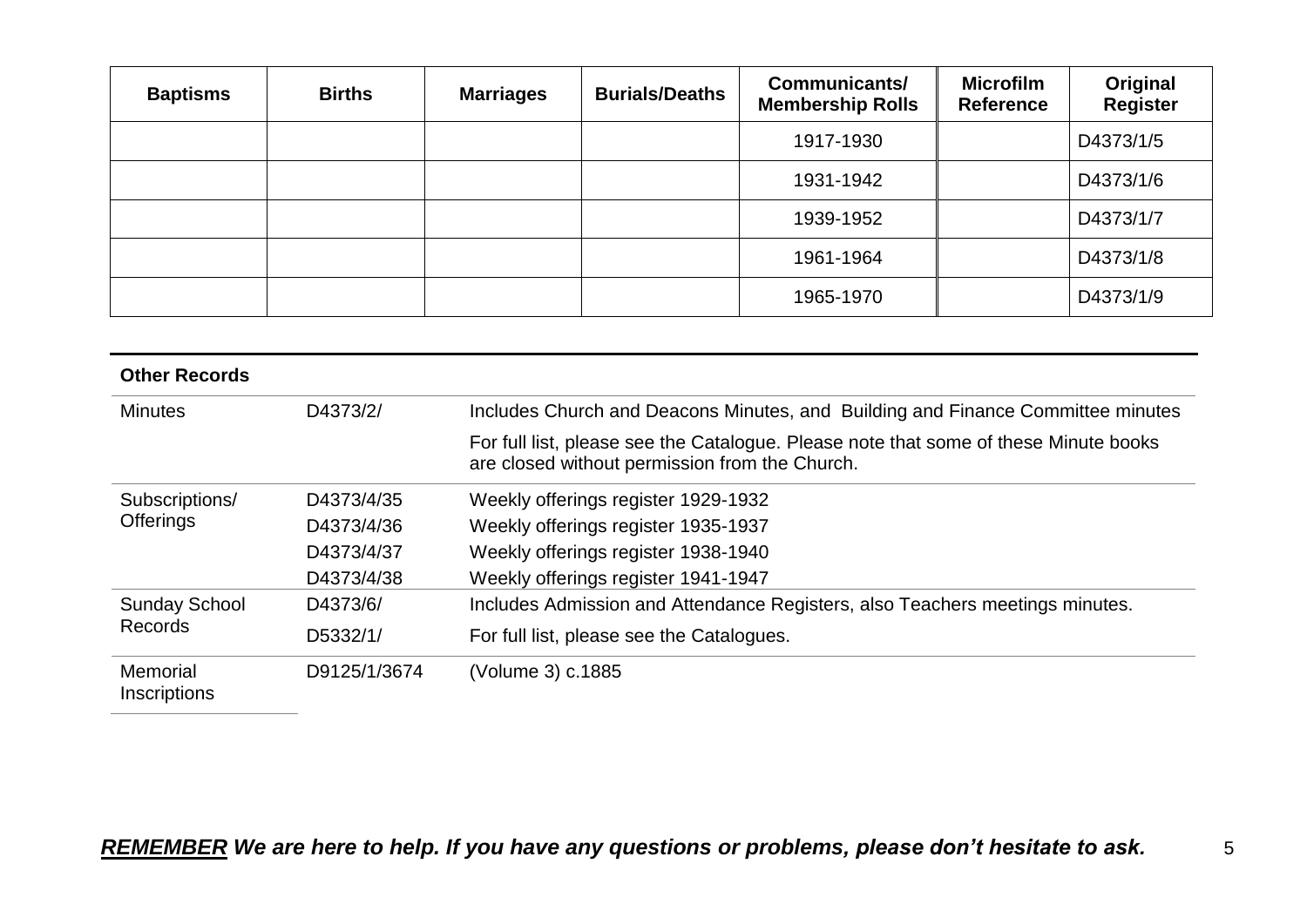### **Other Sources to try:**

| <b>Related Collections</b> | See D4373, D5332.                                                                                                                                                              |
|----------------------------|--------------------------------------------------------------------------------------------------------------------------------------------------------------------------------|
|                            | Various other articles and photographs of the church are held in the Local Studies Collection. Try<br>searching the Online Catalogue under the terms "Brunswick" and "Baptist" |
| <b>Books/Pamphlets</b>     | NQ9.1GS Hundred years' story of Brunswick road Baptist church (1913)                                                                                                           |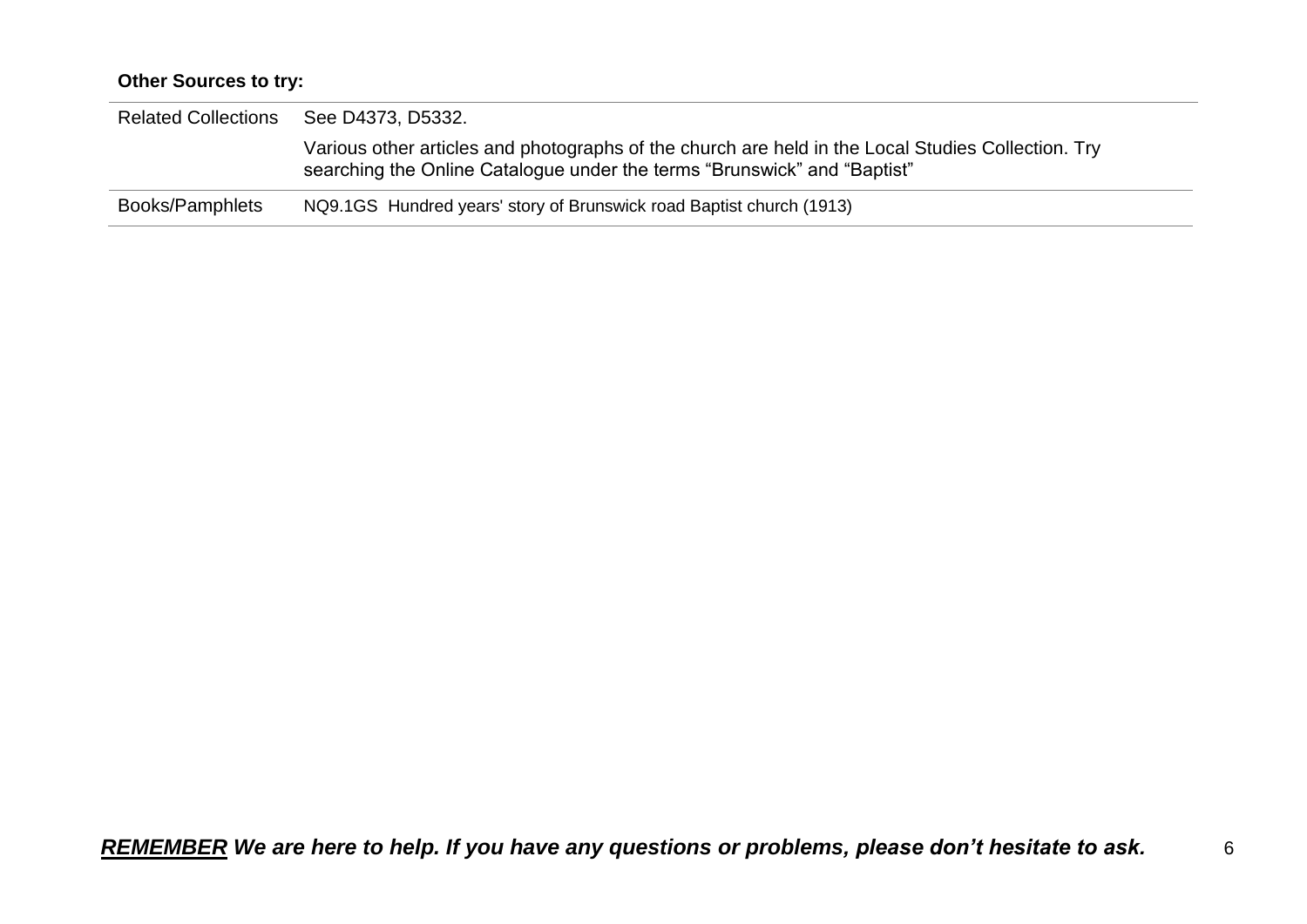# <span id="page-6-0"></span>**Grange Road (Baptist)**

The Grange Road chapel began as services in the new Lower Tuffley estate led by the pastor at Trinity Chapel in 1942. In 1947 a small army hut was erected for worship. A permanent church was built in 1955.

#### **The following pages contain the references to registers of Grange Road.**

**There is also a list of other major sources relating to the church, which may be of interest.**

| <b>Baptisms</b> | <b>Marriages</b> | <b>Burials</b> | <b>Church Roll</b> | <b>Microfilm Reference</b> | <b>Original Register</b> |
|-----------------|------------------|----------------|--------------------|----------------------------|--------------------------|
|                 | 1955-1966        |                |                    |                            | D6154/2/1                |
|                 | 1966-1973        |                |                    |                            | D6154/2/2                |
|                 | 1973-1987        |                |                    |                            | D6154/2/3                |

| <b>History</b>              | VCH            | See VCH vol. 4 'Protestant Non-Conformity' |
|-----------------------------|----------------|--------------------------------------------|
| <b>Other Sources to try</b> |                |                                            |
| <b>Related Collections</b>  | See also D4373 |                                            |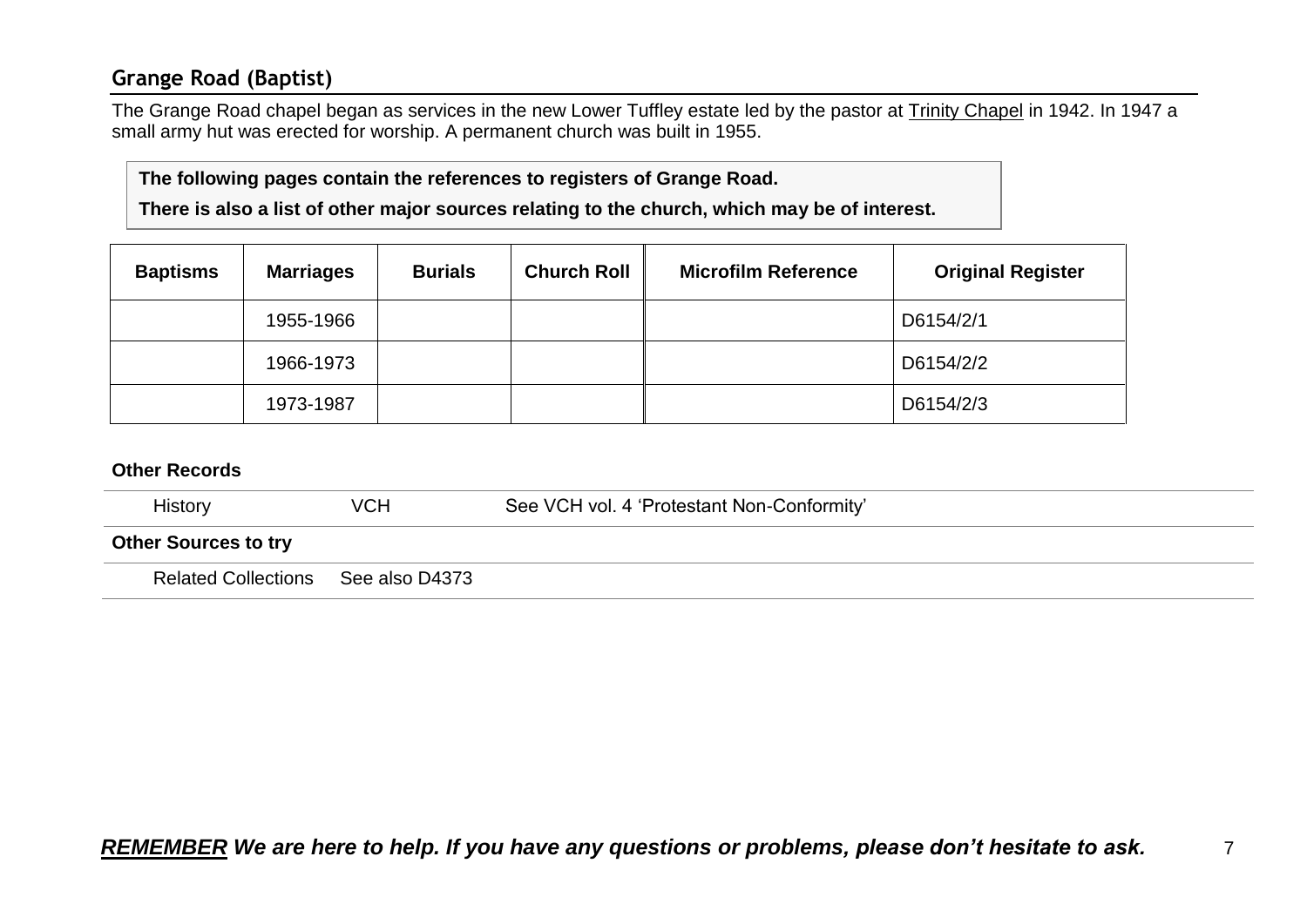# <span id="page-7-0"></span>**Kendal Road (Baptist Free Church)**

In 1892 Rev Joseph Edwin Barton left the Brunswick Chapel to form the Baptist Free Church. The first meetings were held at the Corn Exchange on Southgate Street. On 29<sup>th</sup> Sept 1939 the foundation stone was laid at Kendal Road, Longlevens. The church was then opened on 1<sup>st</sup> February 1940.

A list of ministers, with biographical notes, as well as notes on the effect they had on the church, can be found in 'The First Gloucester Baptist Free Church' by Christabel G Smith (NQ6.13)

**The following page contains the references to registers of Kendal Road Baptist Free Church.**

**There is also a list of other major sources relating to the church, which may be of interest.**

| <b>Baptisms</b> | <b>Marriages</b> | <b>Burials</b> | <b>Church Roll</b> | <b>Microfilm Reference</b> | <b>Original Register</b> |
|-----------------|------------------|----------------|--------------------|----------------------------|--------------------------|
|                 |                  |                | 1916-1952          |                            | D11089/1                 |

| <b>Minutes</b>              | D3771/1 | 1941-1986 (includes Church, Deacons and Women's Own Meetings)             |
|-----------------------------|---------|---------------------------------------------------------------------------|
| <b>Other Sources to try</b> |         |                                                                           |
| <b>Related Collections</b>  |         | See also Brunswick Baptist Church before 1892                             |
| Books/Pamphlets             |         | 'The First Gloucester Baptist Free Church' by Christabel G Smith (NQ6.13) |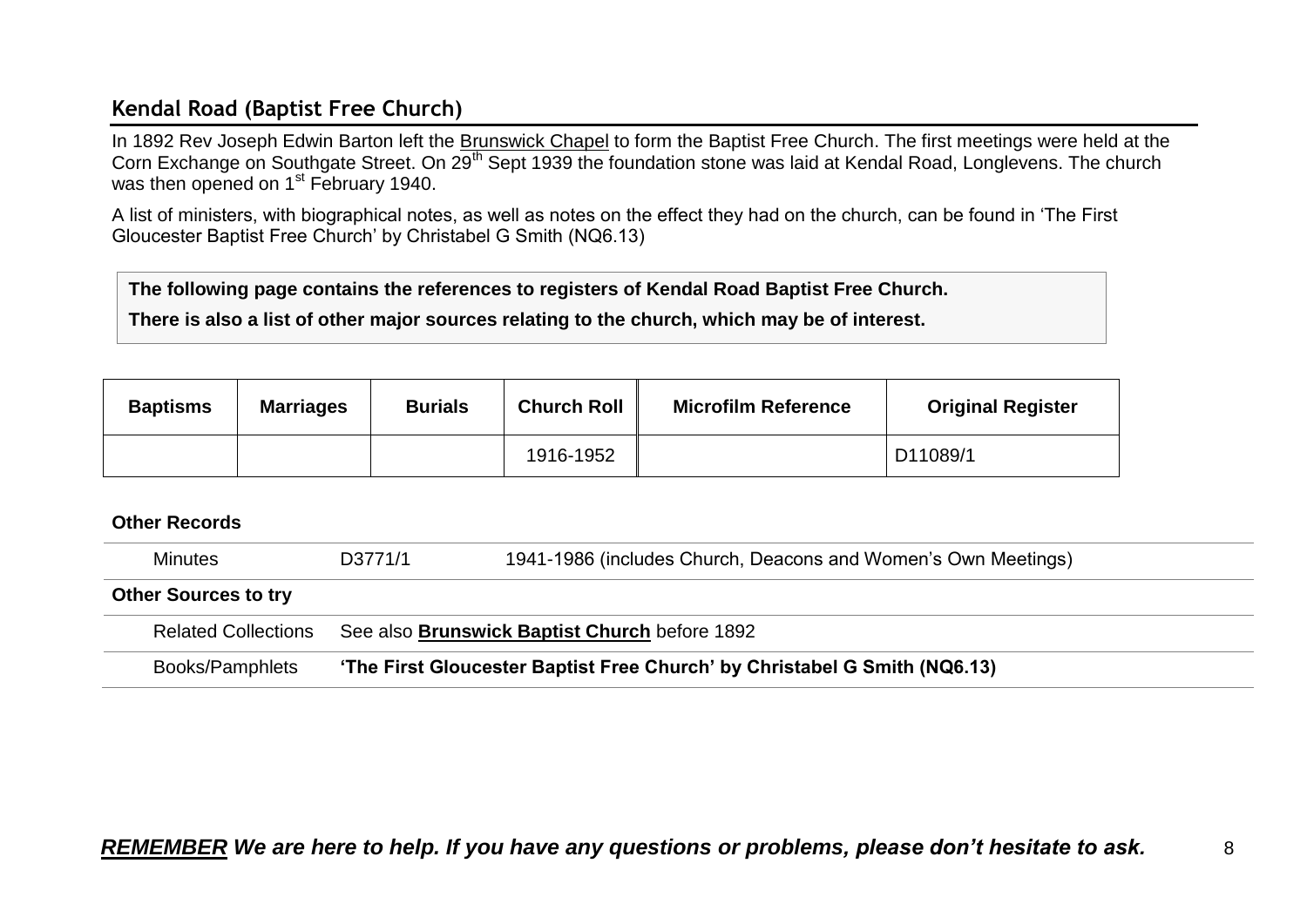### <span id="page-8-0"></span>**Matson Baptist Church**

In the early 1950s the pastor of Trinity Baptist Church formed a congregation on an estate being built at Matson, where in 1956 a church was erected in Matson Avenue. (Taken from 'The Victoria County History of Gloucester, Vol. 4')

**No records for Matson Baptist Church have been deposited.**

#### **Other Sources to try**

Related Churches See also **Brunswick Baptist Church**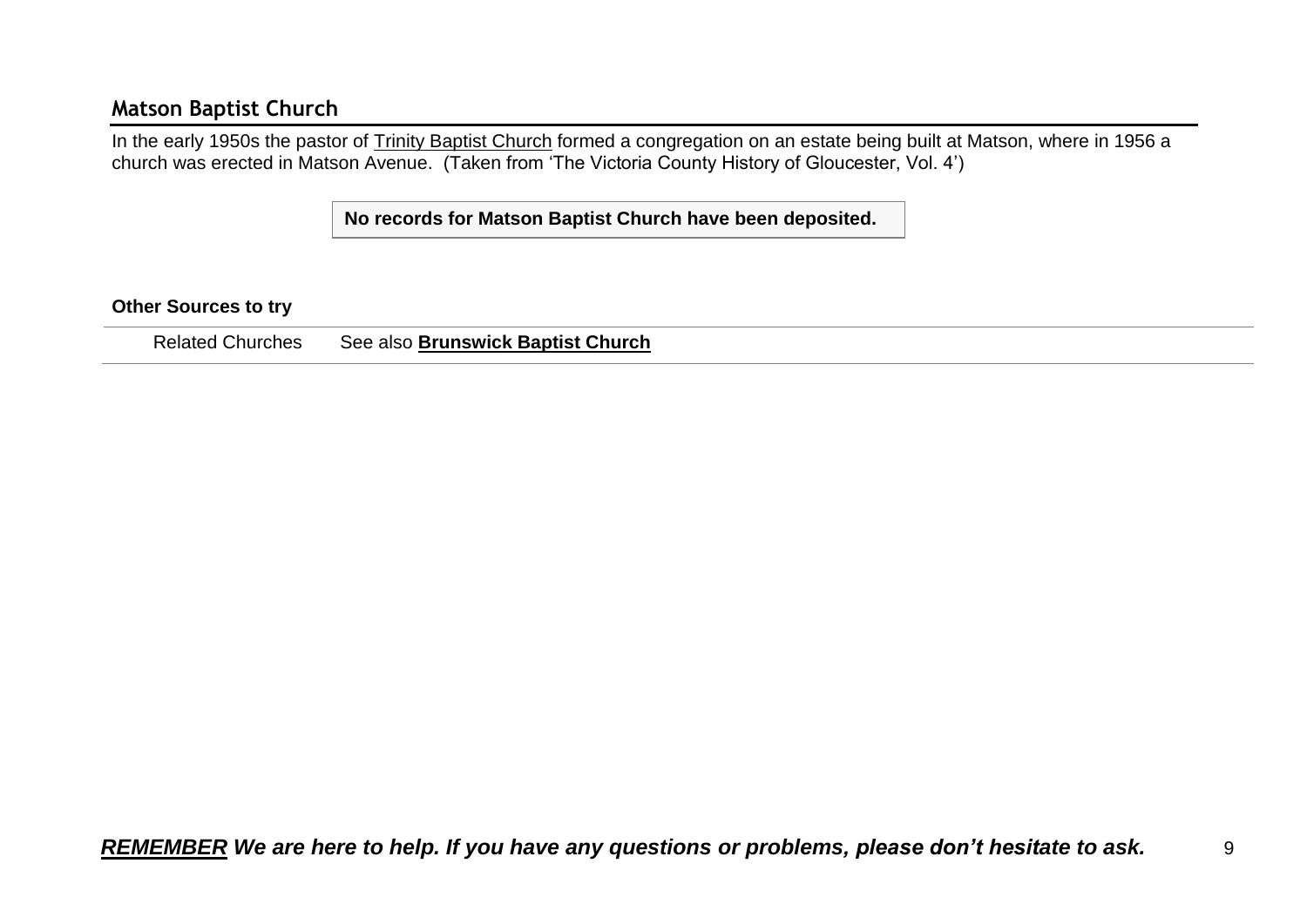# <span id="page-9-0"></span>**Trinity Chapel, Finlay Road (Baptist)**

Trinity Baptist church in Finlay Road was formed by the Brunswick Road Church in 1929 to serve a new housing estate in Tuffley. A timber Sunday school built near the corner of Selwyn Road that year was used for services and in 1930 a timber hall was erected next to it. A permanent church had been built by 1957. In 1981 it was independent and evangelical. (Taken from 'The Victoria County History of Gloucester, Vol. 4')

**No registers for Trinity have been deposited.**

**However the following items may be of interest.**

#### **Other Relevant Records**

| <b>Deeds</b>                | D4373/3/11                               | Copy conveyance and declaration of trust, Finlay Road chapel site                  |  |
|-----------------------------|------------------------------------------|------------------------------------------------------------------------------------|--|
| Service                     | D4373/9/36                               | Order of service, opening of new primary hall, Trinity Baptist Church, Finlay Road |  |
| <b>Other Sources to try</b> |                                          |                                                                                    |  |
| <b>Related Collections</b>  | See also D4373, Brunswick Baptist Church |                                                                                    |  |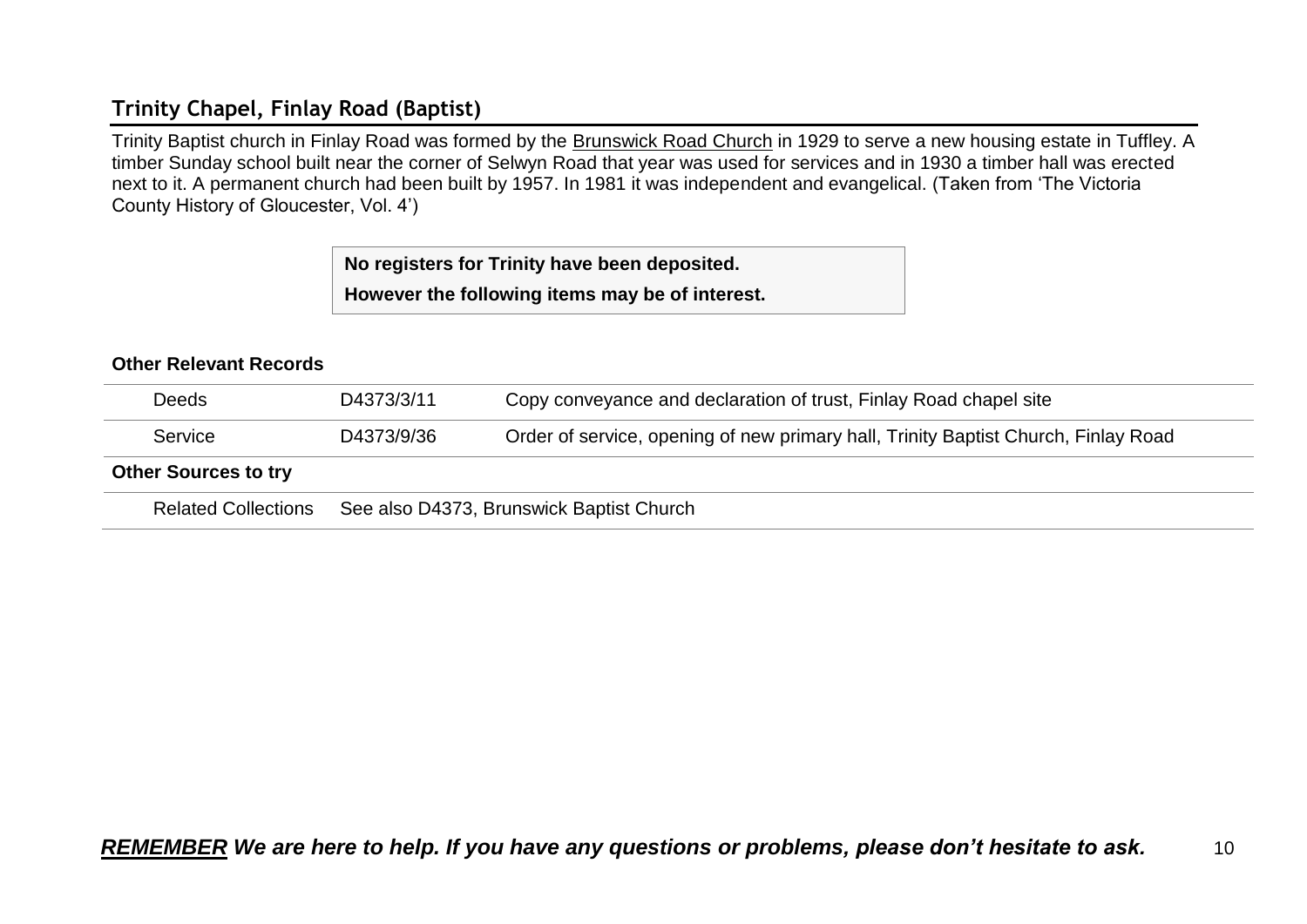# <span id="page-10-1"></span><span id="page-10-0"></span>**Derby Road Tabernacle (Church of Christ)**

The Derby Road Tabernacle was opened on 31<sup>st</sup> December 1891. The congregation was formed at meetings held by F W Troy at Goddard's Rooms in Northgate Street in 1890. When Mr Troy left, the Pastor role was taken over by Edwin Henry Spring, who had previously preached at the Railway Mission in Millbrook Street (for more information see pamphlet below). Mr Spring stayed at the Tabernacle until his 71<sup>st</sup> year, after 35 years of service. Mr G E Barr took over the Pastorship in 1926. The church became part of the James Forbes United Reformed Church in 1981. The building was demolished in the 1990s to make way for new homes.

**The following pages contain the references to registers of Derby Road Tabernacle.**

**There is also a list of other major sources relating to the church, which may be of interest.**

| <b>Baptisms</b> | <b>Marriages</b> | <b>Burials</b> | <b>Church Roll</b> | <b>Microfilm Reference</b> | <b>Original Register</b> |
|-----------------|------------------|----------------|--------------------|----------------------------|--------------------------|
| 1892-1970*      |                  |                | 1892-1970          |                            | D5874/1/2                |

\*Adult Baptisms, usually conducted when joining the church

| <b>Minutes</b>              | D5874/2                              | See catalogue for full list                                     |
|-----------------------------|--------------------------------------|-----------------------------------------------------------------|
| <b>Church Magazines</b>     | D5874/9                              | 1955-1968                                                       |
| <b>History</b>              |                                      | See Pamphlets below about E H Spring.                           |
| <b>Other Sources to try</b> |                                      |                                                                 |
| <b>Related Collections</b>  | See D5874 for full list of documents |                                                                 |
| Books/Pamphlets             | B525/4557GS                          | Edwin Henry Spring (Pastor, 1855-1927)                          |
|                             | <b>NQ6.1GS</b>                       | Coming of age of the East End tabernacle, Gloucester, 1913      |
|                             | <b>N6.10GS</b>                       | Outline history of the Gloucester branch of The Railway Mission |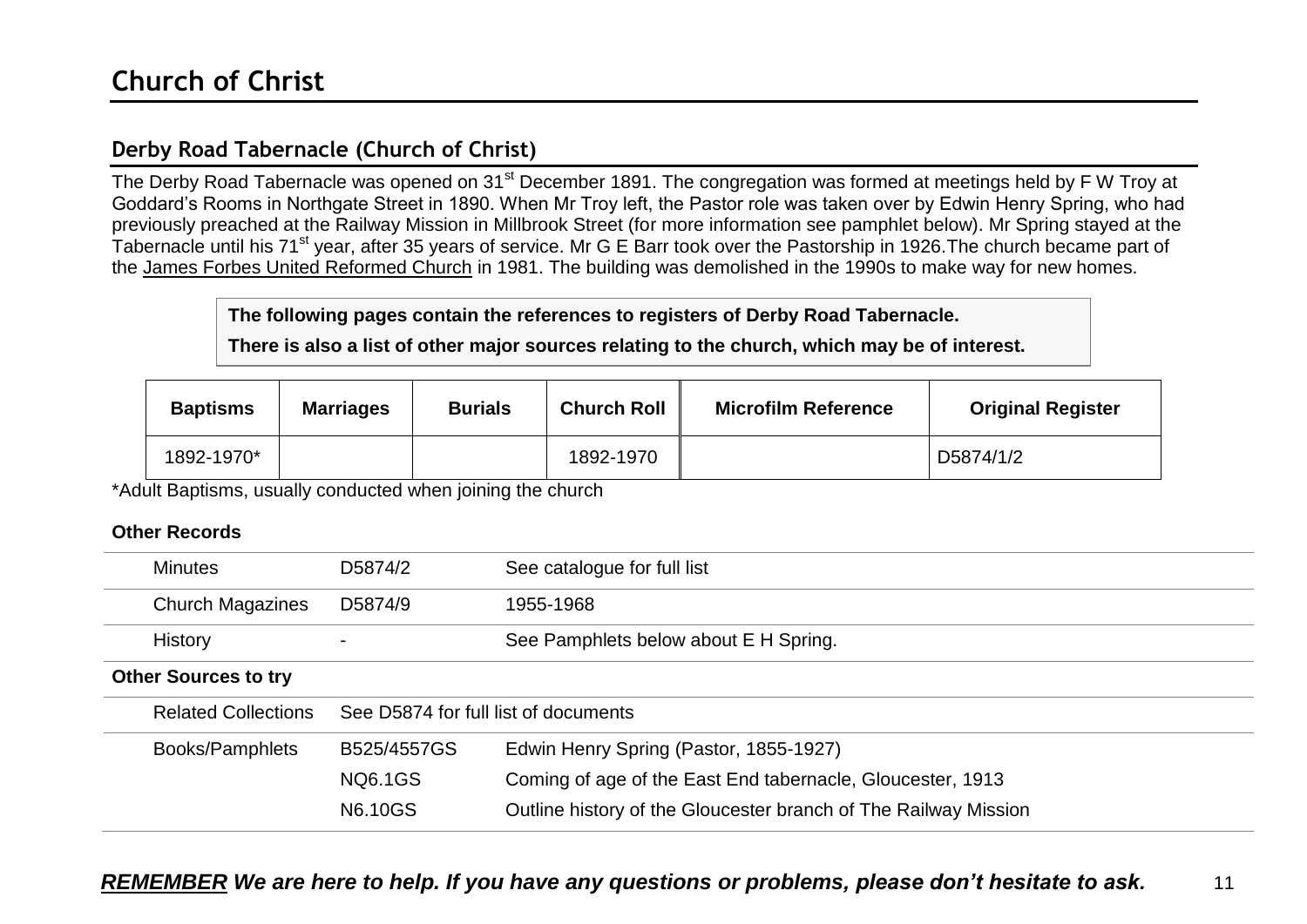# <span id="page-11-1"></span><span id="page-11-0"></span>**James Forbes United Reformed Church (Congregational)**

In 1973, the Whitefield Congregation and that of the Congregational Southgate Chapel united to form the James Forbes United Reformed Church, named in honour of the Scottish-born minister who in 1662 founded Barton Street Chapel, the pioneer Protestant non-conformist church in Gloucester. Two years later the church also joined with the Tyndale Congregational Church. In 1981 members of the Derby Road Tabernacle also joined the congregation. The church was refurbished in 1994 and rededicated as the United Reformed Church, Gloucester.

**The following pages contain the references to registers of the James Forbes United Reformed Church.**

**There is also a list of other major sources relating to the church, which may be of interest.**

| <b>Baptisms</b> | <b>Marriages</b> | <b>Burials</b> | <b>Church Roll</b> | <b>Microfilm Reference</b> | <b>Original Register</b> |
|-----------------|------------------|----------------|--------------------|----------------------------|--------------------------|
|                 |                  |                |                    |                            |                          |
|                 |                  |                |                    |                            |                          |
|                 |                  |                |                    |                            |                          |

#### **Other Records**

| <b>Minutes</b>              | D6143/3/1-3           | Minutes of elders' monthly meetings 1973-1988                                                       |
|-----------------------------|-----------------------|-----------------------------------------------------------------------------------------------------|
| History                     | Congregational Church | See pages relating to Whitefield Congregational Church, Southgate Congregational Chapel and Tyndale |
| <b>Other Sources to try</b> |                       |                                                                                                     |
| <b>Related Collections</b>  | Congregational Church | See pages relating to Whitefield Congregational Church, Southgate Congregational Chapel and Tyndale |

# *REMEMBER We are here to help. If you have any questions or problems, please don't hesitate to ask.* 12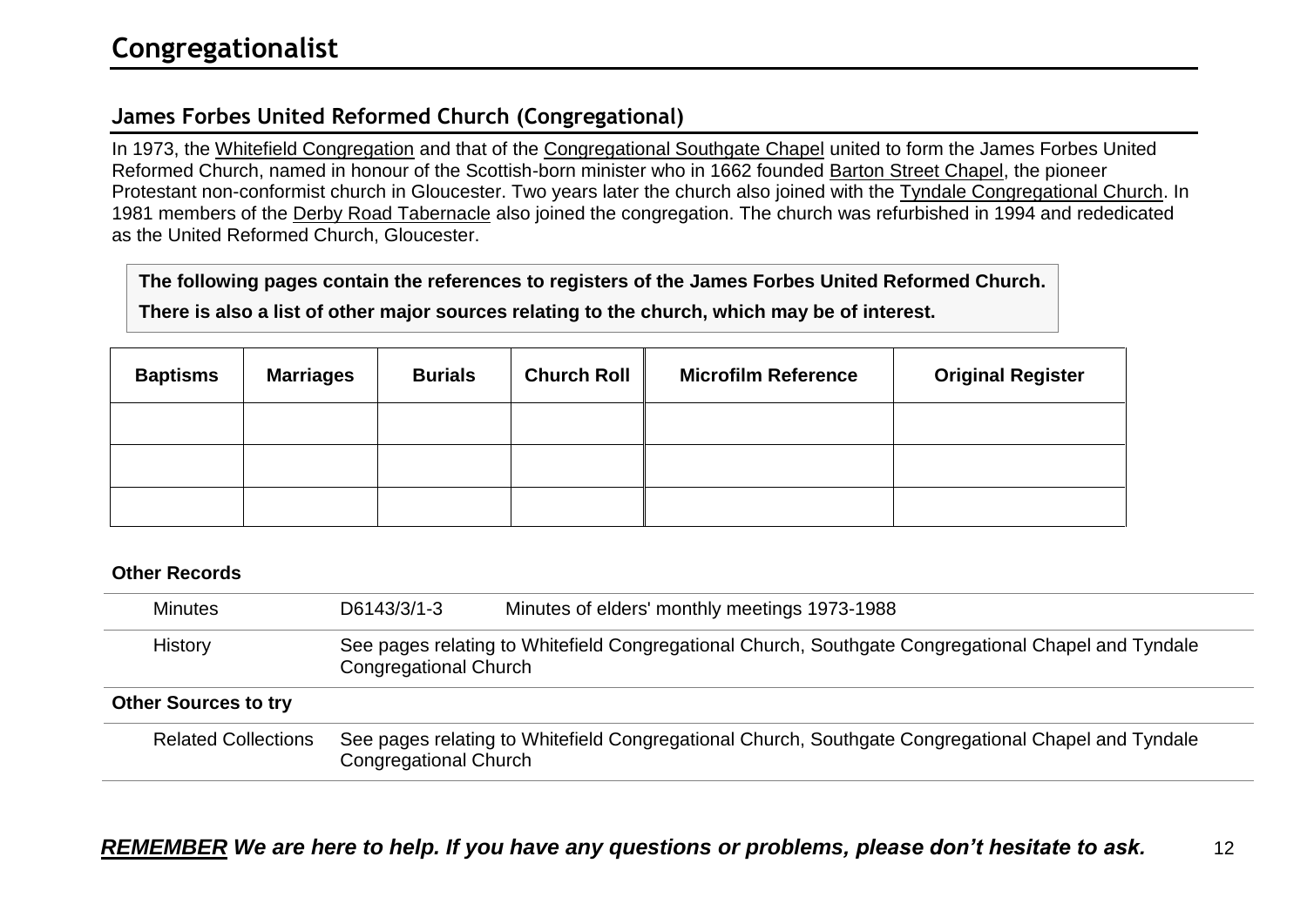# <span id="page-12-0"></span>**Painswick Road Mission Church/Tyndale Mission Hall (Congregational)**

The Mission church was opened on October 20th 1887. Services ended in 1973 when the Tyndale Chapel joined the James Forbes United Reformed Church. The Hall was then used by the African Methodist Episcopal Church in 1980, for only about a year.

#### See **Tyndale Congregational Church**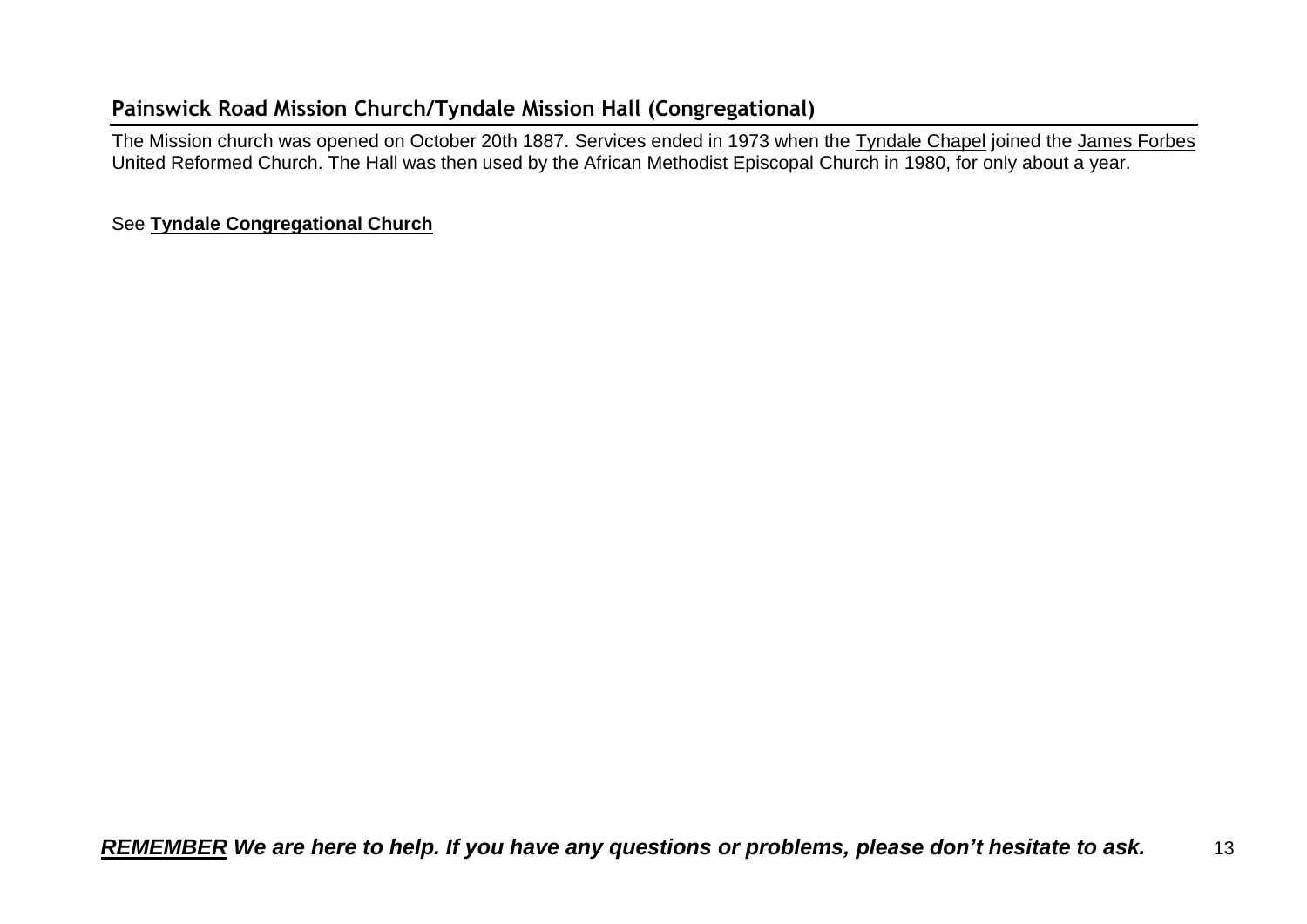# <span id="page-13-0"></span>**Southgate Congregational Church (Independent/Congregational)**

This church had its origins with the teachings of James Forbes, a notable non-conformist preacher. 3 Years after Forbes' death, in 1715 the congregation he helped form at Barton Street split into Unitarians (who stayed in Barton Street) and Trinitarians, who built the church on Southgate Street in 1730. The Church really began to grow and prosper in the early 19<sup>th</sup> century. The church also influenced the creation of other churches in Newnham and other areas of the Forest. They also began the Island Mission at the end of Westgate Street. A Sunday school was started in 1812. Such was the church's popularity that a new chapel was built in 1850 and opened on April 16<sup>th</sup> 1851. The church continued to grow and in 1874 purchased some land and built the Tyndale Congregational Church. After a shaky period in the 1880s, the church picked up again at the turn of the century, only to hit hard times during the First World War. Land that was purchased in 1908 at Tuffley Avenue for another church was used as allotments during the war, and eventually sold off in 1920. In 1927 the church withdrew its support from the Newnham church and took less of a role in the Island Mission. However a new Manse was purchased at 27 King Edward's Avenue in 1932, as renting property was no longer an option. 1941 the Island Mission was closed and sold off. The Forbes Library, after being kept at the City Library for 6 years, was sold to the University of Toronto in 1966 for £15,000. In 1972, with the creation of the United Reformed Church, the Southgate congregation merged with that of the Whitefield Memorial Church. The new church was named in honour of the first minister – "The James Forbes United Reformed Church". Services at the Southgate chapel ceased in 1974, but marriages, baptisms and funerals could still be held there.

**The following pages contain the references to registers of the Southgate Congregational Church. There is also a list of other major sources relating to the church, which may be of interest.**

| <b>Baptisms</b> | <b>Marriages</b> | <b>Burials</b> | <b>Church Roll</b> | <b>Microfilm Reference</b> | <b>Original Register</b> |
|-----------------|------------------|----------------|--------------------|----------------------------|--------------------------|
| 1748-1860       |                  | 1786-1793      |                    |                            | D6026/6/1                |
| 1793-1832       |                  | 1793-1832      |                    | MF 1244                    |                          |
| 1832-1860       |                  | 1832-1860      |                    |                            | D6026/6/1                |
| 1861-1879       |                  |                |                    |                            | D6026/6/8                |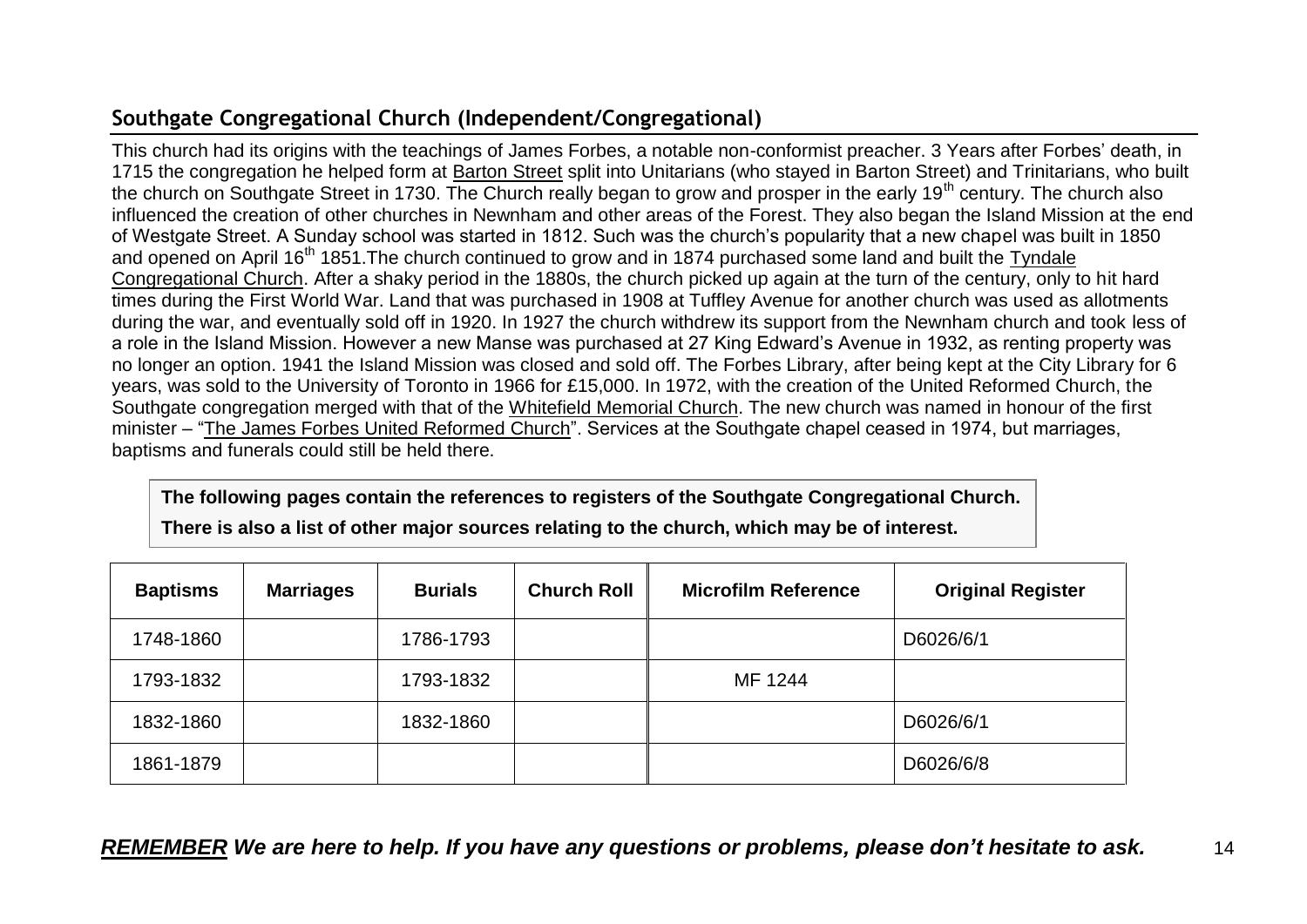| <b>Baptisms</b> | <b>Marriages</b> | <b>Burials</b> | <b>Church Roll</b> | <b>Microfilm Reference</b> | <b>Original Register</b> |
|-----------------|------------------|----------------|--------------------|----------------------------|--------------------------|
|                 | 1920-1939        |                |                    |                            | D6143/2/13               |
|                 | 1939-1949        |                |                    |                            | D6143/2/14               |
|                 | 1949-1959        |                |                    |                            | D6143/2/15               |
|                 | 1959-1969        |                |                    |                            | D6143/2/16               |
|                 | 1969-1972        |                |                    |                            | D6143/2/17               |
|                 |                  | 1848-1914^     |                    |                            | D6143/2/10               |
|                 |                  | 1914-1961^     |                    |                            | D6143/2/11               |
|                 |                  | 1983*^,1992*^  |                    |                            | D6143/2/11               |
|                 |                  |                | 1881-1899          |                            | D6026/6/5                |
|                 |                  |                | 1900-1955          |                            | D6026/6/4                |
|                 |                  |                | 1956-1960          |                            | D6143/2/1                |
|                 |                  |                | 1961-1965          |                            | D6143/2/2                |
|                 |                  |                | 1966-1969          |                            | D6143/2/3                |

\*One entry only, ^Burials at the Wotton Cemetery, Horton Road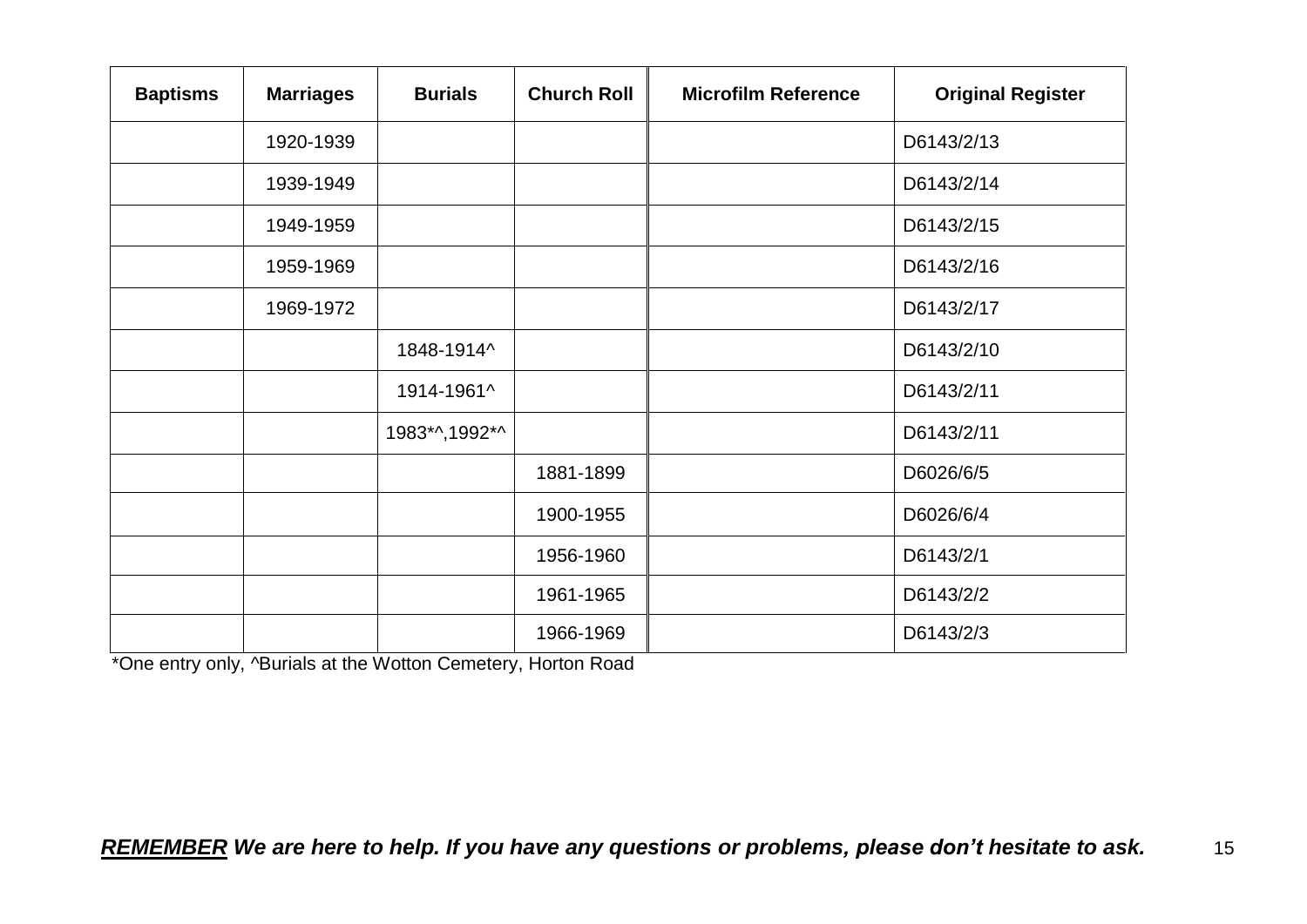| <b>Other Records</b>        |                                                                                                                                                                                   |                                                                                          |  |
|-----------------------------|-----------------------------------------------------------------------------------------------------------------------------------------------------------------------------------|------------------------------------------------------------------------------------------|--|
| <b>Minutes</b>              | D6026/6/6                                                                                                                                                                         | Church Meeting minutes 1716-1832                                                         |  |
|                             | D6026/6/7                                                                                                                                                                         | Church Meeting minutes 1833-1861                                                         |  |
|                             | D6026/6/8                                                                                                                                                                         | Church Meeting minutes 1861-1881                                                         |  |
|                             | D6026/6/9                                                                                                                                                                         | Church Meeting minutes 1881-1919                                                         |  |
|                             | D6026/6/10                                                                                                                                                                        | Church Meeting minutes 1919-1940                                                         |  |
|                             | D6143/2/4                                                                                                                                                                         | Annual and monthly meeting minute book 1941-1957                                         |  |
|                             |                                                                                                                                                                                   | For other minutes see D6026/6 and D6143/2 catalogues                                     |  |
| Communion                   | D6026/6/3                                                                                                                                                                         | 1865-1911                                                                                |  |
| School records              | D6026/6/32-39                                                                                                                                                                     | Includes: Minutes 1854-1951; Attendance journal 1869-1877.                               |  |
|                             |                                                                                                                                                                                   | See catalogue for full list                                                              |  |
| Memorial<br>Inscriptions    | D9125/1/3674                                                                                                                                                                      | (Volume 3) c.1885                                                                        |  |
| History                     | N6.31                                                                                                                                                                             | History of Southgate Congregational Church, Gloucester, 1660-1972                        |  |
|                             | <b>VCH</b>                                                                                                                                                                        | See also VCH vol. 4 Protestant Non-conformity.                                           |  |
| <b>Other Sources to try</b> |                                                                                                                                                                                   |                                                                                          |  |
| <b>Related Collections</b>  |                                                                                                                                                                                   | See D6143/2 and D6026/6 for full list of records.                                        |  |
|                             |                                                                                                                                                                                   | There are also some items relating to the church in the collection D3558.                |  |
|                             | There is a large number of sample or key programmes or newsletters in the Local Studies collection. To find<br>these, search the catalogue on the term "Southgate Congregational" |                                                                                          |  |
| Books/Pamphlets             |                                                                                                                                                                                   | N6.31 History of Southgate Congregational Church, Gloucester, 1660-1972                  |  |
|                             |                                                                                                                                                                                   | DY6/10959.14GS James Forbes and other ejected nonconformist ministers of Gloucestershire |  |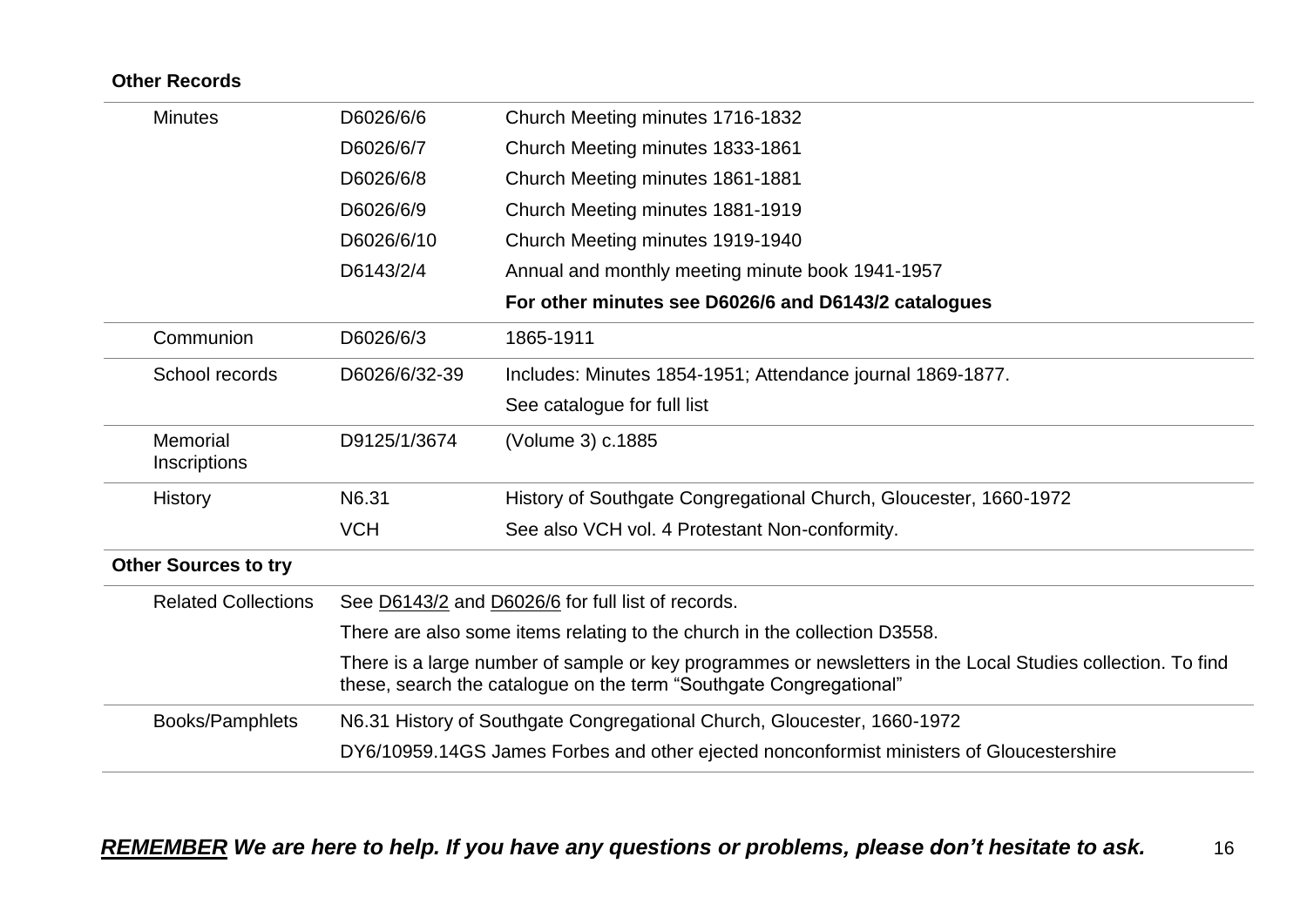# <span id="page-16-0"></span>**St Mary's Church (Congregational)**

Although located on the same site, the current Congregational church is not linked with the Countess of Huntingdon's church which was there in the 19<sup>th</sup> Century. The original Hall was demolished in 1958. A new hall was built elsewhere on St Mary's Street and was used as a mission, run by the Southgate Congregational Church. The current church began in 1974, in the St Mary's Hall which was built c.1959. This was as a reaction to the creation of the James Forbes United Reformed Church around this time. In 1981 the church had a membership of 47. The Church had links with Highbury Congregational Church, Cheltenham.

**No records for St Mary's Congregational Church have been deposited.**

See also **St Mary's (Countess of Huntingdon's Connexion)**.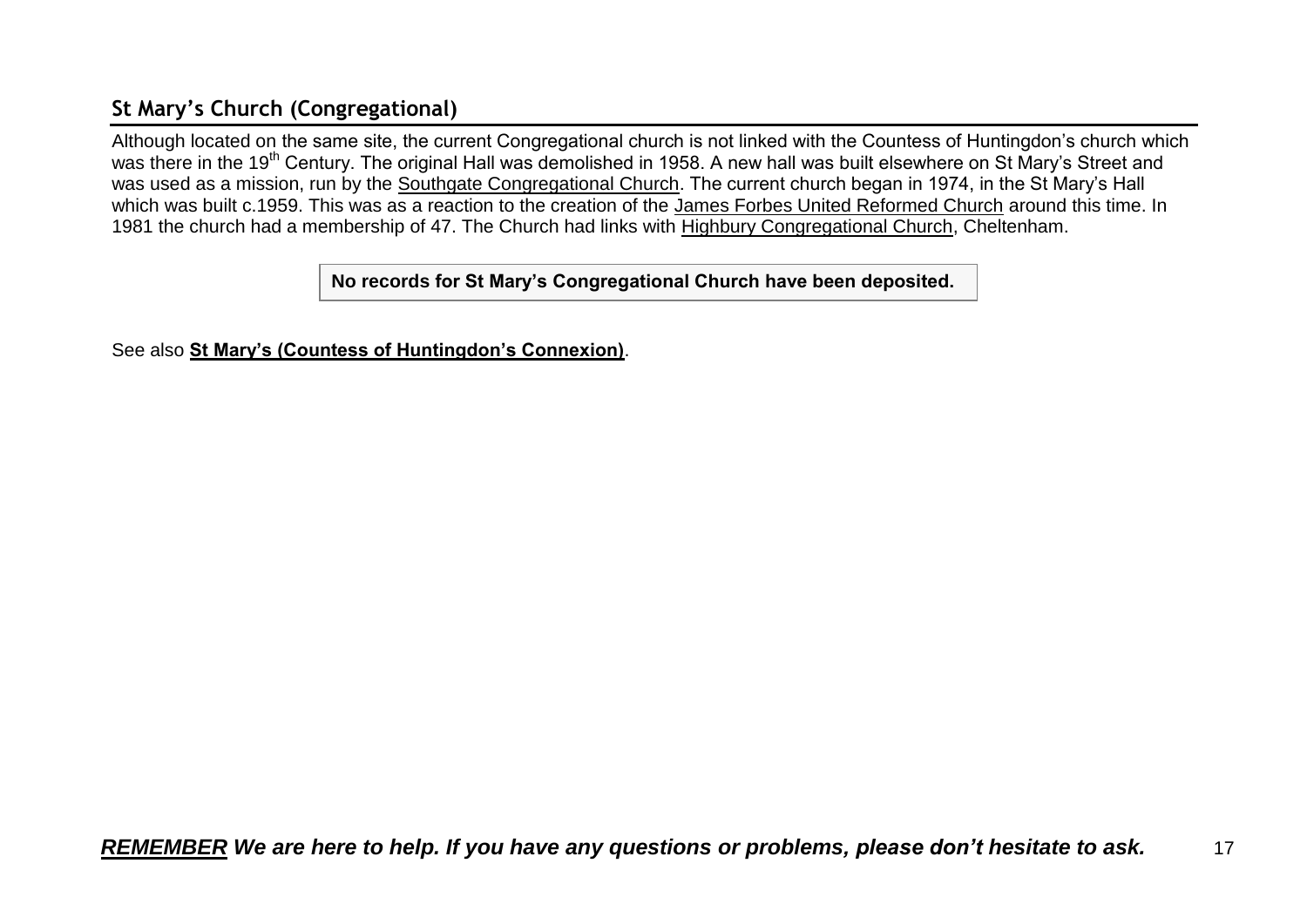# <span id="page-17-0"></span>**Tyndale Congregational Church**

In 1871 a mission was started in the Barton area of the City by the Southgate Congregational Church. This later became known as the Tyndale Chapel. The building itself was erected in 1875. Two years later the Reverend resigned and the new congregation nearly folded due to the lack of leadership. But a new Reverend was found and the church flourished in the 1880s. This was partially due to the growing population in that area of the City. The Chapel opened a Mission Hall on Painswick Road (Painswick Road Mission Church) on October 20<sup>th</sup> 1887 and a Mission Church in Brockworth in 1899. By the late 1890s, the Tyndale Sunday School was reputedly the largest in the City, and the largest in the County in the 1920s.The Church too was popular and doubled its membership in this time. In 1972 Tyndale Chapel joined the United Reformed Church, which was followed in 1975 by a merger with the James Forbes United Reformed Church.

**The following pages contain the references to registers of Tyndale Congregational Church.**

**There is also a list of other major sources relating to the church, which may be of interest.**

| <b>Baptisms</b> | <b>Marriages</b> | <b>Burials</b> | <b>Church Roll</b> | <b>Microfilm Reference</b> | <b>Original Register</b> |
|-----------------|------------------|----------------|--------------------|----------------------------|--------------------------|
| 1875-1878       | 1876-1877        |                | 1876-1877          |                            | D6143/4/1/1              |
| 1885            |                  |                |                    |                            | D6143/4/1/2              |
| 1896-1897       |                  | 1891-1898      | 1882-1900          |                            | D6143/4/1/2              |
| 1917-1920       | 1917-1920        | 1918-1921      | 1917-1921          |                            | D6143/4/1/1              |
| 1954-1974       | 1955-1975        | 1955-1974      |                    |                            | D6143/4/1/3              |
|                 | 1957-1963        |                |                    |                            | D6143/4/1/4              |
|                 | 1963-1975        |                |                    |                            | D6143/4/1/5              |
|                 |                  |                | 1903-1915          |                            | D6143/4/1/6              |
|                 |                  |                | 1916-1921          |                            | D6143/4/1/7              |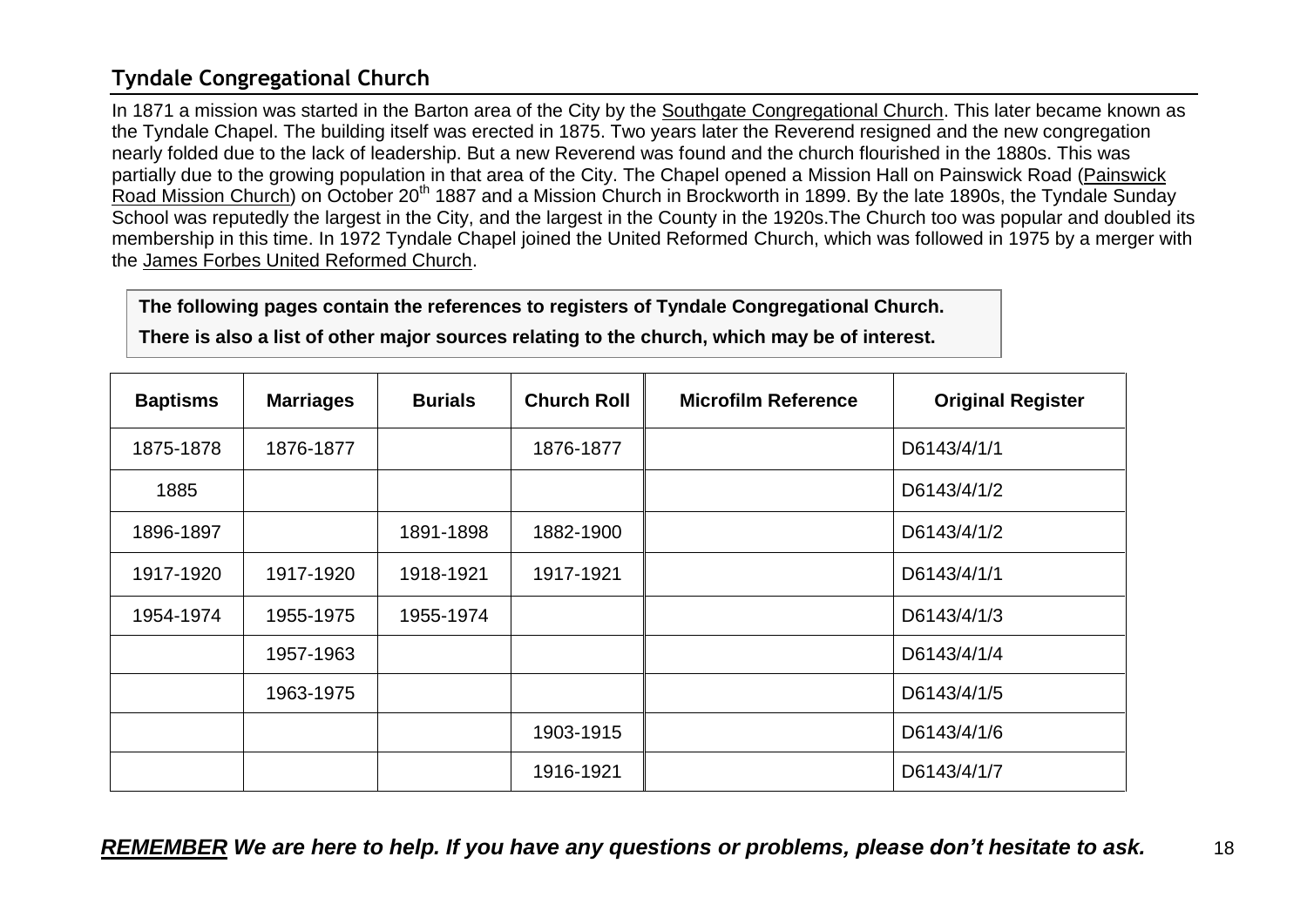| <b>Other Records</b>        |                 |                                                                          |
|-----------------------------|-----------------|--------------------------------------------------------------------------|
| <b>Minutes</b>              | D6143/4/2/1/1-5 | 1898-1961 - See Catalogue for full list                                  |
| <b>Church Magazines</b>     | D6143/4/5/1-60  | 1897-1961 - See Catalogue for full list                                  |
| <b>History</b>              | <b>N6.17GS</b>  | Tyndale Congregational church, Gloucester, Jubilee souvenir, 1875 - 1925 |
| <b>Other Sources to try</b> |                 |                                                                          |
| <b>Related Collections</b>  |                 | See also D6143/4; D6026/19; D9124; D4270/7/3; D12375                     |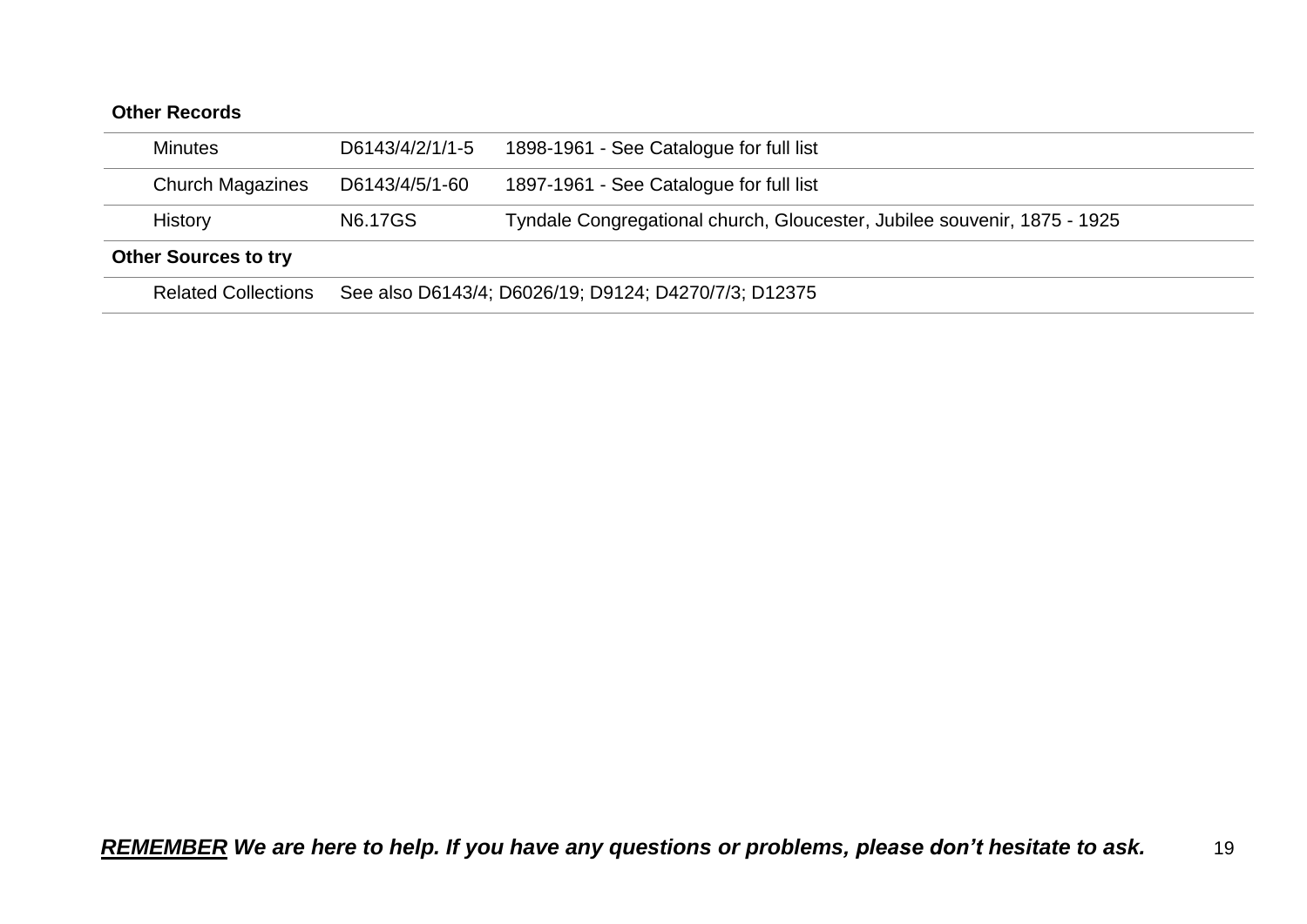# <span id="page-19-1"></span><span id="page-19-0"></span>**St Mary's Chapel (Countess of Huntingdon's Connexion)**

St Mary's Chapel was formed in 1788 by the Countess of Huntingdon, with a congregation of disillusioned members of the Barton Street Unitarian Chapel. The Chapel had several ministers in the 1830s and 1840s and started to grow after this period. By the 1863, the chapel was growing and was in need of new premises. The congregation aligned itself with the new George Whitefield Memorial Church, eventually merging with them in 1869 upon the completion of the new building. Later in 1869 the chapel was renovated with the help of the Independents as an interdenominational mission station and an evangelist minister was appointed. The venture failed but in 1870 the chapel was reopened by J. F. T. Hallowes, a Congregationalist minister who built up a large congregation. The mission failed after he left in 1876 and in 1877 the Countess of Huntingdon's Connexion ended its involvement in the chapel's affairs. The maintenance of the building was eventually being taken over by Southgate Congregational Church in 1905. The building was maintained by Southgate Church and the Hall was used as a Mission. For the later Congregational Church see St Mary's (Congregational). The original Hall was demolished in 1958.

**The following pages contain the references to registers of St Mary's Chapel.**

**There is also a list of other major sources relating to the church, which may be of interest.**

| <b>Baptisms</b> | <b>Marriages</b> | <b>Burials</b> | <b>Church Roll</b> | <b>Microfilm Reference</b> | <b>Original Register</b> |
|-----------------|------------------|----------------|--------------------|----------------------------|--------------------------|
| 1790-1837       |                  |                |                    | MF1244                     |                          |
| 1837-1850       |                  |                |                    |                            | D6026/7/1                |
|                 |                  | 1839-1845      | 1801-1848          |                            | D6026/7/2                |
|                 | 1868             |                |                    |                            | D6143/1/1/1              |

After 1868 see also **George Whitefield Memorial Church**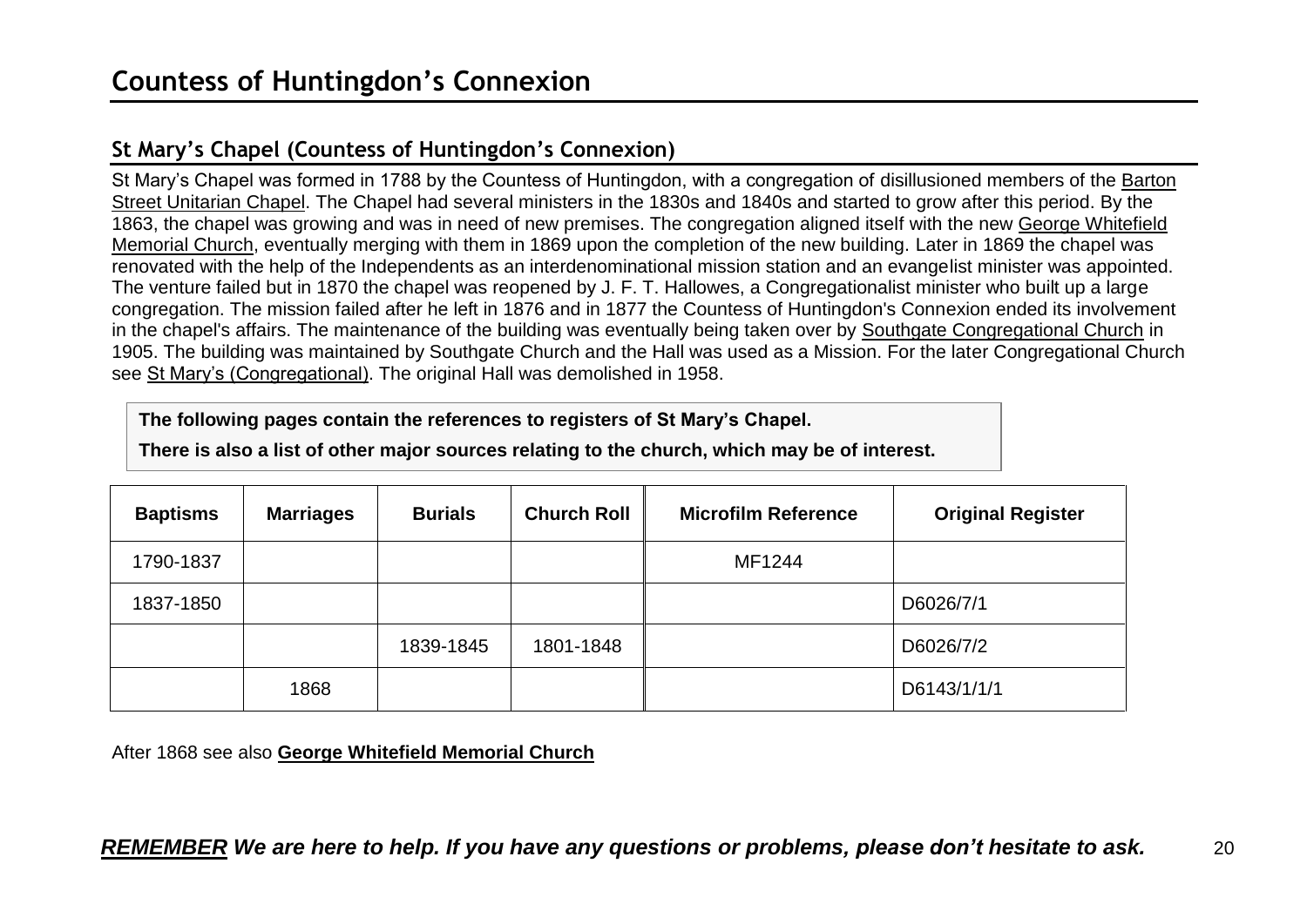| <b>Other Records</b>        |                |                                                                    |
|-----------------------------|----------------|--------------------------------------------------------------------|
| Accounts                    | D6026/7/3      | Account book 1822-1860                                             |
| History                     | NQ6.10GS       | History of Presbyterians in Gloucester, 1640-1972                  |
|                             | <b>NR6.3GS</b> | Countess of Huntingdon's Connexion Church, Gloucester              |
|                             | <b>VCH</b>     | See also VCH vol. 4 Protestant Non-conformity.                     |
| <b>Other Sources to try</b> |                |                                                                    |
| <b>Related Collections</b>  |                | See also D6143/1/ for records of George Whitefield Memorial Church |
|                             | See also D6026 |                                                                    |
|                             |                |                                                                    |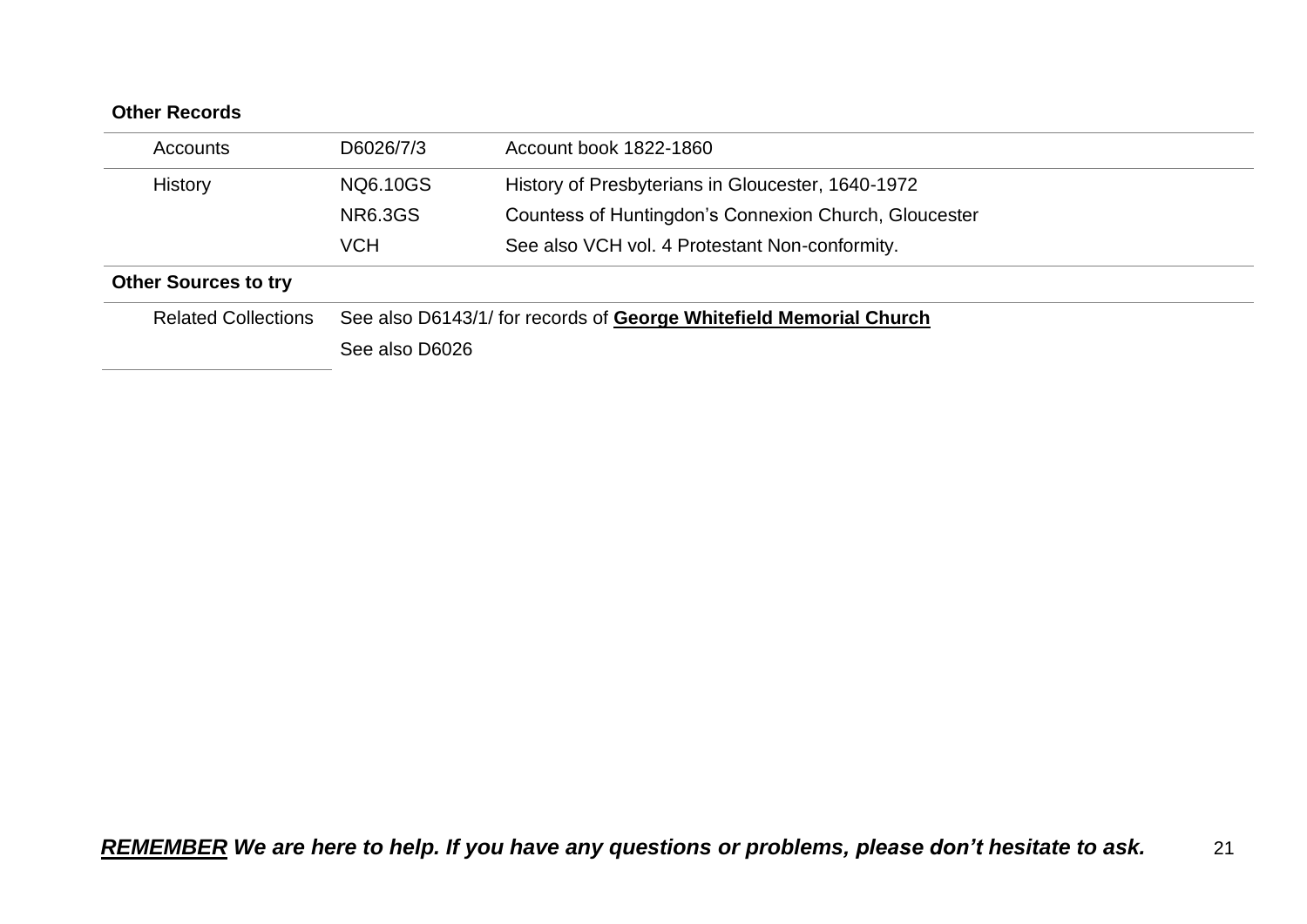# <span id="page-21-1"></span><span id="page-21-0"></span>**Trinity Church**

The church was formerly Baptist. In 1981 the church became Free Evangelical. In 2011 the church was listed also listed as being Reformed Evangelical.

### See **Trinity Baptist Church**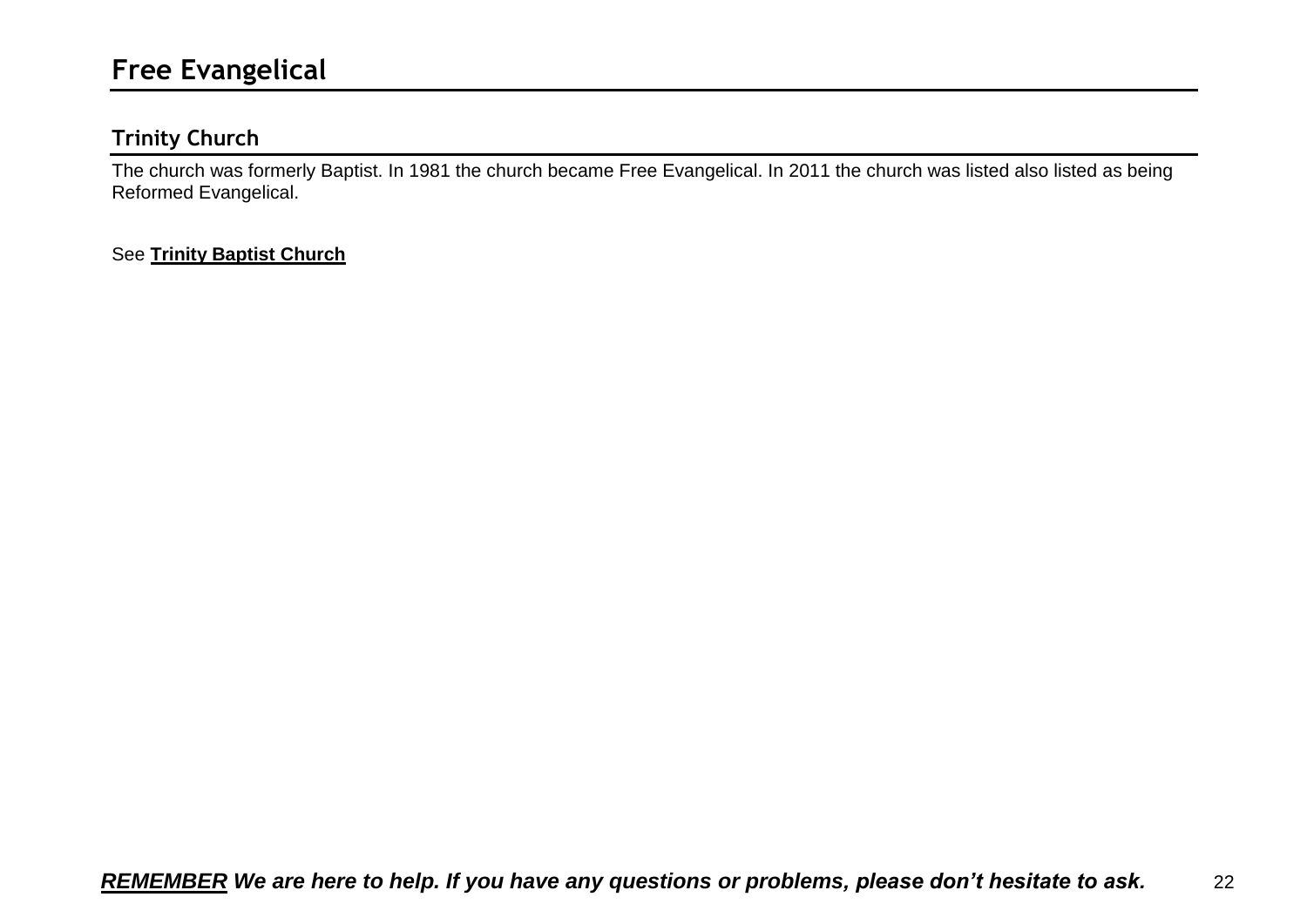# <span id="page-22-1"></span><span id="page-22-0"></span>**Gloucester Synagogue and Burial Grounds**

There has been a known Jewish population in Gloucester since the 1750s. A synagogue existed on Barton Street by 1792, which was roughly opposite the Unitarian Church. However by 1802 the synagogue had moved to rooms in Mercy Place opposite the infirmary in lower Southgate Street. The community declined in the mid 19<sup>th</sup> Century, and as such the synagogue closed, any remaining members attended the Cheltenham Synangogue. By 1785 the Jews had a cemetery to the north of Barton Street, close to where the synagogue was believed to have been situated. It also served Jewry in Stroud and Ross-on-Wye and was apparently not used after 1887. In 1938 it was laid out as a playground for St. Michael's school in Russell Street and the remains and monuments were removed to the new municipal cemetery at Coney Hill.

# **No registers for the Gloucester Synagogue have been deposited. However the following items may be of interest.**

|  | <b>Other Records</b> |
|--|----------------------|
|--|----------------------|

| History                     | <b>VCH</b>                                                                                                        | See also VCH vol. 4                                                                                                                                                                                   |  |  |  |
|-----------------------------|-------------------------------------------------------------------------------------------------------------------|-------------------------------------------------------------------------------------------------------------------------------------------------------------------------------------------------------|--|--|--|
| Memorial                    | D9125/1/3674                                                                                                      | (Volume 3) c.1886                                                                                                                                                                                     |  |  |  |
| Inscriptions                | NR6.12GS                                                                                                          | Name index of the above                                                                                                                                                                               |  |  |  |
|                             | GAL/K3/42633GS                                                                                                    | Inscriptions of headstones moved from Barton Street Burial Ground and moved to Coney<br>Hill Cemetery. Many of the entries are duplicates of the above; however they are typed<br>and easier to read. |  |  |  |
| <b>Other Sources to try</b> |                                                                                                                   |                                                                                                                                                                                                       |  |  |  |
| <b>Related Collections</b>  | See also Cheltenham Synagogue (D3883)                                                                             |                                                                                                                                                                                                       |  |  |  |
|                             | D9125/1/5324 - Hebrew calendar for 1810-1811, prepared for the use of Jews attending the Gloucester<br>synagogue. |                                                                                                                                                                                                       |  |  |  |
| Books/Pamphlets             | GAL/H1 - A Guide to Jewish Geneaology                                                                             |                                                                                                                                                                                                       |  |  |  |
|                             |                                                                                                                   |                                                                                                                                                                                                       |  |  |  |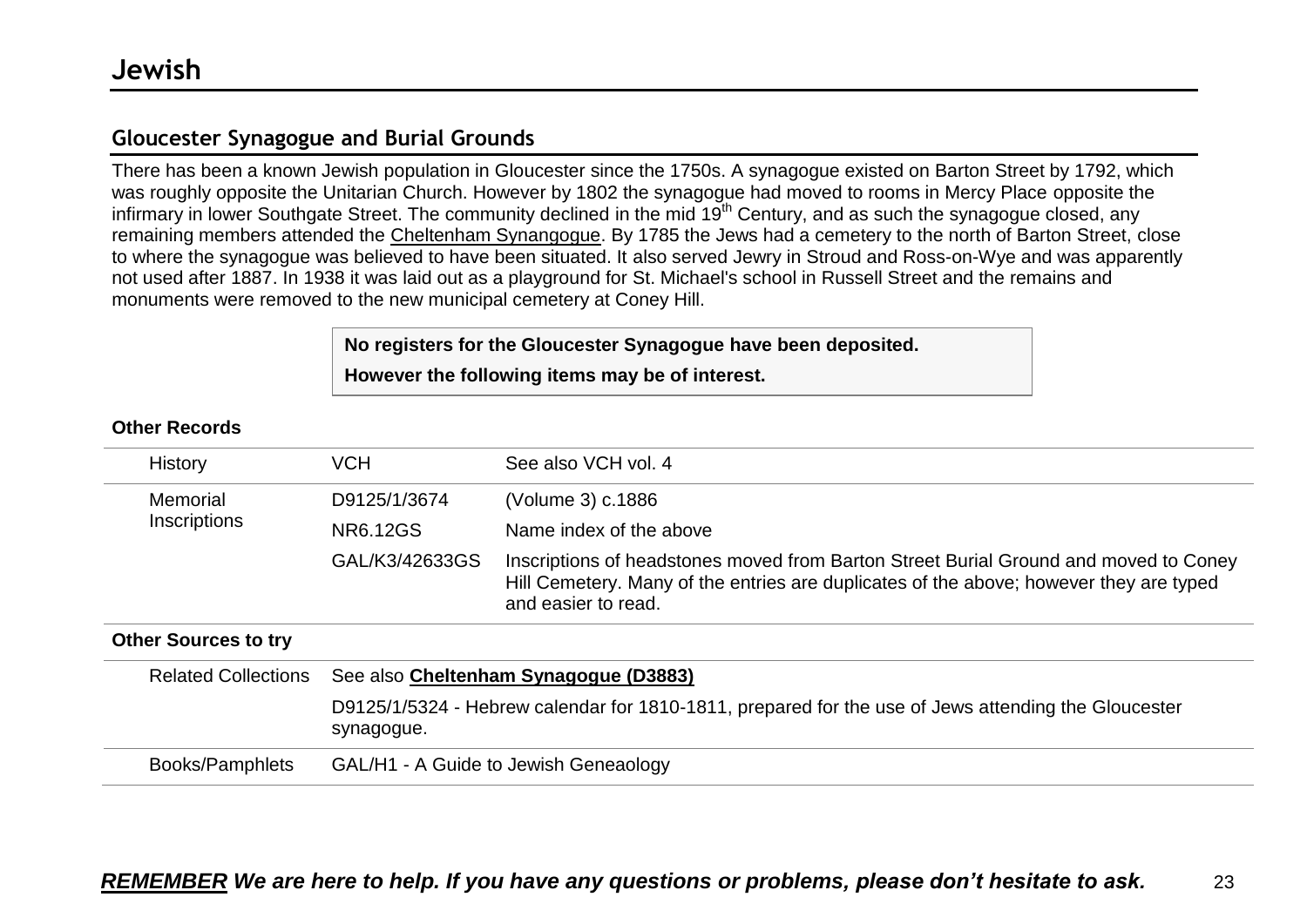# <span id="page-23-1"></span><span id="page-23-0"></span>**Barton Street (Primitive Methodists)**

In 1854 a Primitive Methodist Church began in Barton Street area, at first above a Baker's in Grove Street and the in a house in Ryecroft Street. The first Chapel was built in 1856, on the corner of Barton Street and Sinope Street. However this quickly became too small to meet the needs of the congregation. A new, larger chapel was built in 1881 and opened Easter 1882. This Chapel was the major Primitive Methodist chapel in the Gloucester area, supporting the surrounding congregations. In 1933 the Church became part of the Gloucester Circuit. Talks began in the 1940s to merge with Ryecroft, but these fell through. As the church was financially sound, it was decided to continue as they were. The congregation fell during the latter half of the 20<sup>th</sup> century, but the church is still active.

**The following pages contain the references to registers of Barton Street.**

**There is also a list of other major sources relating to the church, which may be of interest.**

| <b>Baptisms</b> | <b>Marriages</b> | <b>Burials</b> | <b>Church Roll</b> | <b>Microfilm Reference</b> | <b>Original Register</b> |
|-----------------|------------------|----------------|--------------------|----------------------------|--------------------------|
| 1855-1959       |                  |                |                    |                            | D2689/2/20/6             |
|                 | 1900-1920        |                |                    |                            | D2689/2/20/7             |
|                 | 1920-1936        |                |                    |                            | D2689/2/20/8             |
|                 | 1936-1942        |                |                    |                            | D2689/2/20/9             |
|                 | 1946-1986        |                |                    |                            | D2689/2/20/10            |
| 1839-1892*      |                  |                |                    |                            | D2689/1/1/1              |

\* Covers Gloucester Circuit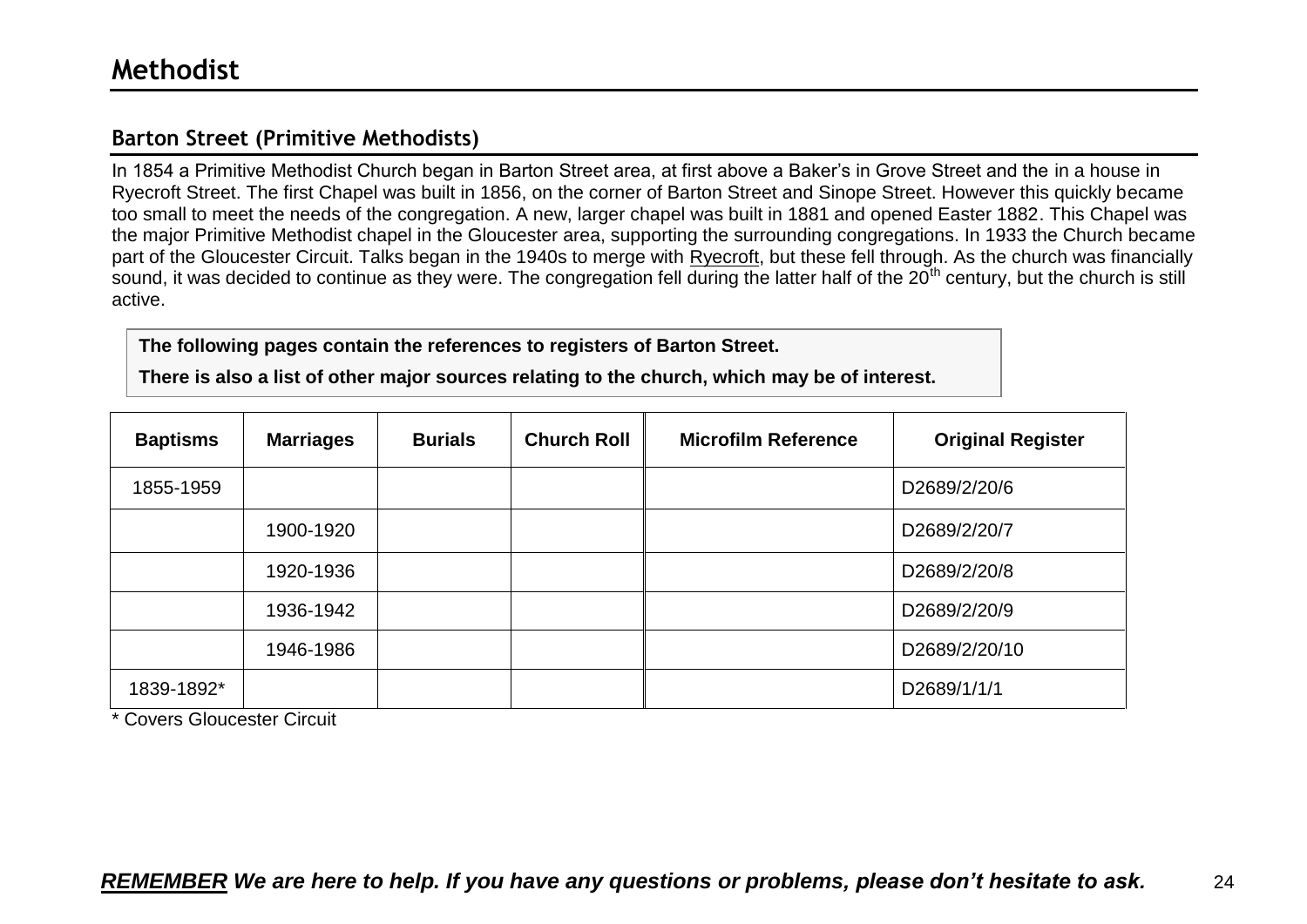| <b>Minutes</b>              | D2689/2/20/11-14                                                                        | Trustees' and Leaders' Minutes 1878-1953. See catalogue for full list.                                                                |  |
|-----------------------------|-----------------------------------------------------------------------------------------|---------------------------------------------------------------------------------------------------------------------------------------|--|
| History                     | D2689/1/6/6                                                                             | History of the Methodist churches and chapels in the Gloucester circuit from the time of<br>John Wesley to 1970, compiled by G R Hine |  |
| <b>Other Sources to try</b> |                                                                                         |                                                                                                                                       |  |
| <b>Related Collections</b>  | See also D2689/2/20, D2689/3 and D7318                                                  |                                                                                                                                       |  |
| Books/Pamphlets             | N7.14GS Gloucester Primitive Methodist Sunday school, Barton Street (library catalogue) |                                                                                                                                       |  |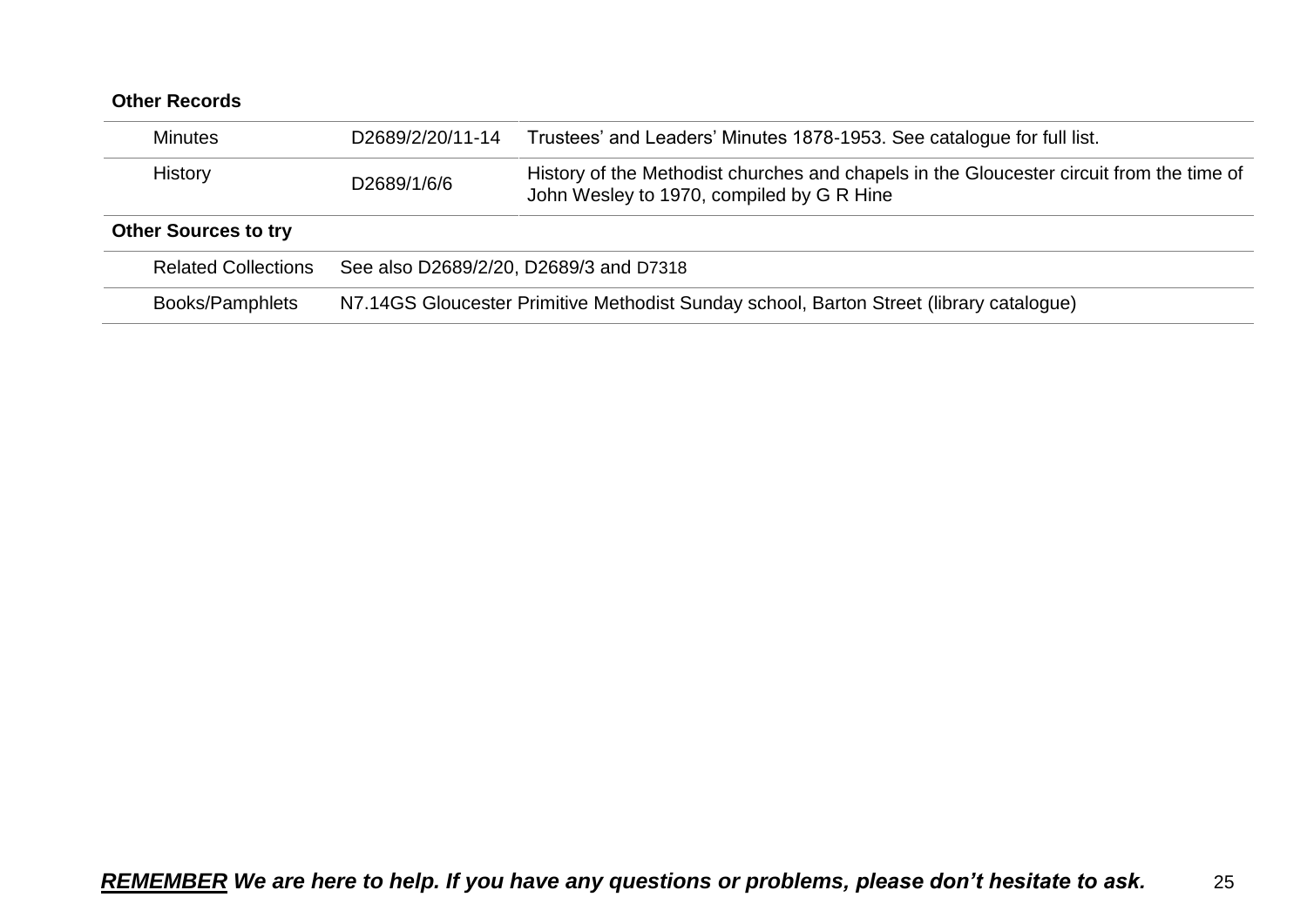# <span id="page-25-0"></span>**Bristol Road Chapel/Wesley Hall (Wesleyan Methodists)**

The Chapel on Bristol Road began as a wooden mission in 1891. It was situates on the corner of Clegram Road and Bristol Road. A 'Tin Chapel', formerly used by the Stroud Road Primitive Methodists, was moved from nearby to form a more permanent chapel in 1897. The chapel became popular in the 1900s and a donation of £1000 allowed the Trustees to buy some land and build a new chapel on the corner of Seymour Road and Frampton Road. The 'Tin Chapel' was sold and moved again to Lonsdale Road. The Wesley Hall was opened on 16<sup>th</sup> September 1909. During WW2 the US Army used the Hall and caused damage to the organ through excessive heat from the boiler. In 1963 the costs of upkeep was too much for the Trustees and they considered selling the Hall. It was decided to sell the whole of the property and merge the congregation with St Luke's on Stroud Road. The final service was held on 25<sup>th</sup> August 1965. The hall was sold to the local authorities in 1966 and used as a youth centre.

#### **The following pages contain the references to registers of Wesley Hall.**

**There is also a list of other major sources relating to the church, which may be of interest.**

| <b>Baptisms</b> | <b>Marriages</b> | <b>Burials</b> | <b>Church Roll</b> | <b>Microfilm Reference</b> | <b>Original Register</b> |
|-----------------|------------------|----------------|--------------------|----------------------------|--------------------------|
| 1899-1965       |                  |                |                    |                            | D2689/2/9/1              |
|                 | 1912-1934        |                |                    |                            | D3569/3/1                |
|                 | 1935-1950        |                |                    |                            | D3569/3/2                |
|                 | 1950-1965        |                |                    |                            | D3569/3/3                |

| Minutes                     | 1929-1979      | D2689/2/9/3-7 See catalogue                                                                                                           |
|-----------------------------|----------------|---------------------------------------------------------------------------------------------------------------------------------------|
| History                     | D2689/2/9/19   | 'The Story of Wesley, Gloucester, 1909-59'                                                                                            |
|                             | D2689/1/6/6    | History of the Methodist churches and chapels in the Gloucester circuit from the time of<br>John Wesley to 1970, compiled by G R Hine |
| <b>Other Sources to try</b> |                |                                                                                                                                       |
| <b>Related Collections</b>  | See also D2689 |                                                                                                                                       |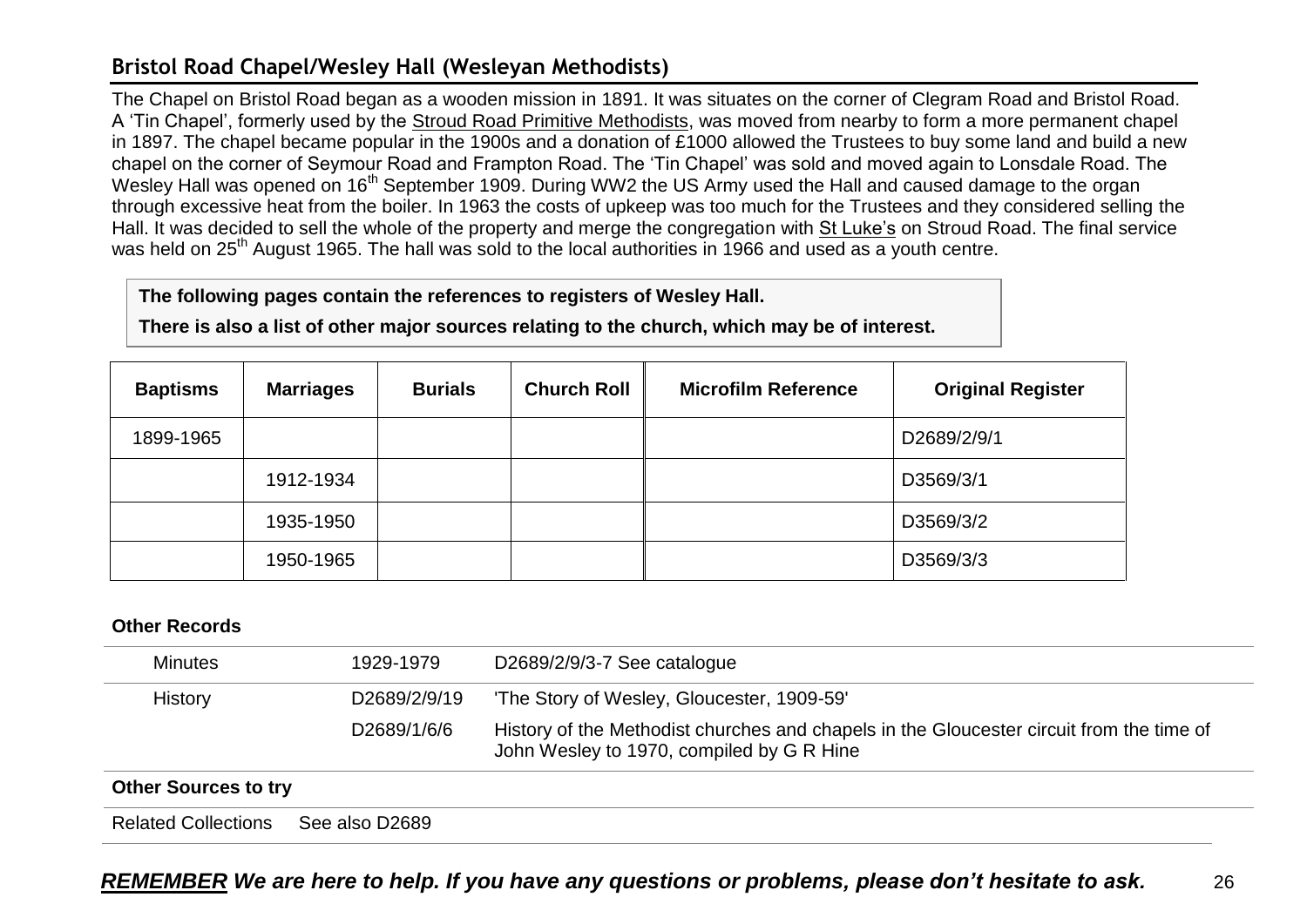# <span id="page-26-0"></span>**Coney Hill (Wesleyan Methodist)**

Services began in a small wooden hut on Newton Avenue. The hut was used by many groups, but ownership was claimed by the Primitive Methodists first. Money from the sale of Churchdown Primitive Methodist Church was used to buy land on Coney Hill Road. The trust for this land was made up of both Primitive and Wesleyan Methodists. A new church was built using money donated by the Wheeler family, and was to be named "The Daniel Sterry Memorial Church". The church opened in 1934. The local people did not seem to engage with the new church, and by the early 1950s, there were a few people attending services. The last service was held on 2<sup>nd</sup> July 1955. The building was let and later sold to the Salvation Army. The registers of the Methodist Church were also used by the Salvation Army, until they left in 1961 upon the moving to Eastgate Street.

#### **The following pages contain the references to registers of Coney Hill.**

**There is also a list of other major sources relating to the church, which may be of interest.**

| <b>Baptisms</b> | <b>Marriages</b> | <b>Burials</b> | <b>Church Roll</b> | <b>Microfilm Reference</b> | <b>Original Register</b> |
|-----------------|------------------|----------------|--------------------|----------------------------|--------------------------|
| 1937-1955       |                  |                |                    |                            | D2689/2/3/1              |
|                 | 1938-1957        |                |                    |                            | D3569/1/1                |

| <b>Minutes</b>              | D2689/2/3/2    | Trustees meetings 1933-1953                                                                                                           |
|-----------------------------|----------------|---------------------------------------------------------------------------------------------------------------------------------------|
| History                     | D2689/1/6/6    | History of the Methodist churches and chapels in the Gloucester circuit from the time of<br>John Wesley to 1970, compiled by G R Hine |
| <b>Other Sources to try</b> |                |                                                                                                                                       |
| <b>Related Collections</b>  | See also D2689 |                                                                                                                                       |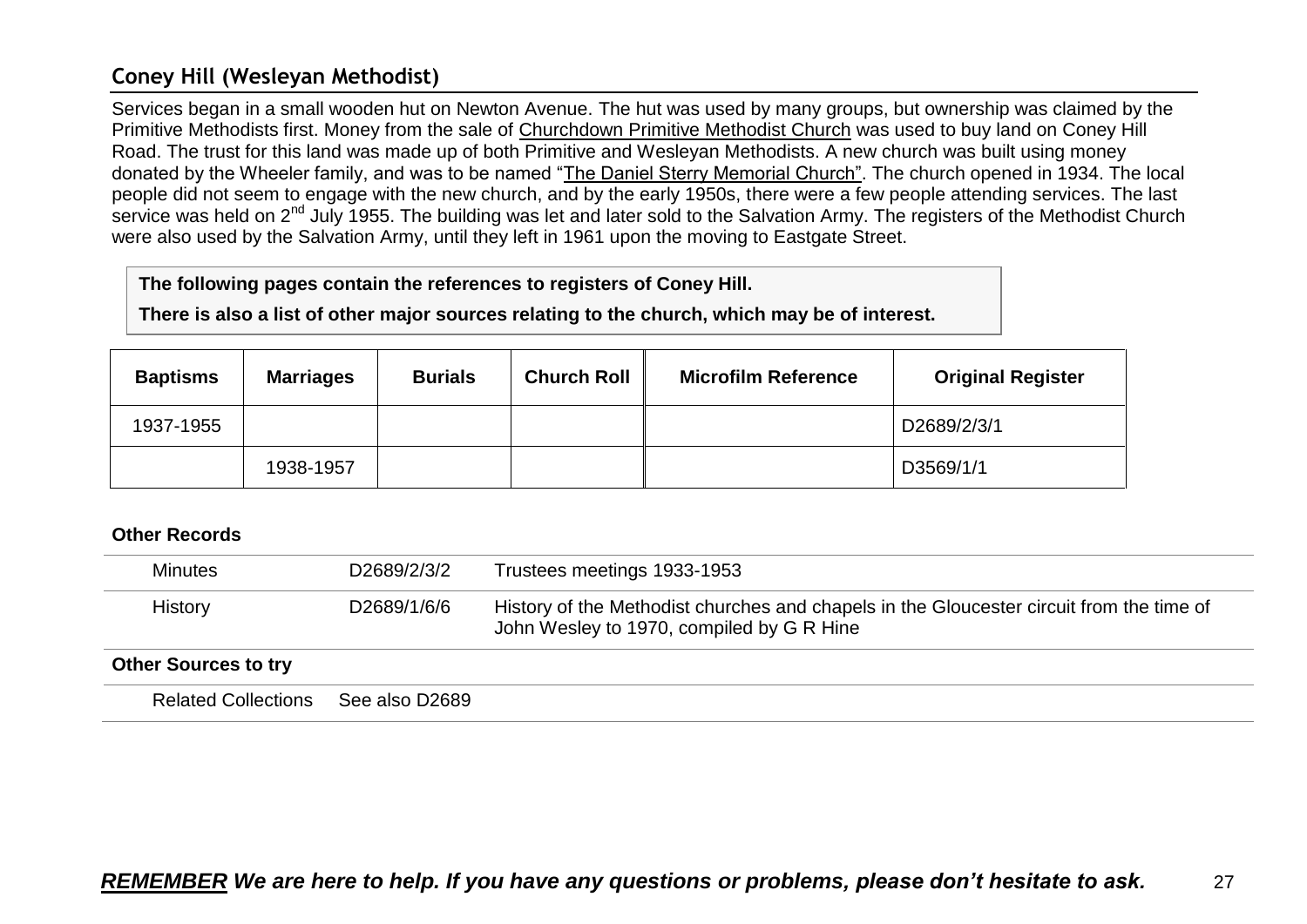<span id="page-27-0"></span>See **Coney Hill (Wesleyan Methodist)**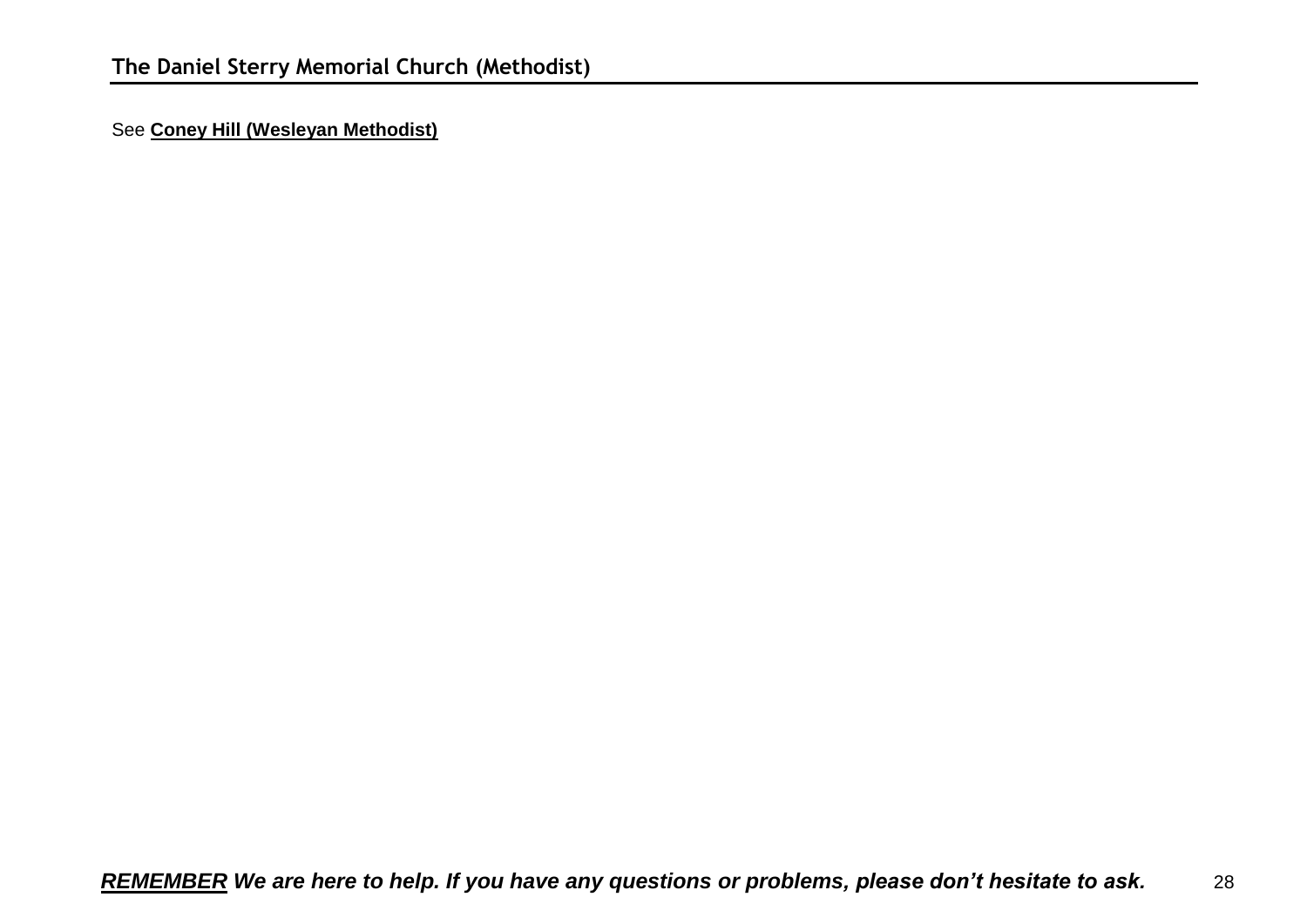### <span id="page-28-0"></span>**Ebenezer/Ryecroft (Reformed Methodists)**

A school-chapel called Ebenezer was built on Conduit Street in 1851. In the same year, attendance at services were noted at around 50 in the evening. A larger chapel at Ryecroft was built in 1852 to meet demands. However the chapel did not remain successful and many members went to the New Connexion society. The New Connexion took over the Ryecroft chapel around 1857. The chapel was sold to the Wesleyans in 1863. See Ryecroft (Wesleyan Methodist).

**No records for Ebenezer/Ryecroft have been deposited.**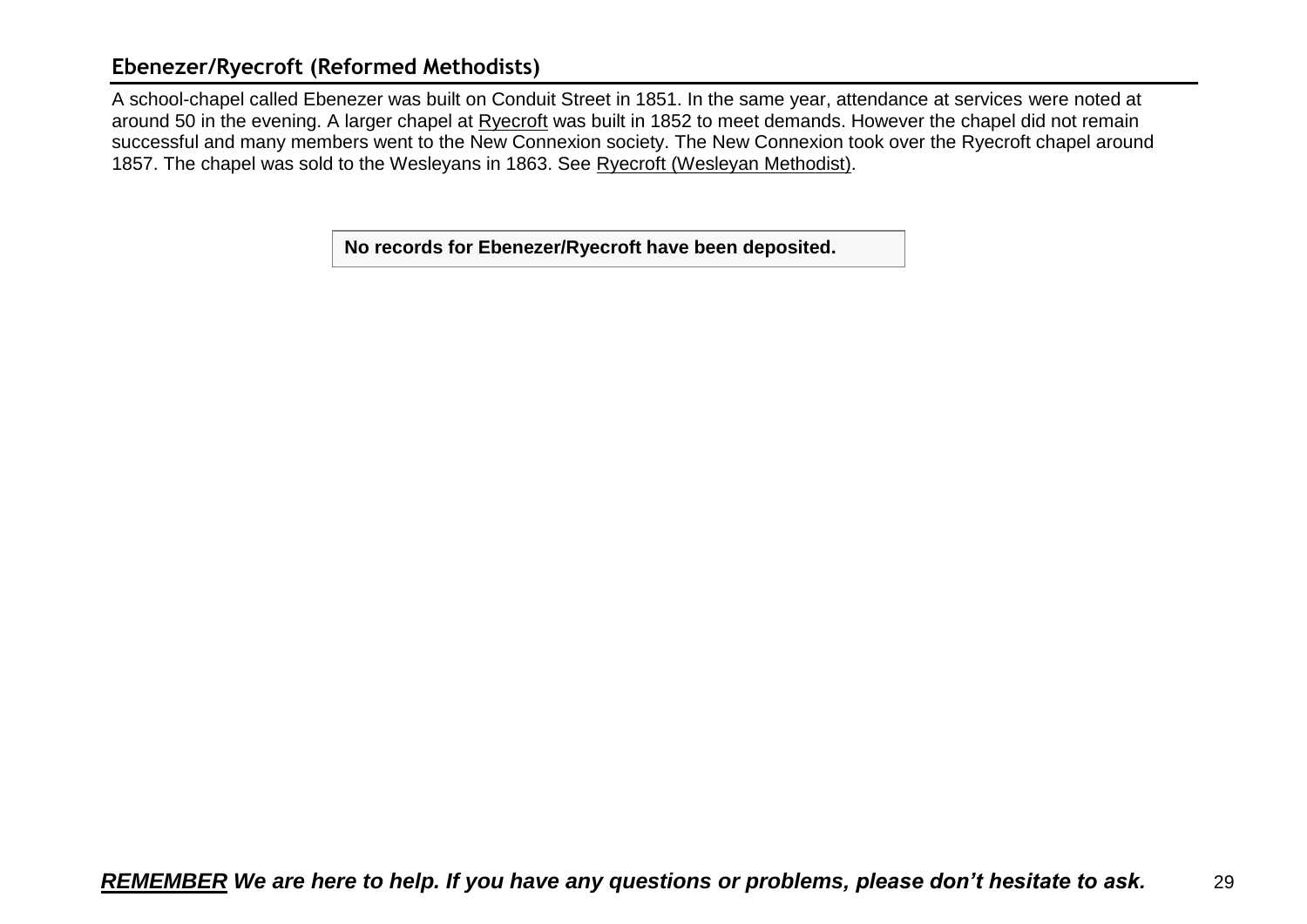### <span id="page-29-0"></span>**High Street (Wesleyan Methodist)**

Built in 1858, the church did not last long due to local competition from other churches. The chapel was closed in 1863 upon the purchase of the Ryecroft Chapel on Conduit Street and later sold in 1864.

#### **No records for High Street have been deposited.**

#### **Other Sources to try**

| <b>Related Churches</b> | Northgate Methodist Church                                              |
|-------------------------|-------------------------------------------------------------------------|
|                         | Related Collections See D2689/1 for list of Gloucester Circuit Records. |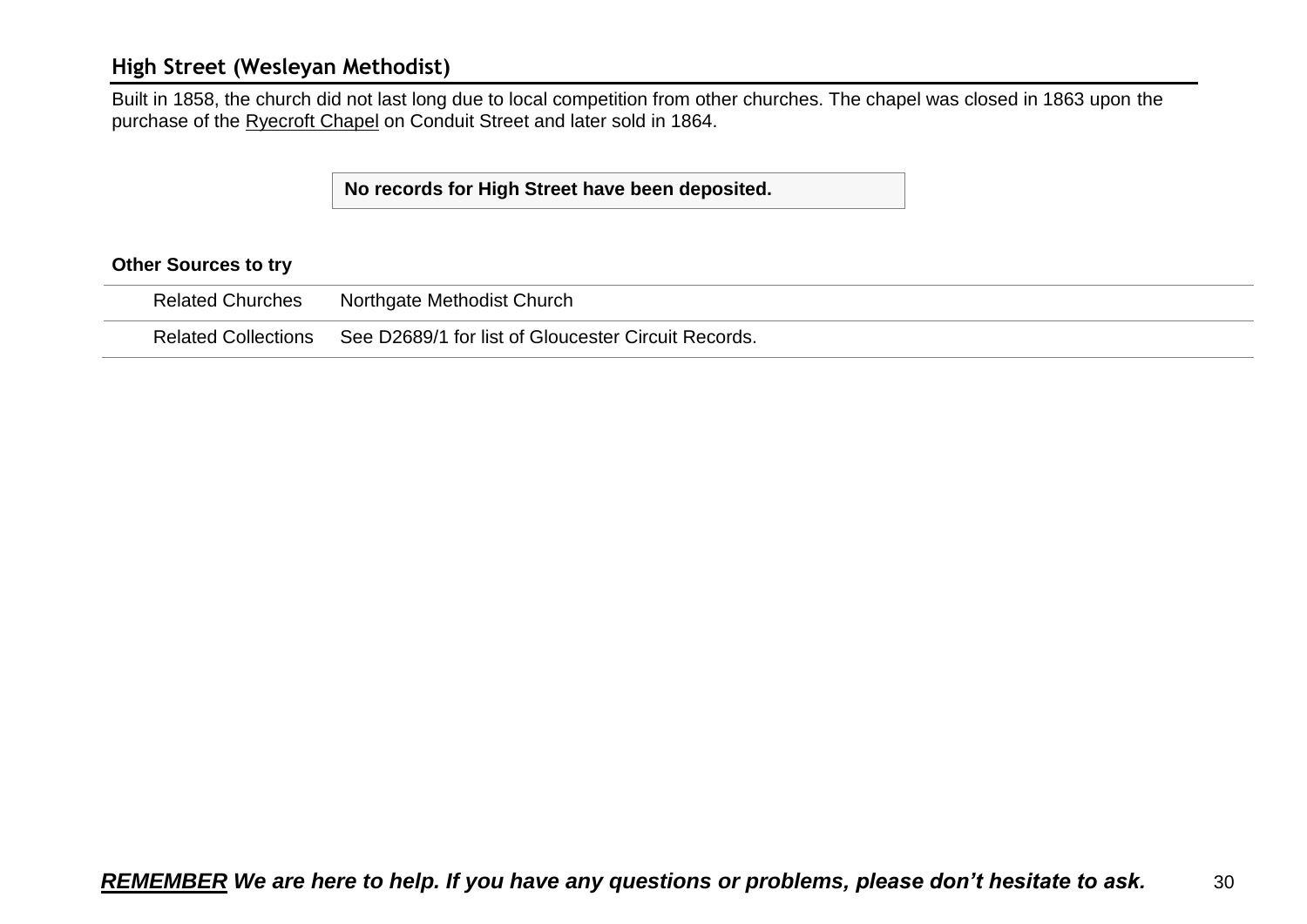### <span id="page-30-0"></span>**Longlevens (Primitive Methodist)**

This mission began when a failed mission in Cheltenham Road closed in 1868. The mission took over the chapel in Longlevens formerly used by the New Connexion Methodists. However, the mission did not last long in Longlevens, closing in 1873 due to lack of interest.

**No records for Longlevens Primitive Methodists have been deposited.**

<span id="page-30-1"></span>**Longlevens (New Connexion Methodists)** 

A chapel in Longlevens was first registered in 1855. By 1868 the chapel was being used by the Primitive Methodists.

**No records for Longlevens New Connexion Methodists have been deposited.**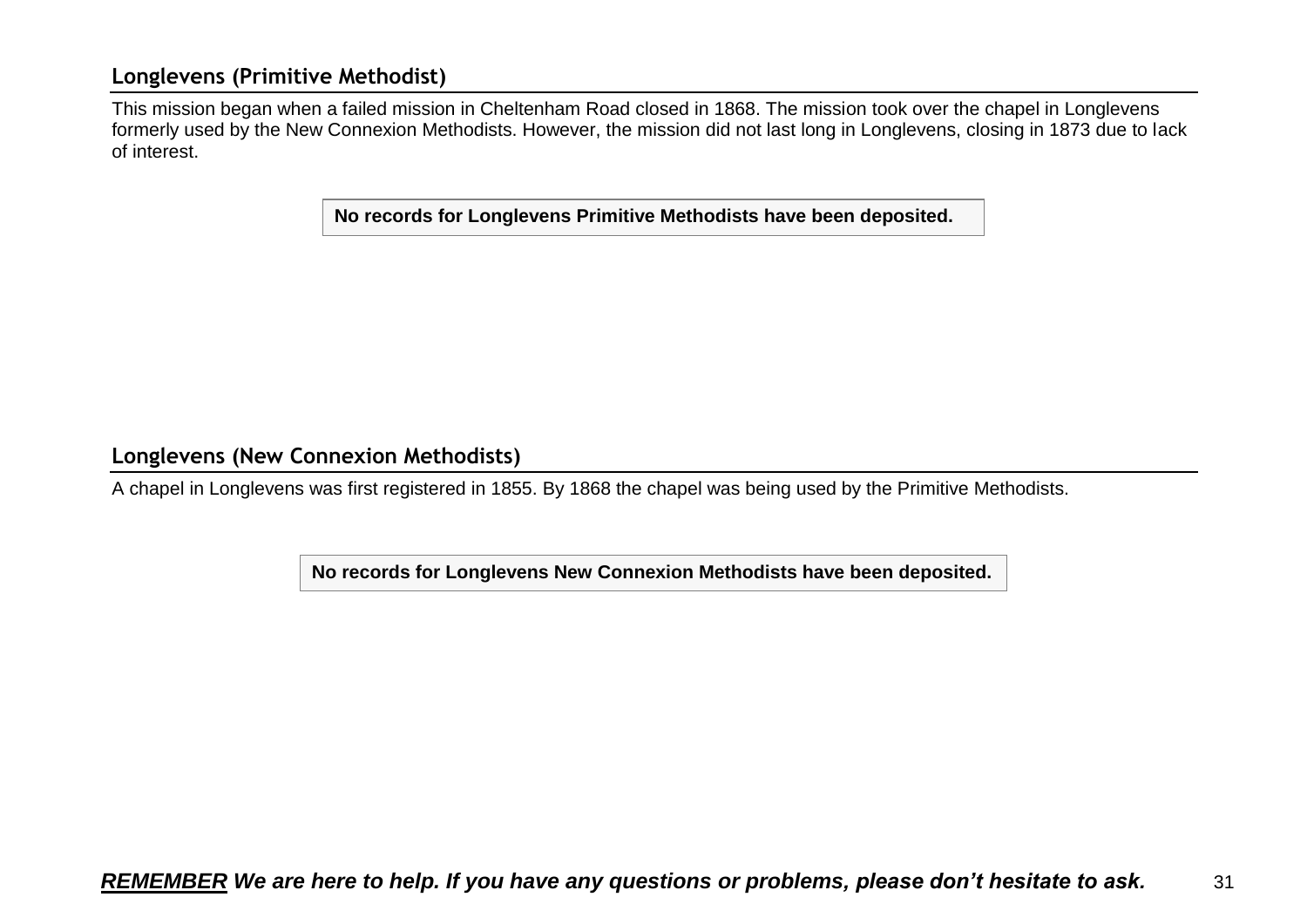### <span id="page-31-0"></span>**Lonsdale Road (Wesleyan Methodist)**

The first chapel at Lonsdale Road was the Tin Mission, which was moved from Bristol Road in 1909. The church became part of the Wesleyan Methodist Circuit in 1914, and was supervised by the minister at Hucclecote. The church officially became Methodist in 1925 and changed its name to The Lonsdale Road Wesleyan Methodist Church. A new school room was built in 1926, but this was soon also used as a place of worship. The 'Tin Tab' was moved to Cromwell Street in 1928. Growth in population in the area caused the need for an extension in the 1950s, so in 1956 the George Pope Memorial Hall was erected. When the Ryecroft chapel closed in 1955, the minister was transferred to Lonsdale and a new Manse was built.

#### **The following pages contain the references to registers of Lonsdale Road.**

**There is also a list of other major sources relating to the church, which may be of interest.**

| <b>Baptisms</b> | <b>Marriages</b> | <b>Burials</b> | <b>Church Roll</b> | <b>Microfilm Reference</b> | <b>Original Register</b> |
|-----------------|------------------|----------------|--------------------|----------------------------|--------------------------|
|                 |                  |                | 1972-1985          |                            | D2689/2/4/1*             |

\*Closed until 1 Jan 2016, please a member of staff for more information.

| <b>Minutes</b>              | D2689/2/4/2-7                                         | Trustees' and Leaders' Meetings 1919-1972                                                                                             |  |  |
|-----------------------------|-------------------------------------------------------|---------------------------------------------------------------------------------------------------------------------------------------|--|--|
| <b>History</b>              | N6.24GS<br>Lonsdale Road Methodist church, Gloucester |                                                                                                                                       |  |  |
|                             | D2689/1/6/6                                           | History of the Methodist churches and chapels in the Gloucester circuit from the time of<br>John Wesley to 1970, compiled by G R Hine |  |  |
| <b>Other Sources to try</b> |                                                       |                                                                                                                                       |  |  |
| <b>Related Collections</b>  | See also D2689                                        |                                                                                                                                       |  |  |
| Books/Pamphlets             | N6.24GS Lonsdale Road Methodist church, Gloucester    |                                                                                                                                       |  |  |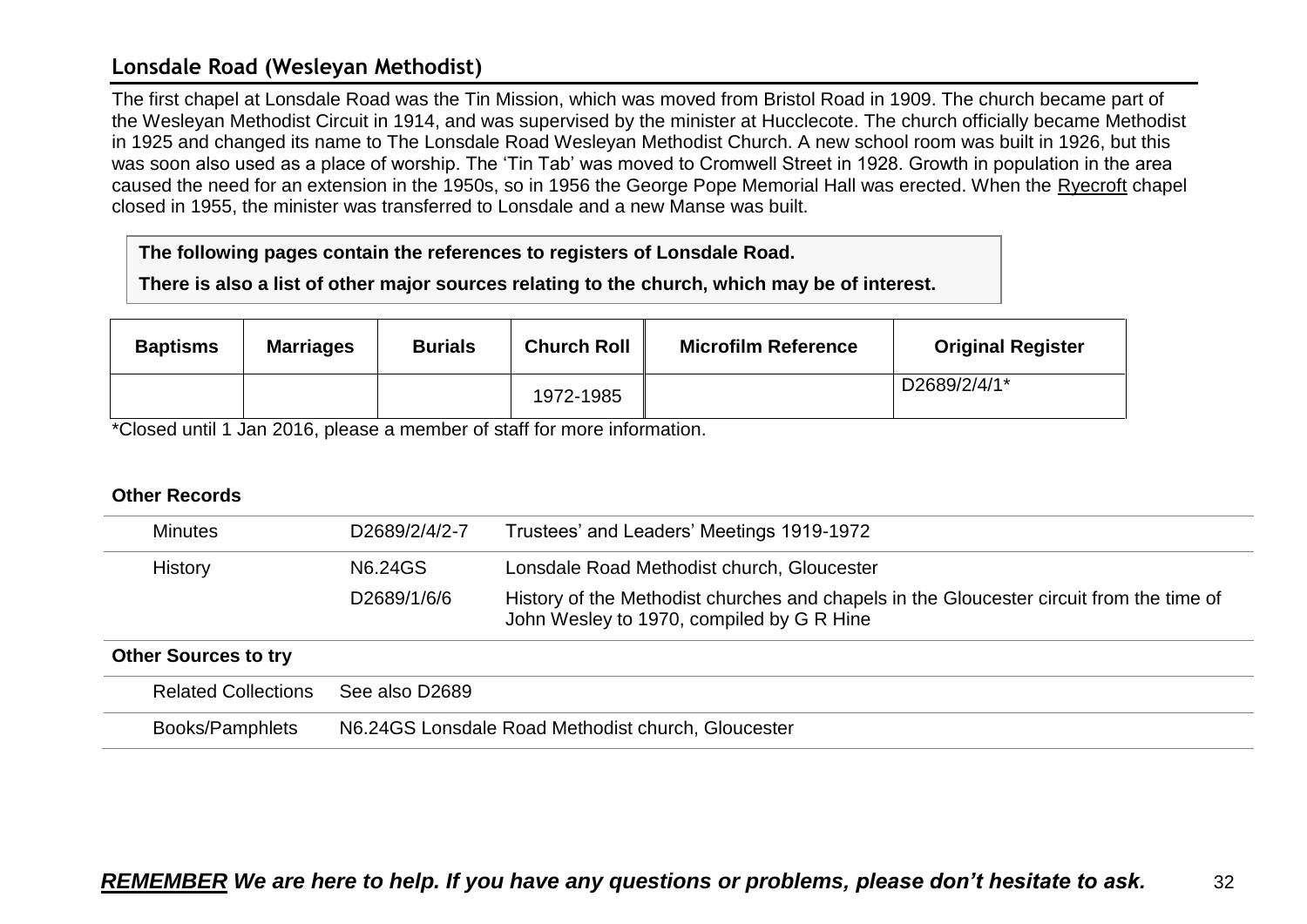### <span id="page-32-0"></span>**Melbourne Street (Primitive Methodist)**

The Melbourne Street chapel began as a Mission from the Barton Street chapel around 1879. In 1940 the schoolrooms were used as an Air Raid Post and Headquarters. By 1956 the congregation was very small and the church was in financial difficulty. The buildings were leased to the Local Authorities as a Youth Centre, but Sundays were still used for worship. By 1962 it was decided to discontinue services, the last being held on 30<sup>th</sup> December 1962. The building was sold to the Church of God of Prophecy (Pentecostal) in 1964. The Trust disbanded on  $18<sup>th</sup>$  July 1966.

**No registers of Melbourne Street have been deposited at Gloucestershire Archives.**

**The following is a list of other sources relating to the church, which may be of interest.**

| <b>Minutes</b>              | D <sub>2689</sub> /2/5/1 | Trustees' meetings 1889-1902                                                                                                          |
|-----------------------------|--------------------------|---------------------------------------------------------------------------------------------------------------------------------------|
|                             | D2689/2/5/2              | Trustees' meetings 1925-1966                                                                                                          |
| History                     | D2689/1/6/6              | History of the Methodist churches and chapels in the Gloucester circuit from the time of<br>John Wesley to 1970, compiled by G R Hine |
| <b>Other Sources to try</b> |                          |                                                                                                                                       |
| <b>Related Collections</b>  | See D2689/2/5, D2689/3   |                                                                                                                                       |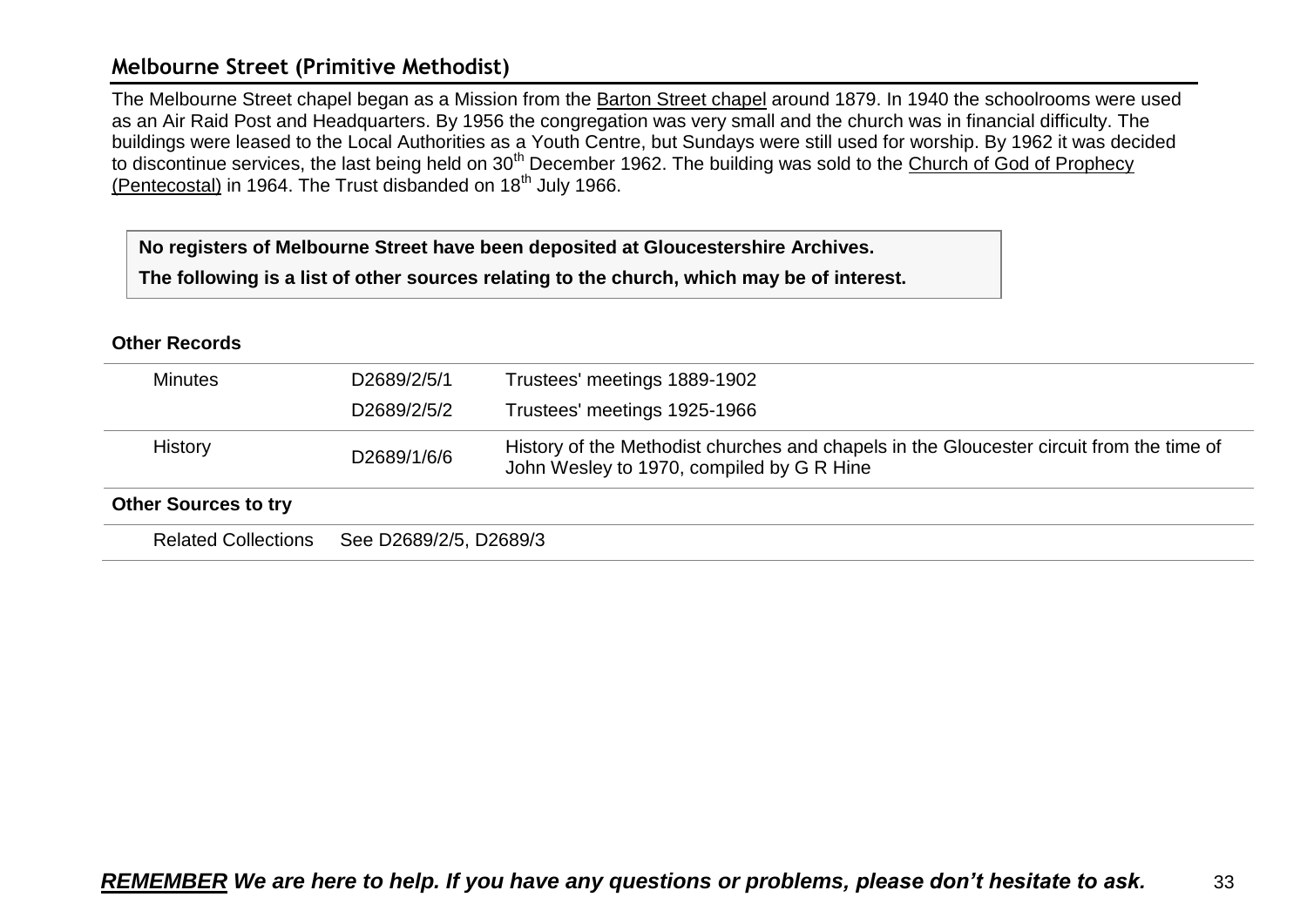# <span id="page-33-0"></span>**Northgate Chapel (Wesleyan Methodists)**

John Wesley preached several times in Gloucester during the 1740s, but he had few followers in the city. Early attempts at establishing a place of worship were met by local hostility and violence. By the late 1770s, the number of Methodists in Gloucester was growing and Wesley returned to preach regularly. Meetings were held at Cobblers Hall, built at the ruins of St Kyneburgh's chapel on Southgate Street, until a site for a chapel was provided on Lower Westgate Street. The chapel was opened in 1788. The new chapel was roughly opposite the current junction with Worcester Street and headed up the North Gloucestershire Circuit. A Sunday school was built in 1814. Membership dropped in the 1840s and the congregation split in 1850 over the issue of Reform. At this time it was claimed the congregation was 650. Those who left formed the United Methodist Church. A new chapel was built in 1877 and by 1881 the congregation was at 400. The Chapel closed in 1972 and the congregation moved to share the building of St John the Baptists Church further up the street. In 1980 there were 162 members of the church. In 1994 the Church of England ceased services at the church, and the Methodists have had sole use of the building since then.

#### **The following pages contain the references to registers of the Northgate Chapel.**

**There is also a list of other major sources relating to the church, which may be of interest.**

| <b>Baptisms</b> | <b>Marriages</b> | <b>Burials</b> | <b>Church Roll</b> | <b>Microfilm Reference</b> | <b>Original Register</b> |
|-----------------|------------------|----------------|--------------------|----------------------------|--------------------------|
|                 | 1848-1907        |                |                    |                            | D2689/2/6/1              |
|                 | 1900-1911        |                |                    |                            | D2689/2/6/2              |
|                 | 1911-1918        |                |                    |                            | D2689/2/6/3              |
|                 | 1918-1927        |                |                    |                            | D2689/2/6/4              |
|                 | 1928-1934        |                |                    |                            | D2689/2/6/5              |
|                 | 1934-1940        |                |                    |                            | D2689/2/6/6              |
|                 | 1940-1943        |                |                    |                            | D2689/2/6/7              |
|                 | 1943-1952        |                |                    |                            | D2689/2/6/8              |
|                 | 1952-1959        |                |                    |                            | D2689/2/6/9              |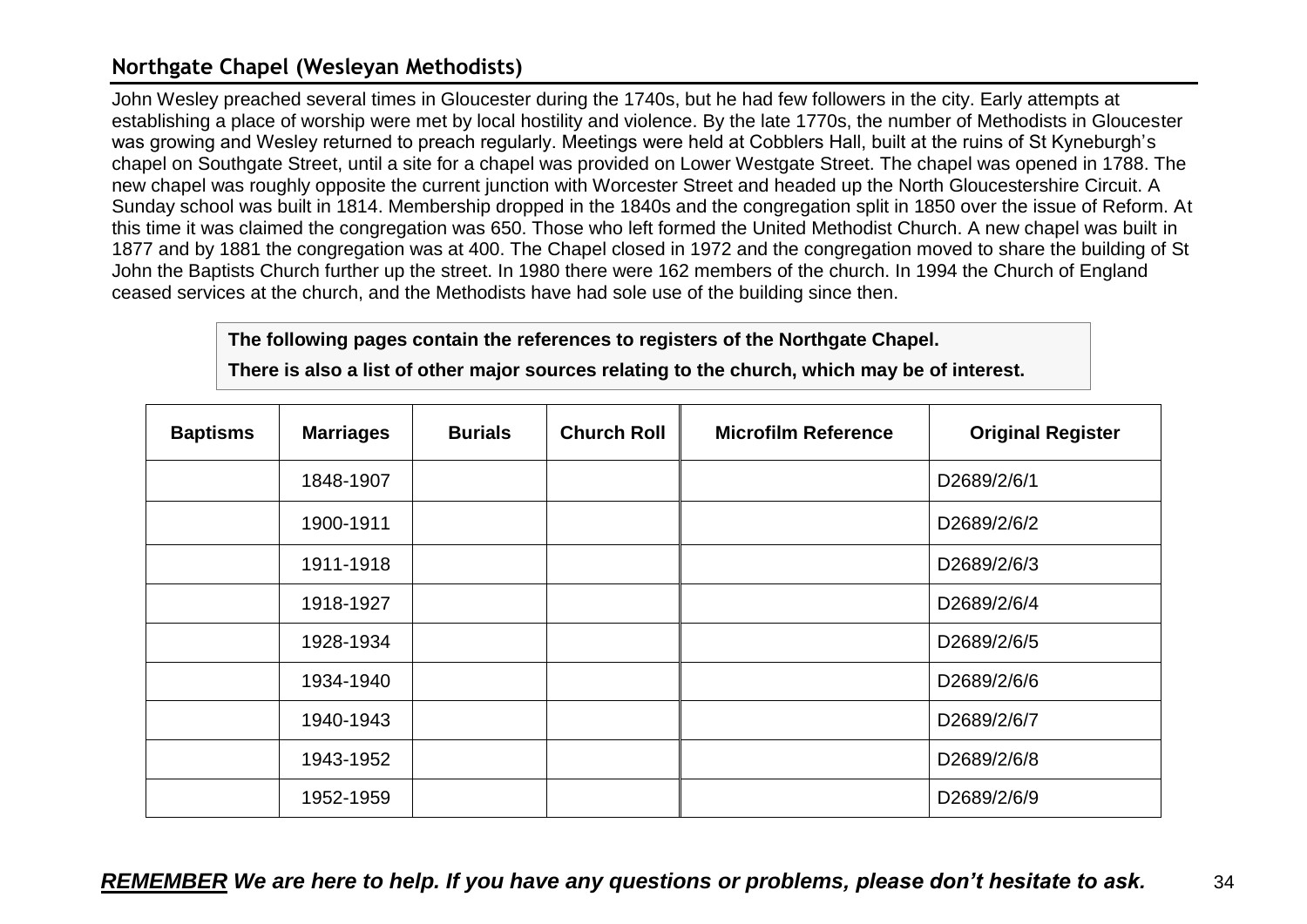| <b>Baptisms</b> | <b>Marriages</b> | <b>Burials</b> | <b>Church Roll</b> | <b>Microfilm Reference</b> | <b>Original Register</b> |
|-----------------|------------------|----------------|--------------------|----------------------------|--------------------------|
| 1800-1837       |                  |                |                    | MF1244                     |                          |
| 1839-1892*      |                  |                |                    |                            | D2689/1/1/1              |
|                 |                  |                | 1791-1800          |                            | D3187/1/3/6              |

\* Covers Gloucester Circuit

| <b>Minutes</b>              | D2689/2/6                                                                                                                                                                                                          | See Catalogue for full list                                                                                              |  |  |
|-----------------------------|--------------------------------------------------------------------------------------------------------------------------------------------------------------------------------------------------------------------|--------------------------------------------------------------------------------------------------------------------------|--|--|
|                             |                                                                                                                                                                                                                    |                                                                                                                          |  |  |
| <b>History</b>              | <b>VCH</b>                                                                                                                                                                                                         | Volume IV. 'Protestant Nonconformity' pp.326-330                                                                         |  |  |
|                             | D3987/15                                                                                                                                                                                                           | 'St. John's Northgate, a short history', by Frank Booth (1984)                                                           |  |  |
|                             | D2689/1/6/6                                                                                                                                                                                                        | History of the Methodist churches and chapels in the Gloucester circuit from the time of<br>John Wesley to 1970, (1971). |  |  |
| <b>Other Sources to try</b> |                                                                                                                                                                                                                    |                                                                                                                          |  |  |
| <b>Related Collections</b>  |                                                                                                                                                                                                                    | See D2689 for Gloucester Circuit Records and D2689/2/6 for chapel records                                                |  |  |
|                             | D2833 - Deeds 1787-1971                                                                                                                                                                                            |                                                                                                                          |  |  |
|                             | D3987 - building accounts (1786)-1803; leases 1883-1967; papers regarding closure 1956-1978; accounts<br>1922-1978; history 1984<br>Search "Northgate" and "Methodist" or "Northgate" and "Chapel" for other items |                                                                                                                          |  |  |
|                             |                                                                                                                                                                                                                    |                                                                                                                          |  |  |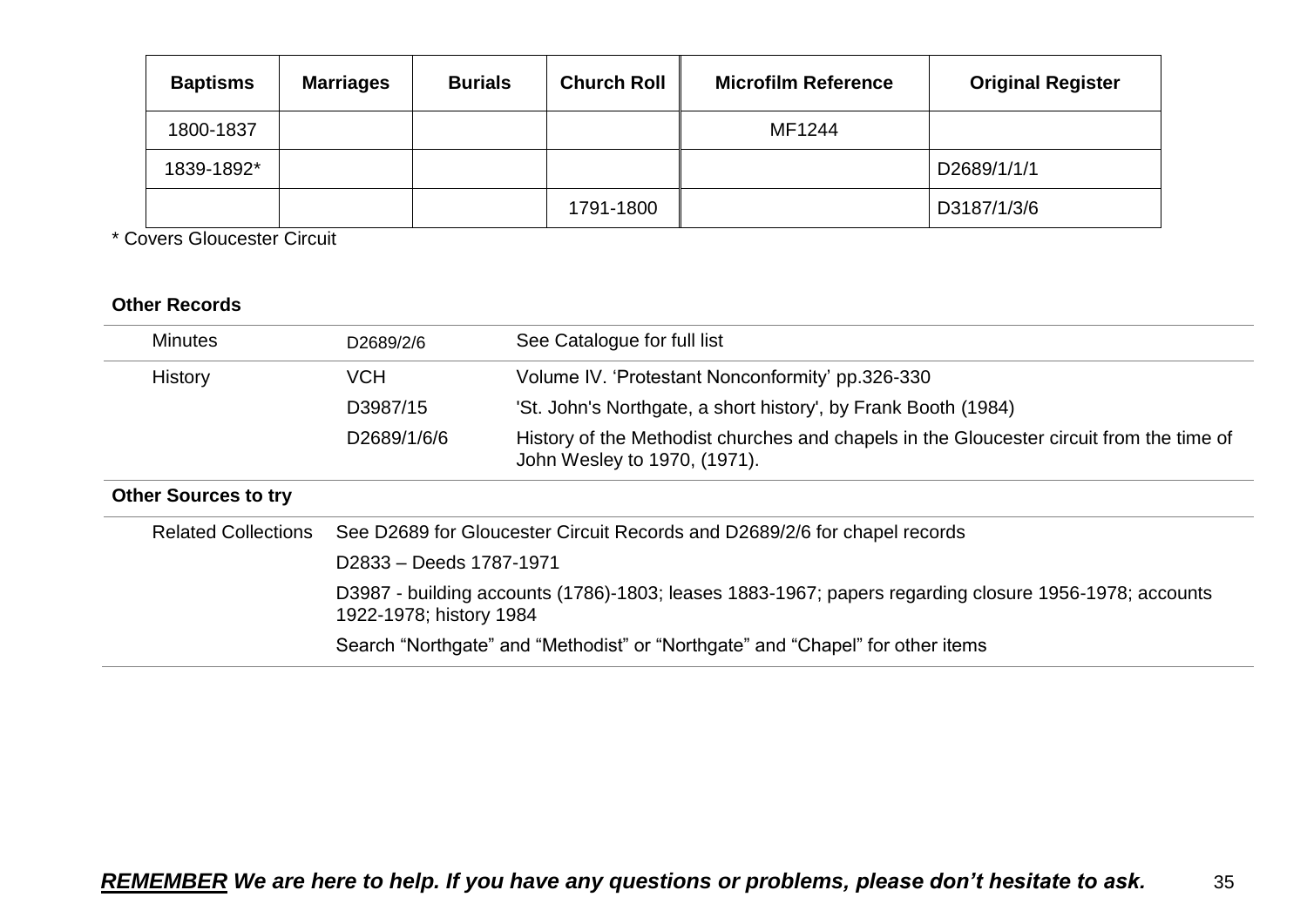### <span id="page-35-0"></span>**Park Street (Primitive Methodist)**

This chapel was opened before 1850. It is possible that the chapel was also a non-sectarian group, which in 1851 was noted as having an evening congregation of 140.

**No records for Park Street Primitive Methodists have been deposited.**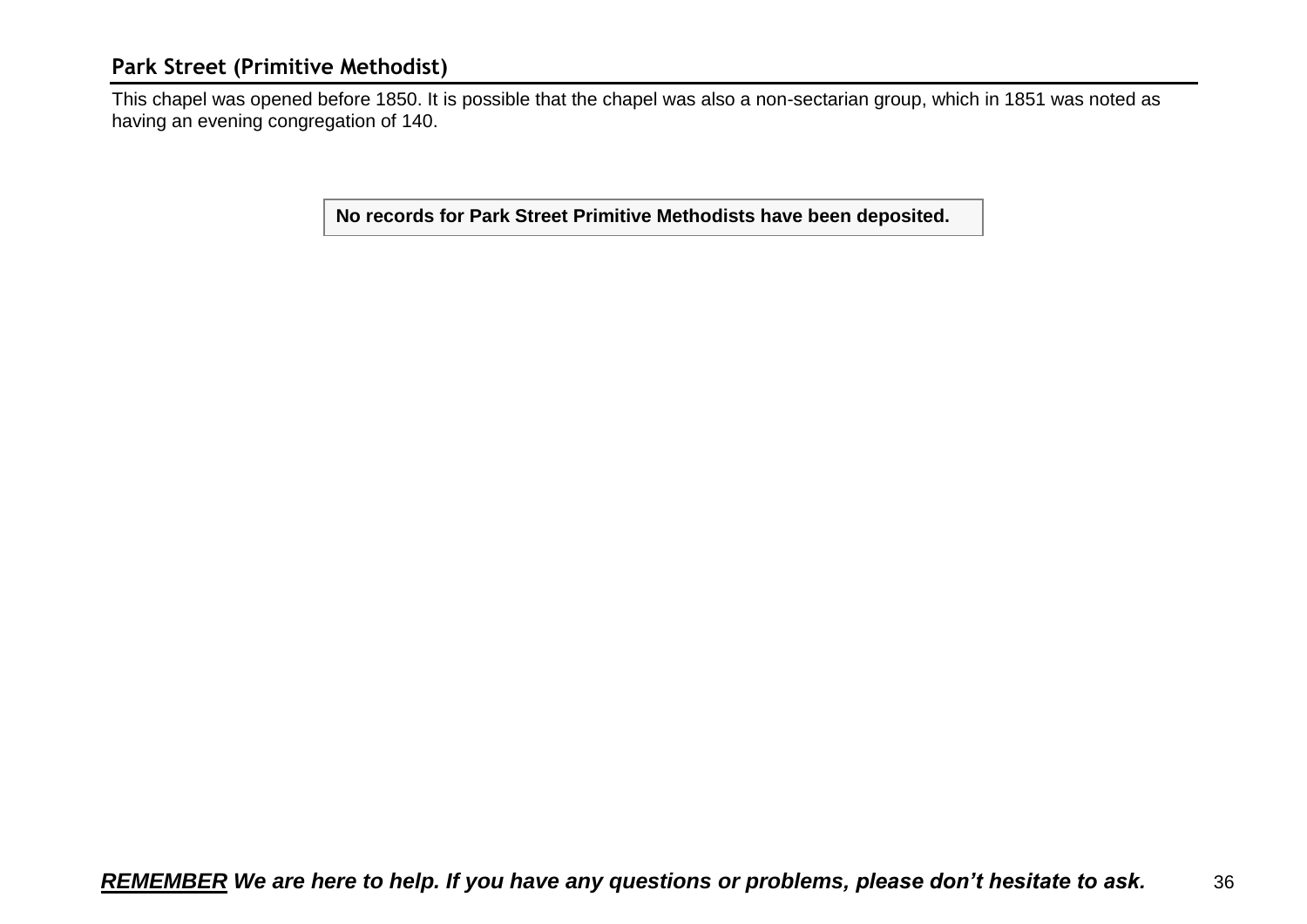### <span id="page-36-0"></span>**Ryecroft Chapel (Wesleyan Methodists)**

The Chapel at Ryecroft began in 1851; however it was built by the Reformed (later United) Methodists. Most of the members of this chapel later joined the New Connexion Methodist Church, and the chapel itself switched in 1856. In 1863 the Wesleyans purchased the building and surrounding land, building a new, larger chapel with the old building as a schoolroom. The new church opened in 1871. The day school ran until 1909, when the Derby Road Schools opened (See S154/19). The chapel was popular but the interwar years saw a decline in numbers. In 1955 the Trustees decided to try and sell the premises. Instead Ryecroft merged with the Stroud Road Chapel to form St Luke's Church. The last service was held on August 18<sup>th</sup> 1955. Various items and pieces of furniture that weren't taken to St Luke's were sold to other churches. The church was then leased for use to the Local Authorities and in 1999 the Barton & Tredworth Community Trust began occupying the premises.

**The following pages contain the references to registers of Ryecroft Chapel.**

**There is also a list of other major sources relating to the church, which may be of interest.**

| <b>Baptisms</b> | <b>Marriages</b> | <b>Burials</b> | <b>Church Roll</b> | <b>Microfilm Reference</b> | <b>Original Register</b> |
|-----------------|------------------|----------------|--------------------|----------------------------|--------------------------|
| 1869-1891       |                  |                |                    |                            | D2689/2/7/1              |
| 1891-1931       |                  |                |                    |                            | D2689/2/7/2              |
| 1932-1955       |                  |                |                    |                            | D2689/2/7/3              |
|                 | 1933-1937        |                |                    |                            | D3569/2/1                |
|                 | 1938-1953        |                |                    |                            | D3569/2/2                |
| 1839-1892*      |                  |                |                    |                            | D2689/1/1/1              |

\* Covers Gloucester Circuit

**Other Records**

Minutes D2689/2/7/4 D2689/2/7/5-8 Leaders' meetings 1925-1933 Trustees' meetings, 1904-1928 (5), 1928-1955 (6), 1956-1962 (7) and 1963-1977 (8).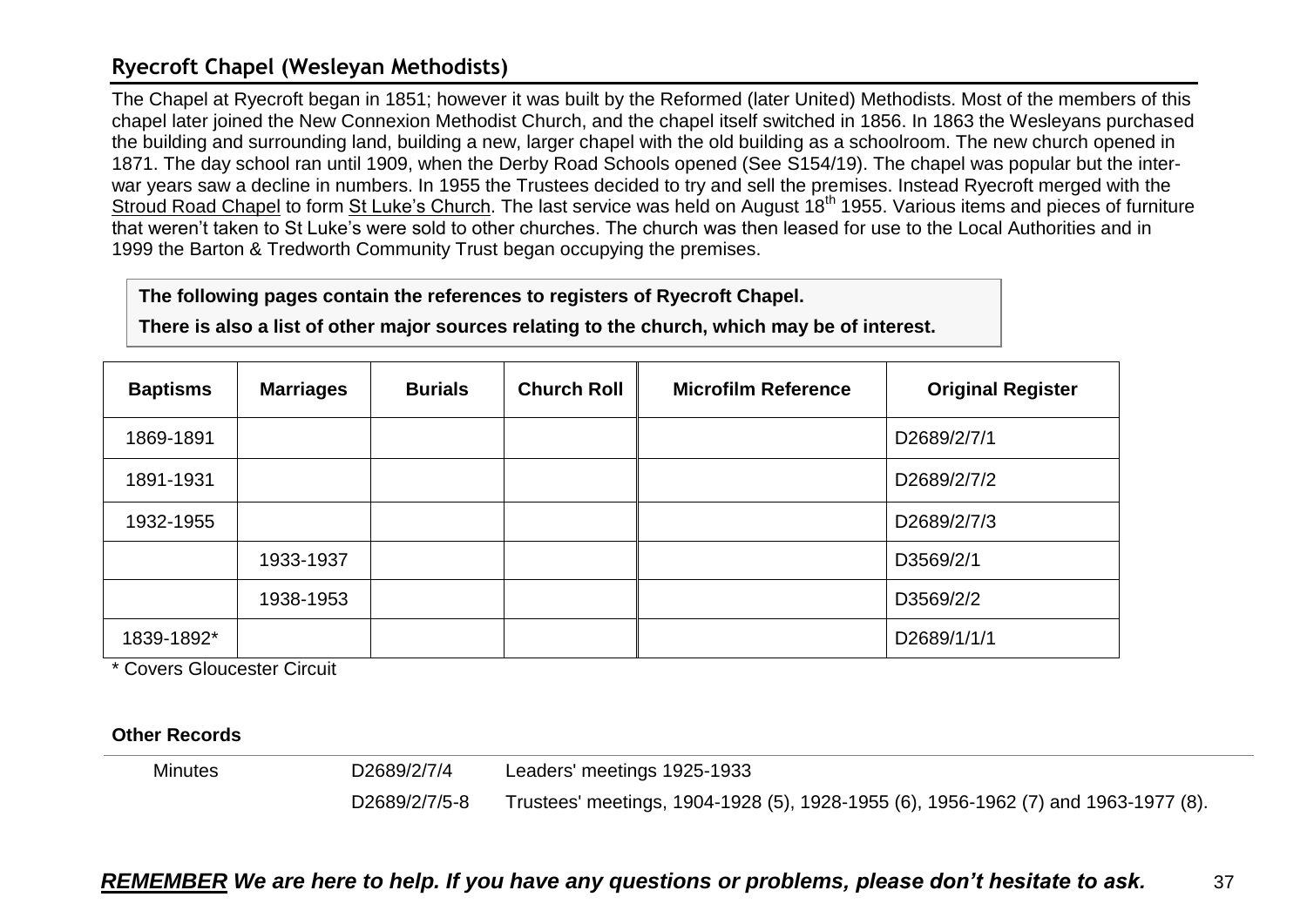| History                     | D2689/1/6/6                     | History of the Methodist churches and chapels in the Gloucester circuit from the time of<br>John Wesley to 1970, compiled by G R Hine 1971 |
|-----------------------------|---------------------------------|--------------------------------------------------------------------------------------------------------------------------------------------|
| <b>Other Sources to try</b> |                                 |                                                                                                                                            |
| <b>Related Collections</b>  | See also D2689/2/7              |                                                                                                                                            |
|                             | See S154/19 for school records. |                                                                                                                                            |
|                             |                                 |                                                                                                                                            |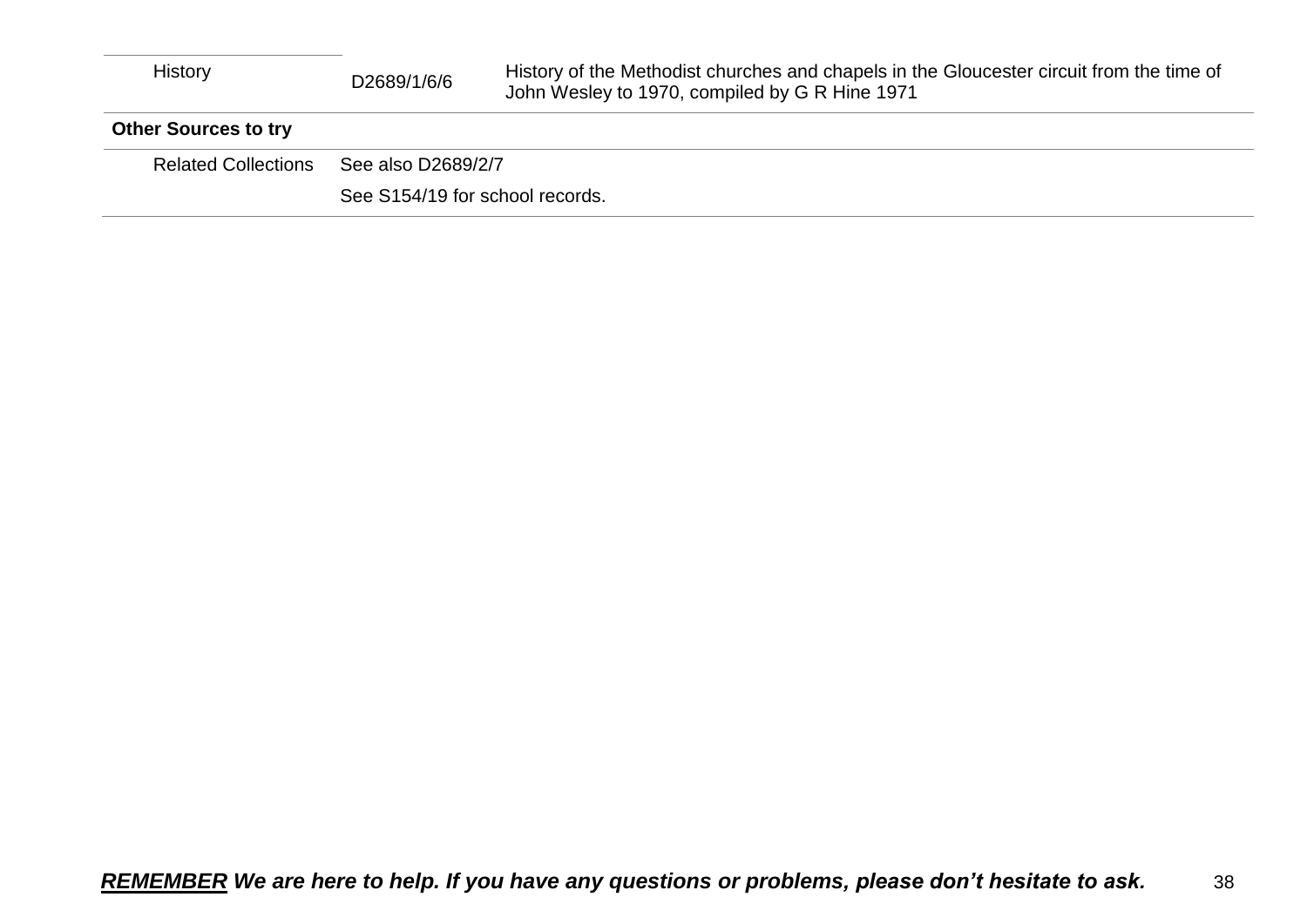# <span id="page-38-0"></span>**Ryecroft Street (Primitive Methodist)**

This mission was set up in 1856 with the help of preachers from Stroud. The mission was never successful due to the close proximity of the Wesleyan and New Connexion Chapels. It is presumed the mission closed when the new Barton Street chapel was built in 1858. See Barton Street (Primitive Methodist)

**No records for Ryecroft Street Primitive Methodists have been deposited.**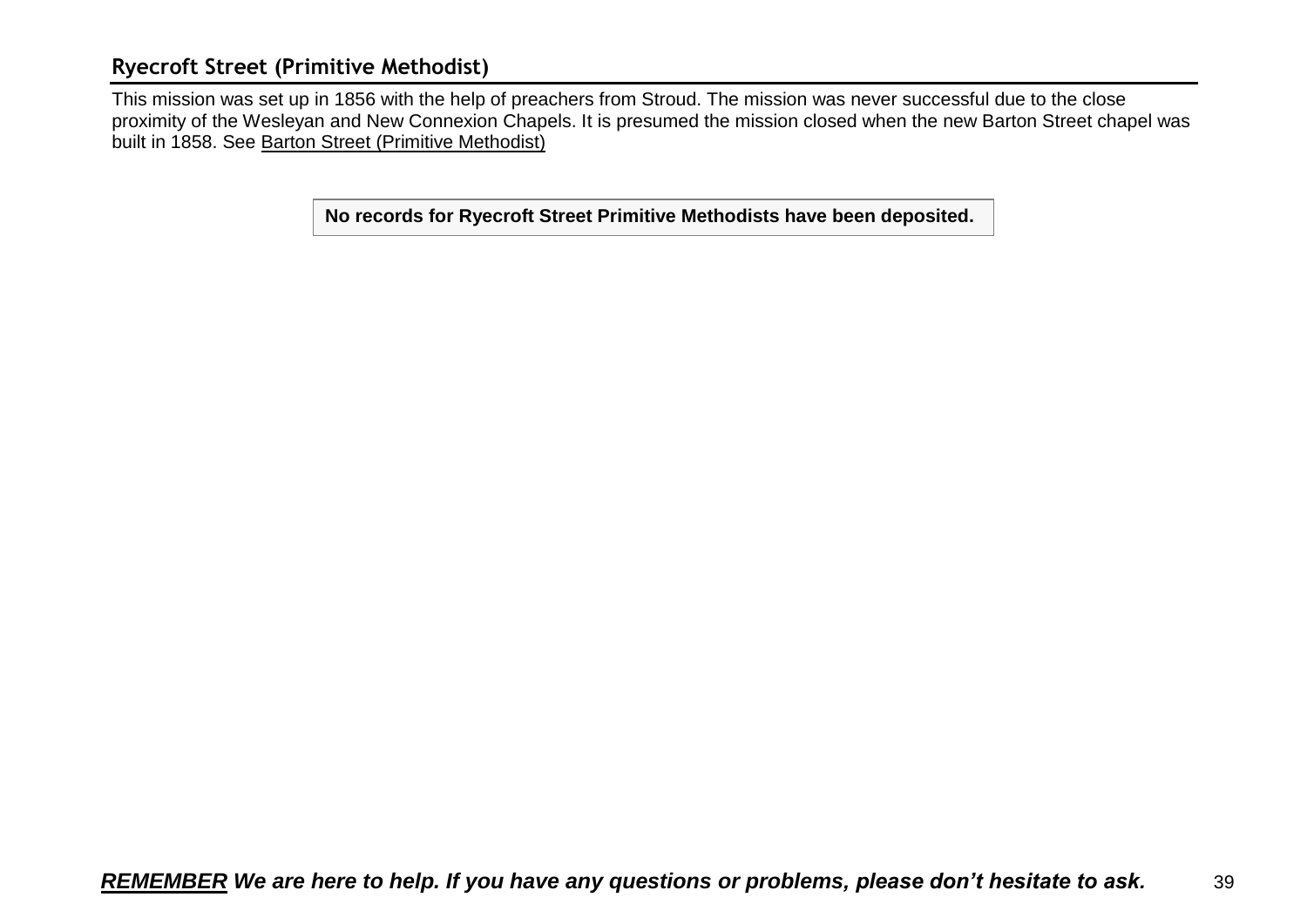# <span id="page-39-0"></span>**St John's Northgate (Wesleyan Methodists)**

St John's Northgate was formed in 1972 when the Northgate Methodist Chapel moved in with the St John the Baptist (Church of England). In 1980 there were 162 members of the church. In 1994 the Church of England ceased services at the church, and the Methodists have had sole use of the building since then. In 2007 the church had a membership of 777.

See **Northgate Chapel (Wesleyan Methodists).**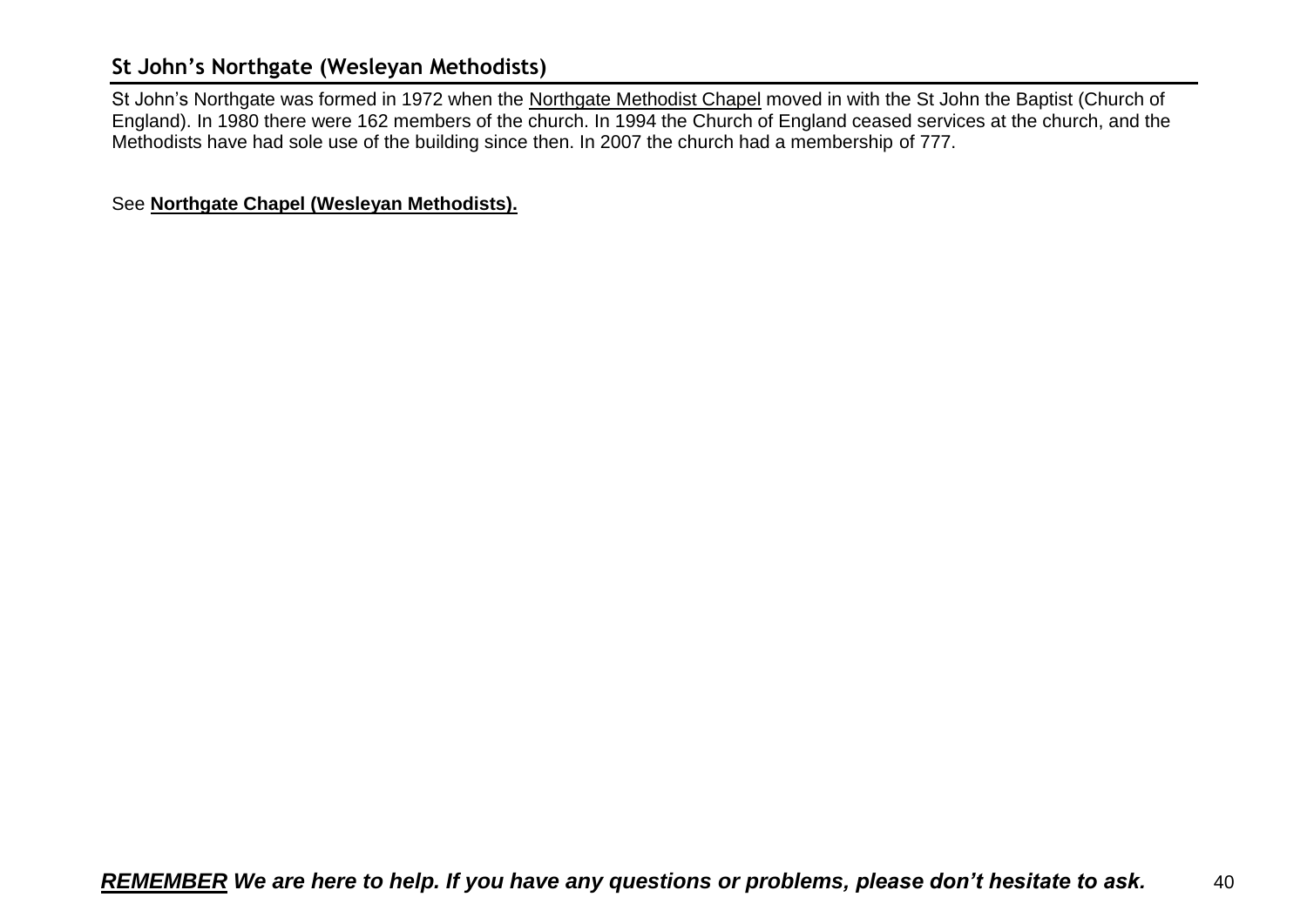# <span id="page-40-0"></span>**St Luke's (AKA Stroud Road/Tuffley Methodist Church) (Bible Christian/United Methodist)**

The church began life with a group of thirteen who broke from the Barton Street Primitive Methodist Church, and others left from the collapse of the New Connexion Church. The group first met in rooms in Wellington Hall, above a dairy in Longsmith Street. Collections began in order to build a new Church, and a site on the corner of Stroud and Robinson Roads was purchased. The schoolrooms opened first in 1903, with the full church opening a year later. After WW1 the church struggled financially and had to share a minister with the Church at Royal Well, Cheltenham. The church became part of the Gloucester Circuit in 1933. After this the congregation numbers fell and the debts grew. In 1954 talks began with Ryecroft to merge the two churches. The two churches together became St Luke's Methodist Church. The church was re-opened and re-dedicated on 1<sup>st</sup> Sept 1955. In 1965 the congregation at Wesley Hall also merged into the new United Church. Money from the sale of Wesley Hall was used to make improvements to St Luke's. In 2008 the church closed and was sold to the Gloucester Community Church (Salt and Light Ministry).

#### **The following pages contain the references to registers of St Luke's (& Stroud Road).**

**There is also a list of other major sources relating to the church, which may be of interest.**

| <b>Baptisms</b> | <b>Marriages</b> | <b>Burials</b> | <b>Church Roll</b> | <b>Microfilm Reference</b> | <b>Original Register</b> |
|-----------------|------------------|----------------|--------------------|----------------------------|--------------------------|
| 1910-1965       |                  |                |                    |                            | D2689/2/8/1              |
| 1940-1952       |                  |                |                    |                            | D2689/2/8/2              |

| <b>Minutes</b>              | See D2689/2/8 and D2689/2/22 for full list. |                                                                                                                                       |  |  |  |
|-----------------------------|---------------------------------------------|---------------------------------------------------------------------------------------------------------------------------------------|--|--|--|
| History                     | D2689/1/6/6                                 | History of the Methodist churches and chapels in the Gloucester circuit from the time of<br>John Wesley to 1970, compiled by G R Hine |  |  |  |
|                             | GAL/G5/35555GS                              | Bible Christian Methodists of Gloucester: the early years of St Luke's Church, Stroud<br>Road                                         |  |  |  |
| <b>Other Sources to try</b> |                                             |                                                                                                                                       |  |  |  |
| <b>Related Collections</b>  | See also D2689/2/8 and D2689/2/22           |                                                                                                                                       |  |  |  |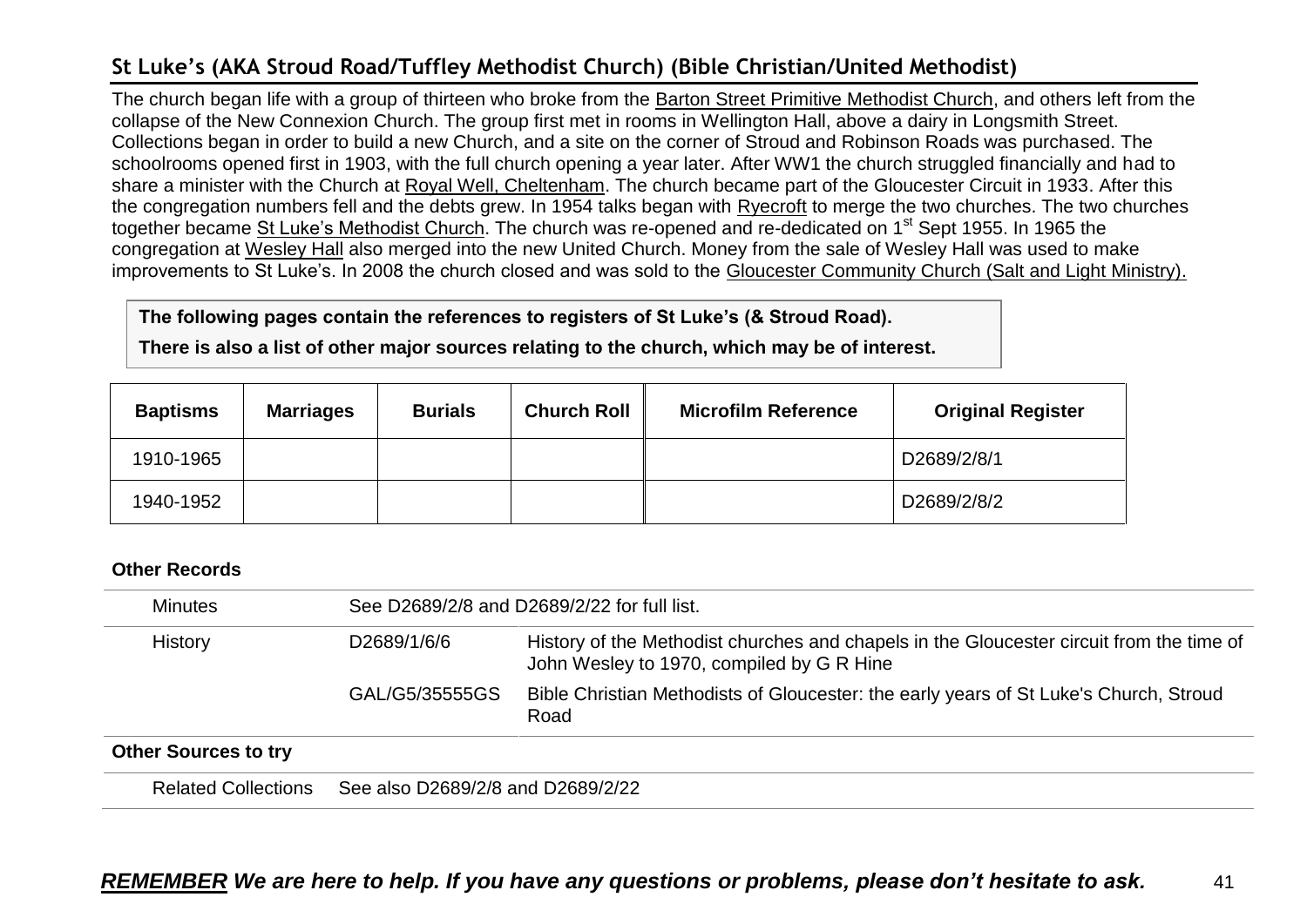<span id="page-41-0"></span>See **St Luke's (United Methodist)**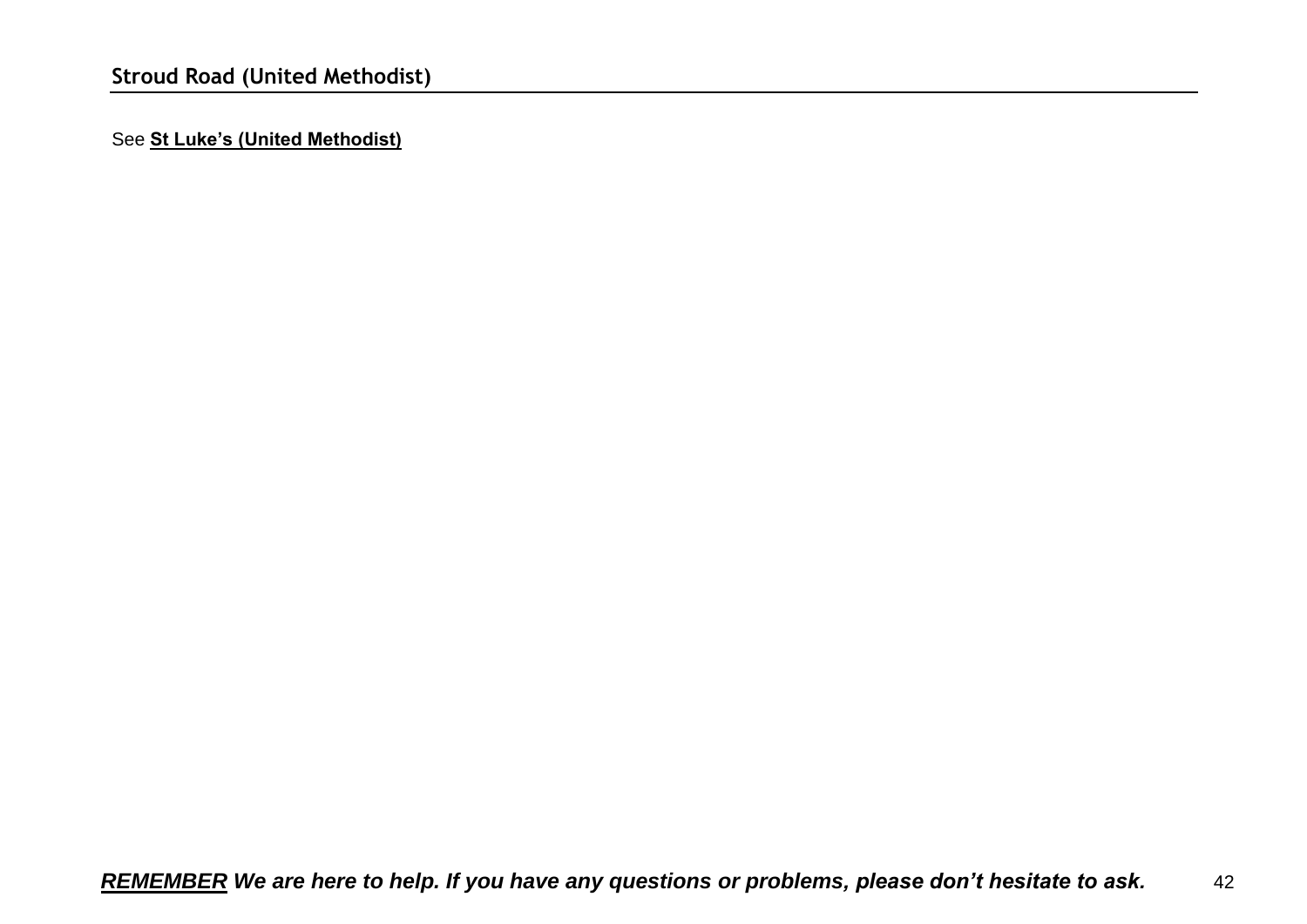### <span id="page-42-0"></span>**Stroud Road Mission (Primitive Methodist)**

Not to be confused with Stroud Road United Methodists, that later became the St Luke's Methodist Church.

The church was built in 1897 opposite the junction with Seymour Road. The congregation had used the hut that was sold to the Bristol Road Mission, near Fielding & Platt's premises. The new building, however, was too big for the demands. The church joined the Gloucester United Circuit in 1933. After WW2 numbers fell and the congregation merged with Wesley Hall. The premises were sold in 1947 as a Sea Cadet Headquarters. The New Testament Church of God (Pentecostal) took over the hall in 1967.

**The following pages contain the references to registers of Stroud Road Mission.**

**There is also a list of other major sources relating to the church, which may be of interest.**

| <b>Baptisms</b> | <b>Marriages</b> | <b>Burials</b> | <b>Church Roll</b> | <b>Microfilm Reference</b> | <b>Original Register</b> |
|-----------------|------------------|----------------|--------------------|----------------------------|--------------------------|
|                 | 1908-1943        |                |                    |                            | D3569/4/1                |

| History                     | D2689/1/6/6      | History of the Methodist churches and chapels in the Gloucester circuit from the time of<br>John Wesley to 1970, compiled by G R Hine |
|-----------------------------|------------------|---------------------------------------------------------------------------------------------------------------------------------------|
| <b>Other Sources to try</b> |                  |                                                                                                                                       |
| <b>Related Collections</b>  | See also D2689/3 |                                                                                                                                       |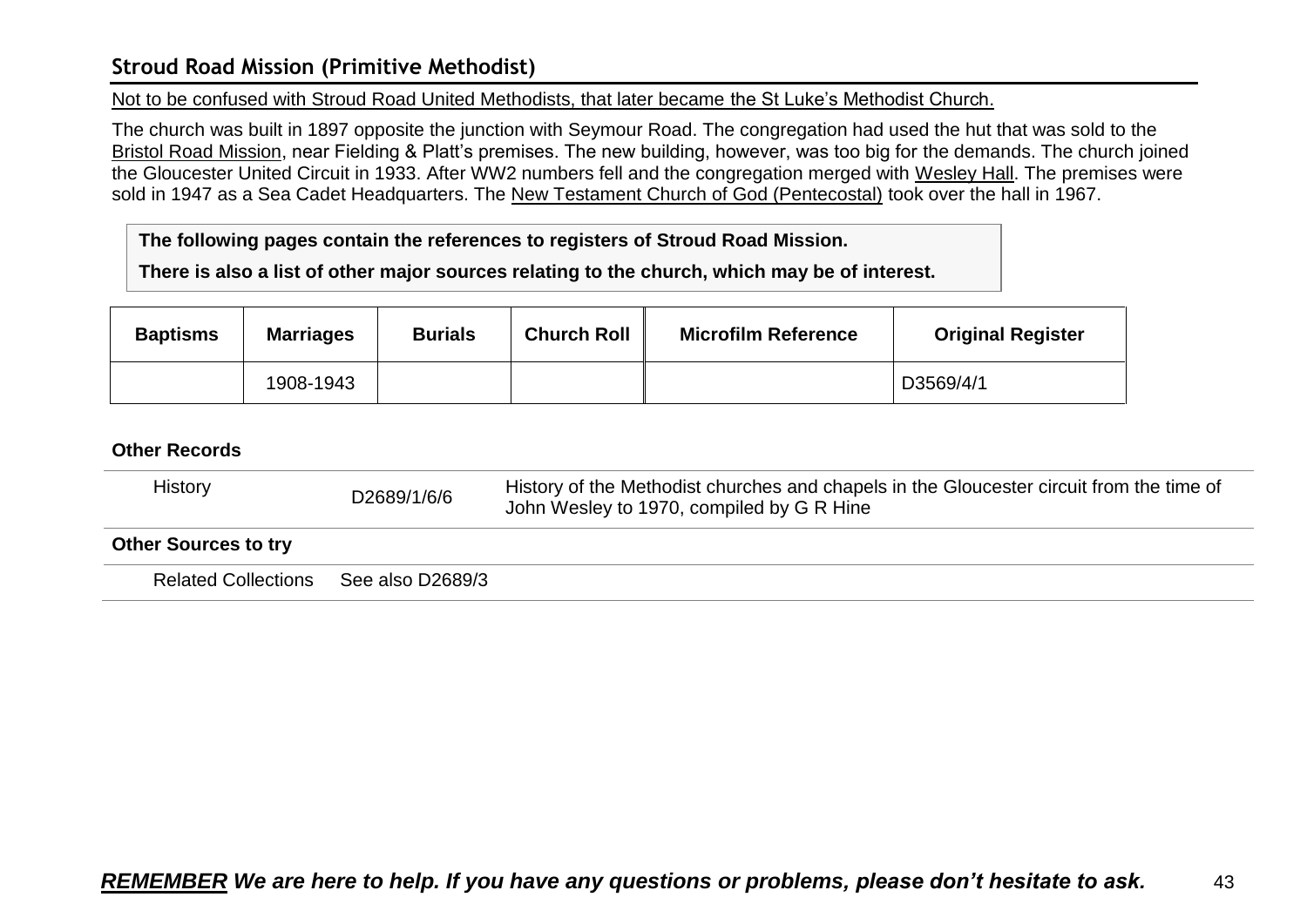<span id="page-43-0"></span>See **St Luke's (United Methodist)**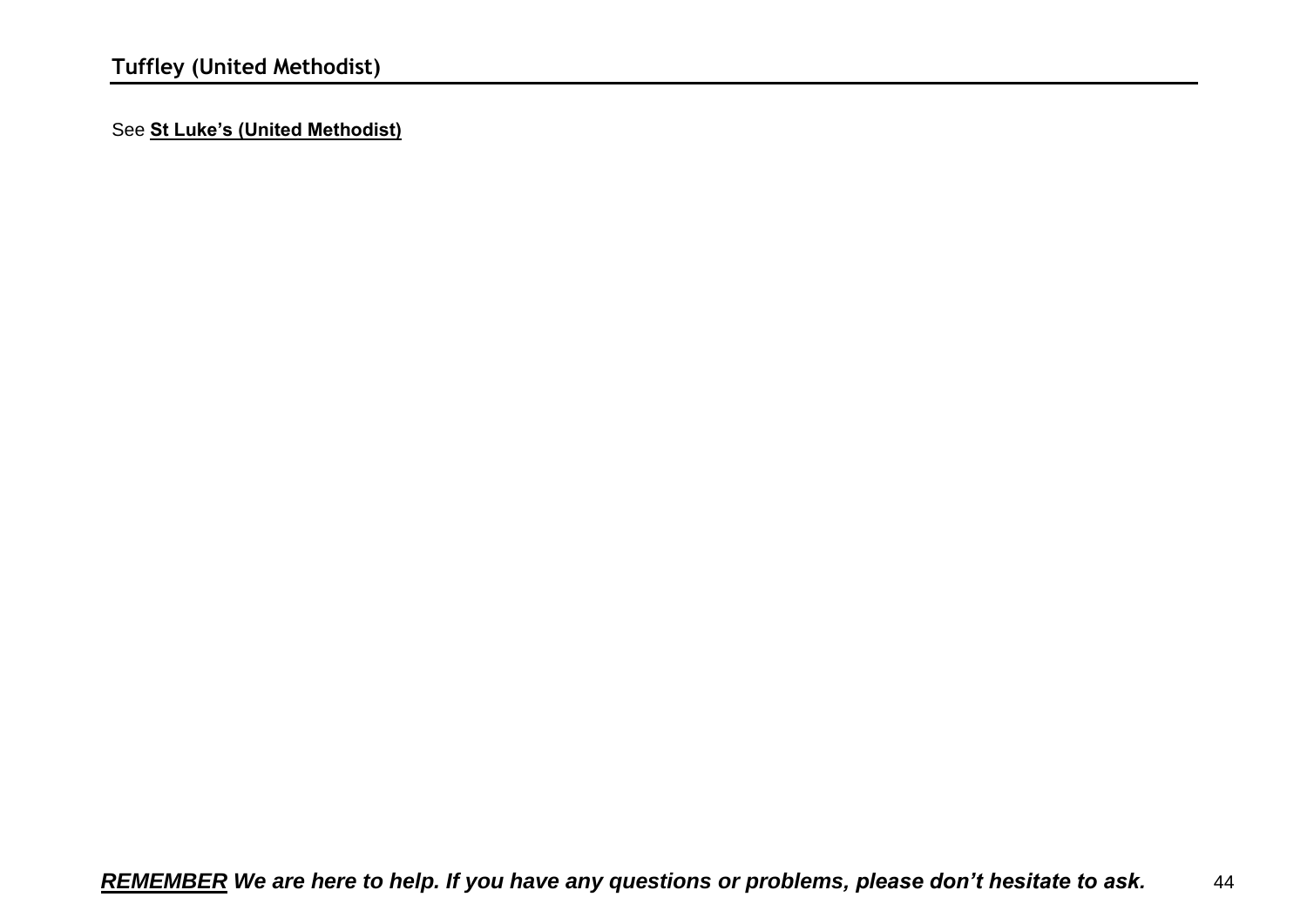### <span id="page-44-0"></span>**Victoria Street (Wesleyan Methodist)**

This church began as a schoolroom in 1847 to ease demand on the Northgate church; however the rooms were also used for services. After the Ryecroft Chapel was opened in 1851 numbers fell. The Chapel was closed in 1863 and sold in 1864.

**No records for Victoria Street Wesleyan Methodists have been deposited.**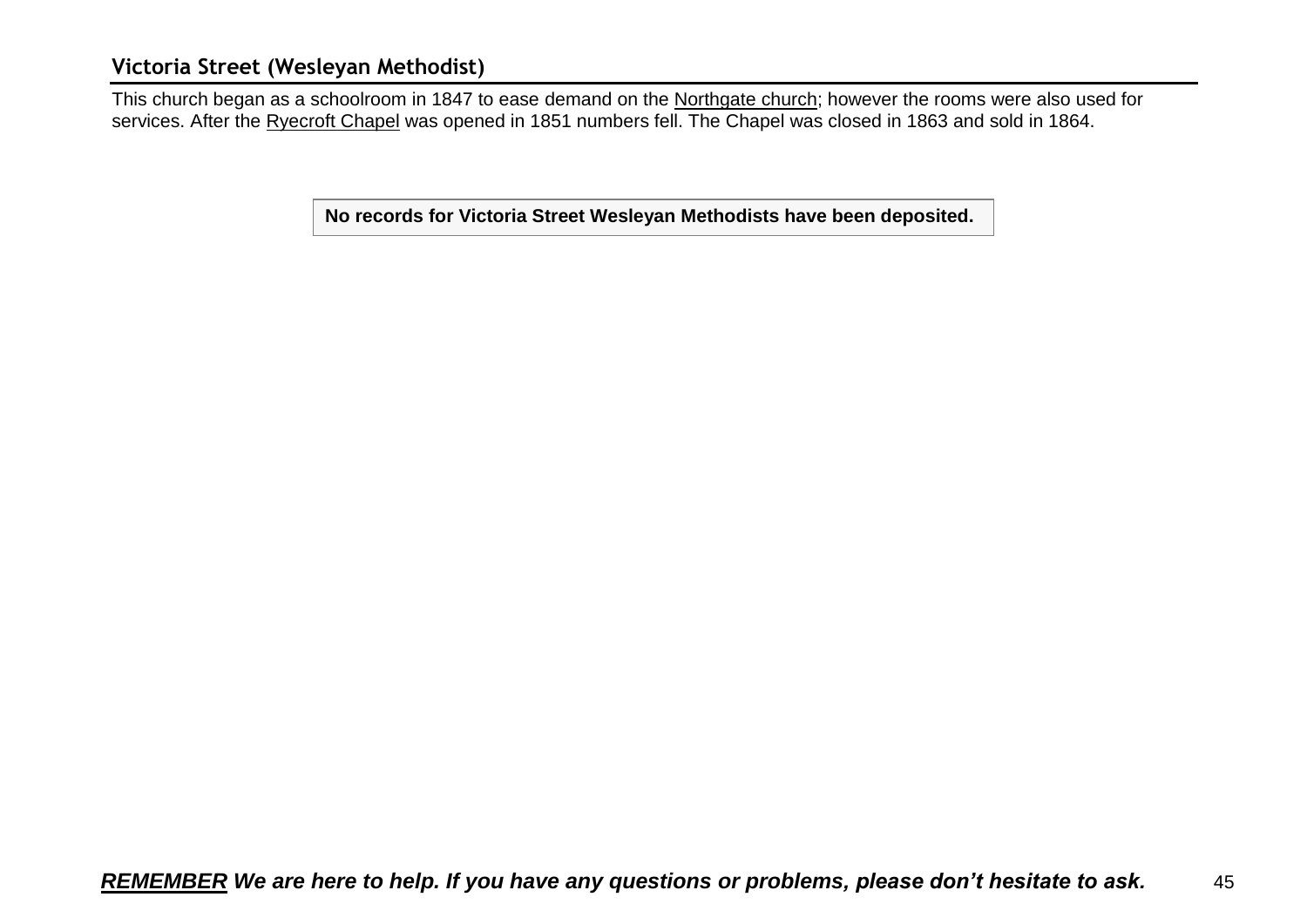<span id="page-45-0"></span>See **Bristol Road Chapel (Wesleyan Methodist)**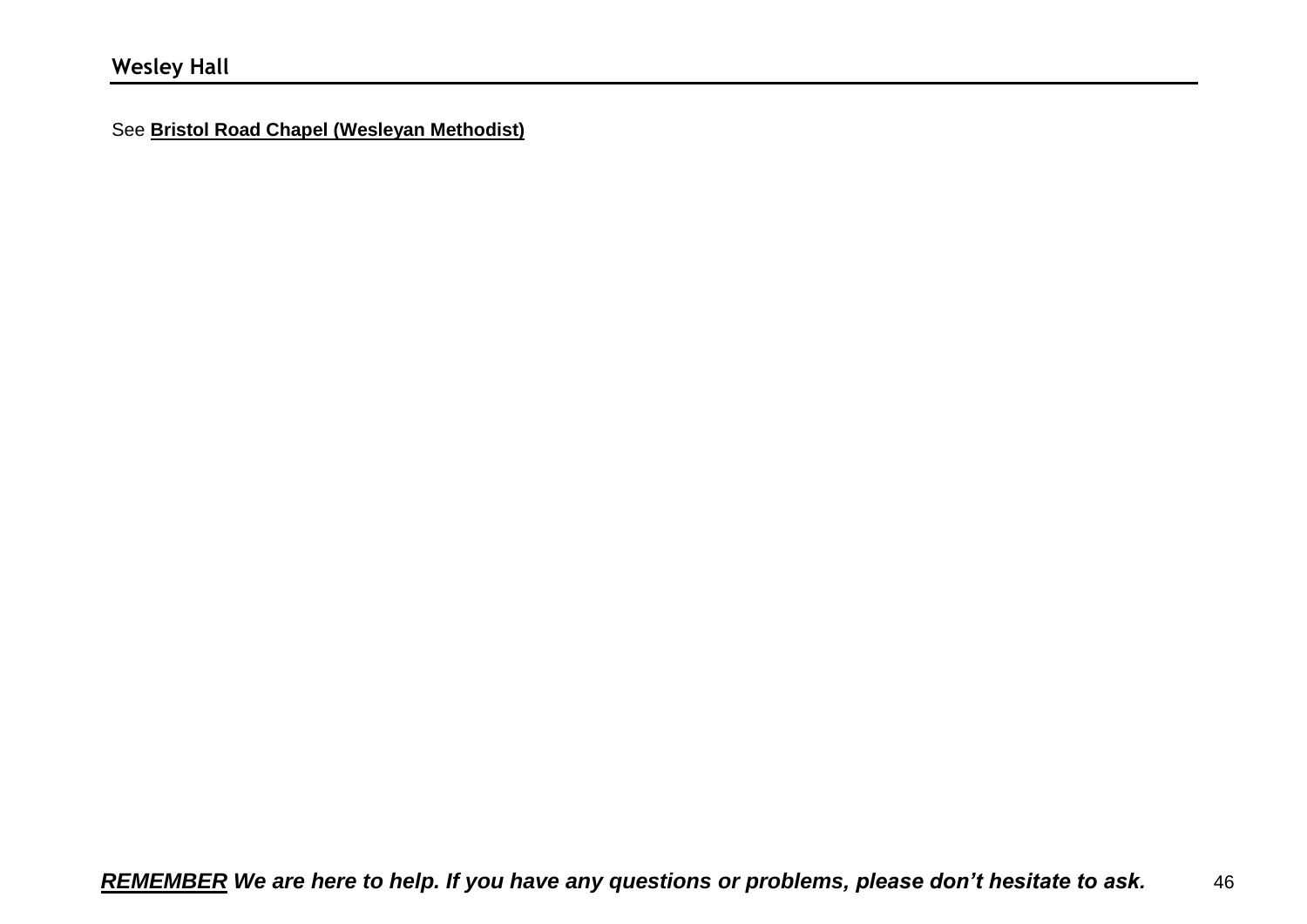### <span id="page-46-0"></span>**Worcester Street (Reformed Methodists)**

The Reformed Methodists broke away from the Wesleyan Methodists in 1850. The new society held services in the circular room in Worcester Street and appointed seven local preachers as ministers. A year later, 450 people were attending the evening services at the rooms in Worcester Street. Services continued until 1857

**No records for Worcester Street Reformed Methodists have been deposited.**

#### <span id="page-46-1"></span>**Worcester Street (New Connexion Methodists)**

The earliest New Connexion Society began in the early 1850s at an inn in Hare Lane. A new chapel was built in Worcester Street and opened in 1857. In 1860 the chapel was made head of the New Connexion circuit, which included Dursley and Saul. By 1881 the congregation was only 85 in the evenings. The lack of popularity led to the chapel closing in the mid 1890s. Part of the building still exists, and can be seen from Park Street.

**No records for Worcester Street New Connexion Methodists have been deposited.**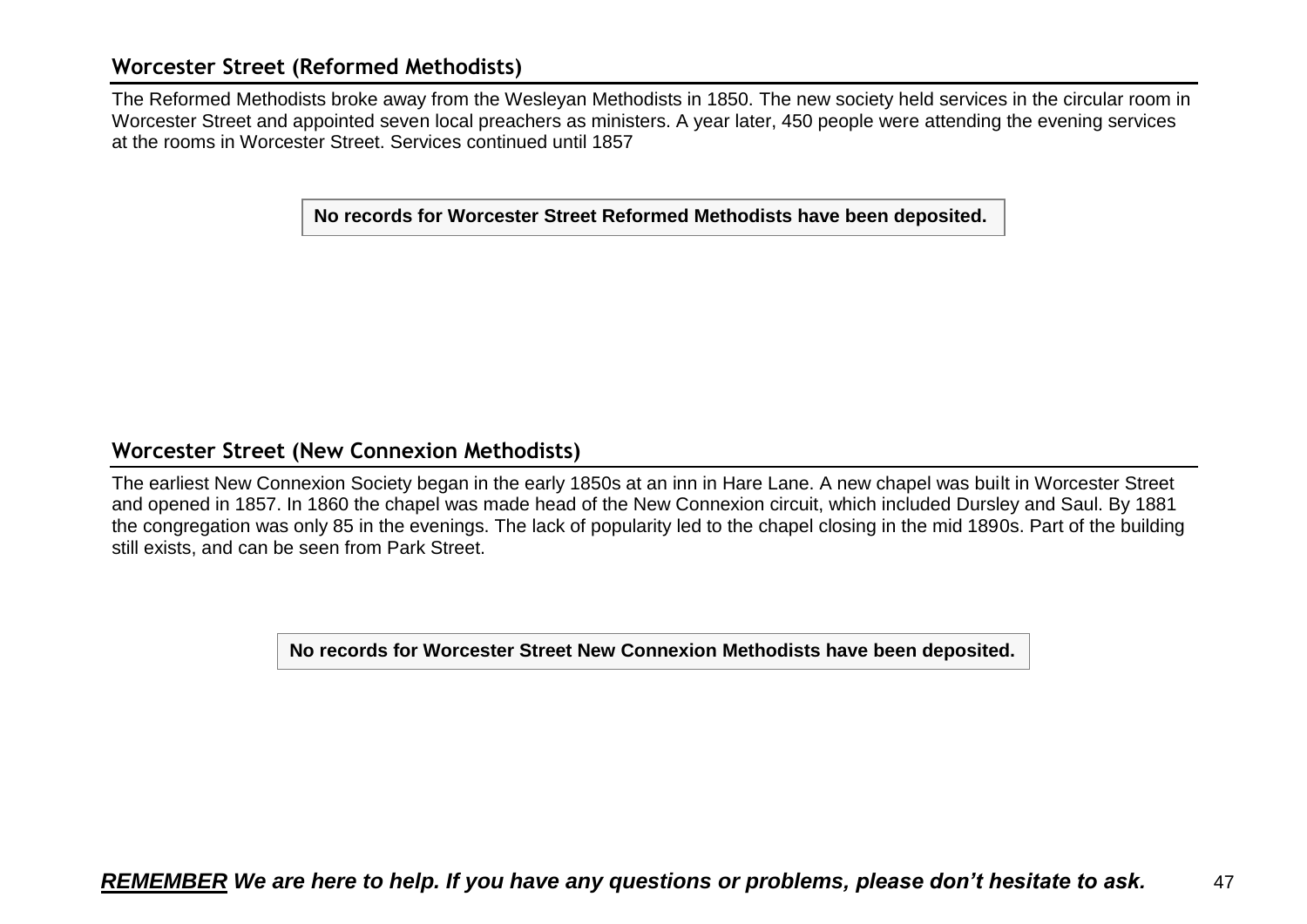# <span id="page-47-1"></span><span id="page-47-0"></span>**George Whitefield Memorial Church (Presbyterian)**

Also known as English Presbyterian Church, Gloucester. A breakaway group from the Southgate Congregational Church was formed in 1864 under Revd Kernahan, who had just been dismissed from service at the church. They met at a theatre and the Corn Exchange, and eventually gained support from the Presbytery of Birmingham. By 1867 they had no set premises and no minister, with only 17 members to keep the group together. In 1868 the group gained a minister, Mr Coole, and applied to build a temporary iron church, but this was refused by the City Council. St Mary's Chapel had just purchased some land at Barley Close, Park Street and they had no minister. They were eager to build a memorial church to Whitefield for the anniversary of his death in 1870. The two congregations merged in April 1869 and the new building was opened in 1871. Until this time marriages and baptisms took place at St Mary's Chapel and at the Cooperative Hall at the Baptist Church on Brunswick Road (see D6143/1/1/1). A manse was built between 1887 and 1889. In 1973, the church merged with the Southgate Congregational Church to form the James Forbes United Reformed Church.

#### **The following pages contain the references to registers of the George Whitefield Memorial Church.**

| <b>Baptisms</b> | <b>Marriages</b> | <b>Burials</b> | <b>Communion</b><br>Roll | <b>Microfilm Reference</b> | <b>Original Register</b> |
|-----------------|------------------|----------------|--------------------------|----------------------------|--------------------------|
| 1868-1884       | 1868-1884        | $[1879-1880]$  |                          |                            | D6143/1/1/1              |
| 1886-1972       |                  |                |                          |                            | D6143/1/1/2              |
|                 | 1886-1961        |                |                          |                            | D6143/1/1/3              |
|                 |                  |                | 1869-1881                |                            | D6143/1/1/4              |
|                 |                  |                | 1882-1890                |                            | D6143/1/1/5              |
|                 |                  |                | 1892-1908                |                            | D6143/1/1/6              |
|                 |                  |                | 1909-1923                |                            | D6143/1/1/7              |
|                 |                  |                |                          |                            |                          |

**There is also a list of other major sources relating to the church, which may be of interest.**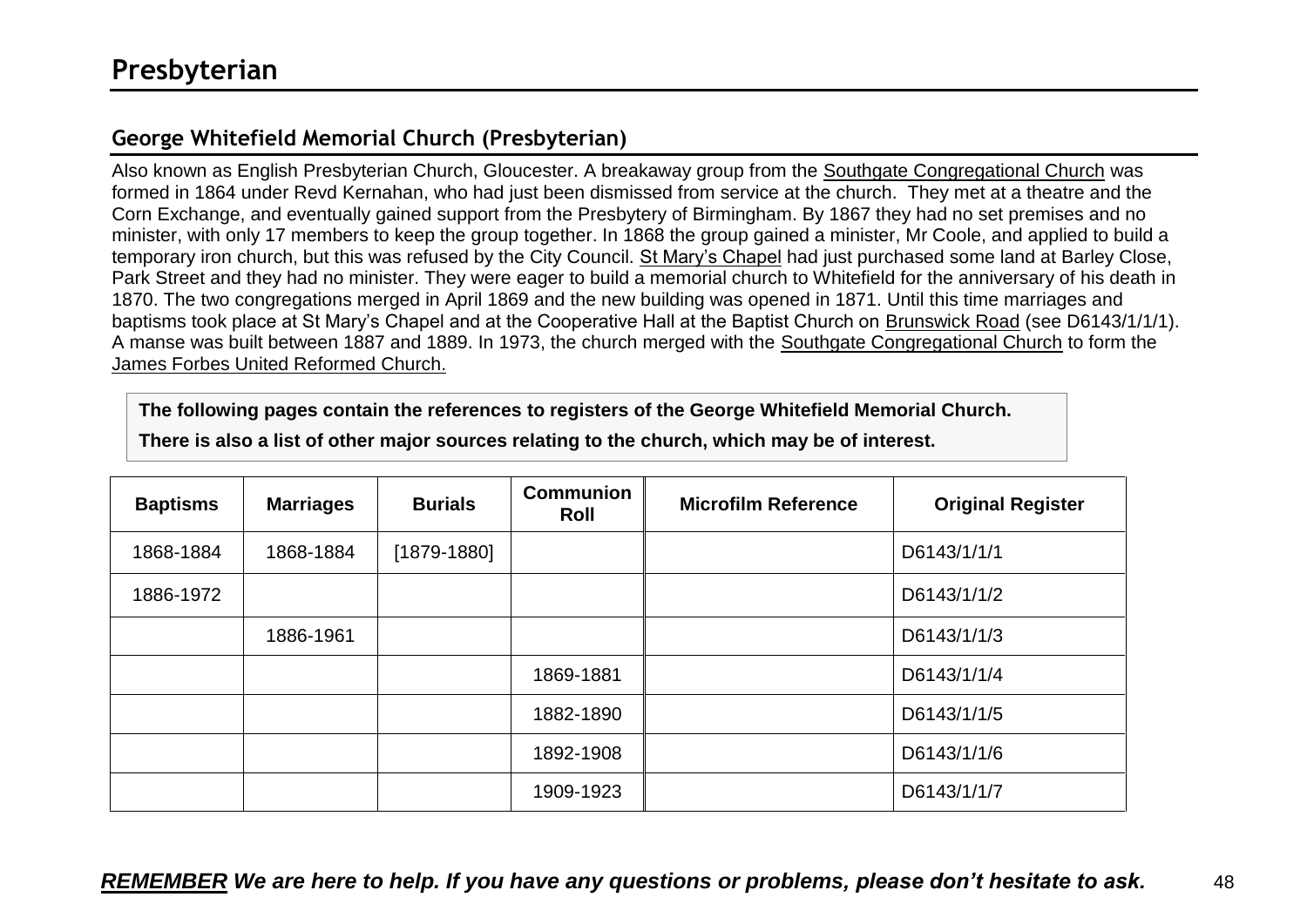| <b>Baptisms</b> | <b>Marriages</b> | <b>Burials</b> | <b>Communion</b><br>Roll | <b>Microfilm Reference</b> | <b>Original Register</b> |
|-----------------|------------------|----------------|--------------------------|----------------------------|--------------------------|
|                 |                  |                | 1924-1932                |                            | D6143/1/1/8              |
|                 |                  |                | 1933-1943                |                            | D6143/1/1/9              |
|                 |                  |                | 1962-1981                |                            | D6143/1/1/10             |

# After 1981 see **James Forbes United Reformed Church**

| <b>Minutes</b>              | D6143/1/2/                                                                                                                        | See catalogue for full list. Includes Sessions and Diaconate Minutes. |  |
|-----------------------------|-----------------------------------------------------------------------------------------------------------------------------------|-----------------------------------------------------------------------|--|
| History                     | NQ6.10GS                                                                                                                          | History of Presbyterians in Gloucester, 1640-1972                     |  |
| <b>Other Sources to try</b> |                                                                                                                                   |                                                                       |  |
| <b>Related Collections</b>  |                                                                                                                                   | See also D6143/3 for James Forbes United Reformed Church              |  |
| Books/Pamphlets             | There are several books and pamphlets about George Whitefield or relating to him. Please search the<br>catalogue for a full list. |                                                                       |  |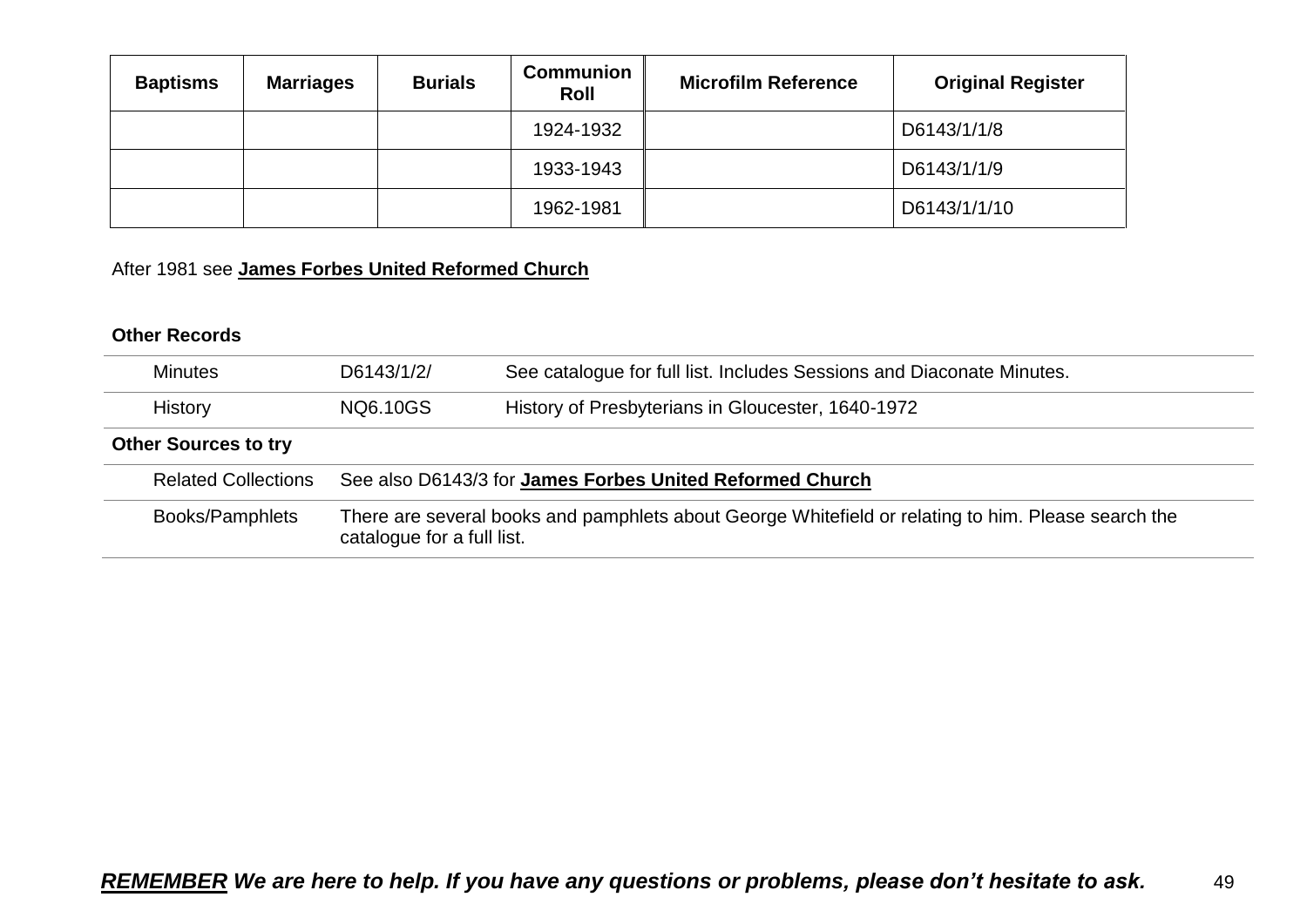# <span id="page-49-1"></span><span id="page-49-0"></span>**Gloucester Society of Friends Meeting House (Quakers)**

Quakers have held meetings in Gloucester since the 1650s. However they were persecuted and some were arrested during the following 50 years. Numbers remained low in the 18<sup>th</sup> Century – only 20 in 1735. In 1755 the Stoke Orchard meeting merged with that of the city, due to the small size of both groups. By 1800 the meeting house on Back Hare Lane (now the Park Street Mission) was rarely used. Regular meetings were re-established in 1812 and the number of attendees began to grow. A new meeting house was purchased in 1834 at Greyfriars, where it is still situated today (2011). Attendance numbers were noted as 36 in 1851 and 87 in 1881. A schoolroom and lobby was added to the meeting house in 1879. The Gloucester Unitarian Church (see Barton Street Chapel) also use the premises for meetings (2011).

#### **The following pages contain the references to registers of the Gloucester Meetings.**

**There is also a list of other major sources relating to the church, which may be of interest.**

| <b>Births</b>            | <b>Marriages</b>                         | <b>Burials</b> | <b>Member Roll</b> | <b>Microfilm Reference</b> | <b>Original Register</b> |  |  |  |  |
|--------------------------|------------------------------------------|----------------|--------------------|----------------------------|--------------------------|--|--|--|--|
|                          | <b>PREPARATIVE MEETINGS (Gloucester)</b> |                |                    |                            |                          |  |  |  |  |
| 1838-1853<br>D1340/C3/R1 |                                          |                |                    |                            |                          |  |  |  |  |
| 1838-1864                |                                          |                |                    |                            | D1340/C3/R2              |  |  |  |  |
|                          |                                          | 1833-1838      |                    |                            | D1340/C3/R3              |  |  |  |  |
|                          |                                          | 1839-1856      |                    |                            | D1340/C3/R4              |  |  |  |  |
|                          |                                          | 1857-1861      |                    |                            | D1340/C3/R5              |  |  |  |  |
|                          | <b>MONTHLY MEETINGS (Gloucester)</b>     |                |                    |                            |                          |  |  |  |  |
|                          |                                          | 1862-1868      |                    |                            | D1340/B2/R1              |  |  |  |  |
|                          |                                          | 1868-1872      |                    |                            | D1340/B2/R2              |  |  |  |  |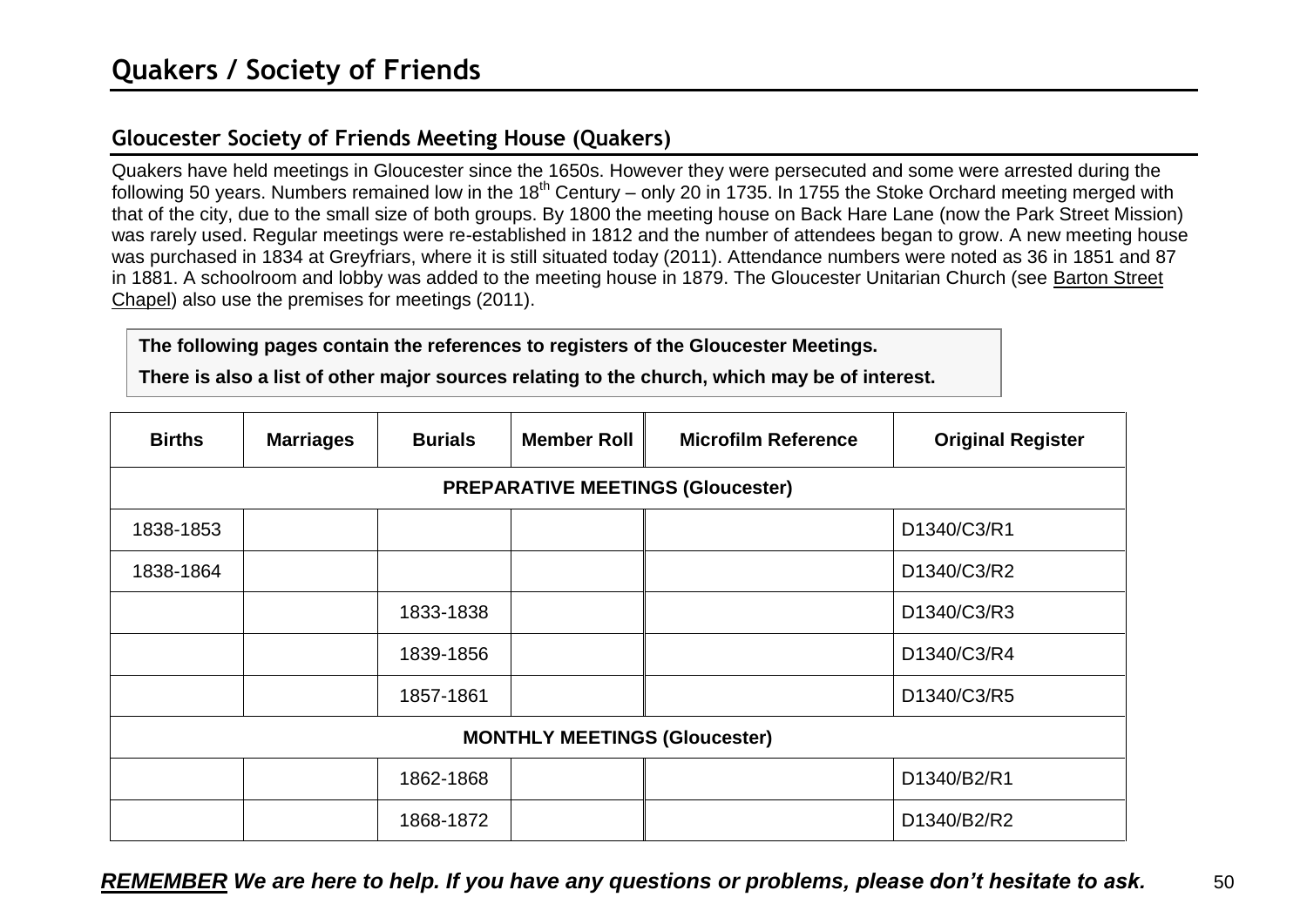| <b>Births</b>                                | <b>Marriages</b> | <b>Burials</b> | <b>Member Roll</b> | <b>Microfilm Reference</b>                            | <b>Original Register</b> |
|----------------------------------------------|------------------|----------------|--------------------|-------------------------------------------------------|--------------------------|
|                                              |                  |                | 1820-1838          |                                                       | D1340/B2/Z1              |
|                                              |                  |                | 1837-1900          |                                                       | D1340/B2/Z2              |
|                                              |                  |                |                    | <b>MONTHLY MEETINGS (Gloucester &amp; Nailsworth)</b> |                          |
|                                              |                  | 1867-1958      |                    |                                                       | D1340/B2/R3              |
|                                              |                  | 1897-1898      |                    |                                                       | D1340/B2/R4              |
| 1865-1870                                    |                  |                |                    |                                                       | D1340/B4/R1              |
|                                              |                  | 1872-1881      |                    |                                                       | D1340/B4/R2              |
| 1870-1877                                    |                  |                |                    |                                                       | D1340/B4/R3              |
| 1877-1897                                    |                  |                |                    |                                                       | D1340/B4/R4              |
| 1897-1905                                    |                  |                |                    |                                                       | D1340/B4/R5              |
| 1905-1909                                    |                  |                |                    |                                                       | D1340/B4/R6              |
|                                              |                  |                | 1899-1962          |                                                       | D1340/B4/Z2              |
|                                              |                  |                |                    |                                                       |                          |
| <b>QUARTERLEY MEETINGS (Gloucestershire)</b> |                  |                |                    |                                                       |                          |
| 1642-1837                                    |                  |                |                    |                                                       | D1340/A1/R1              |
|                                              | 1656-1836        |                |                    |                                                       | D1340/A1/R2              |
|                                              |                  | 1655-1837      |                    |                                                       | D1340/A1/R3              |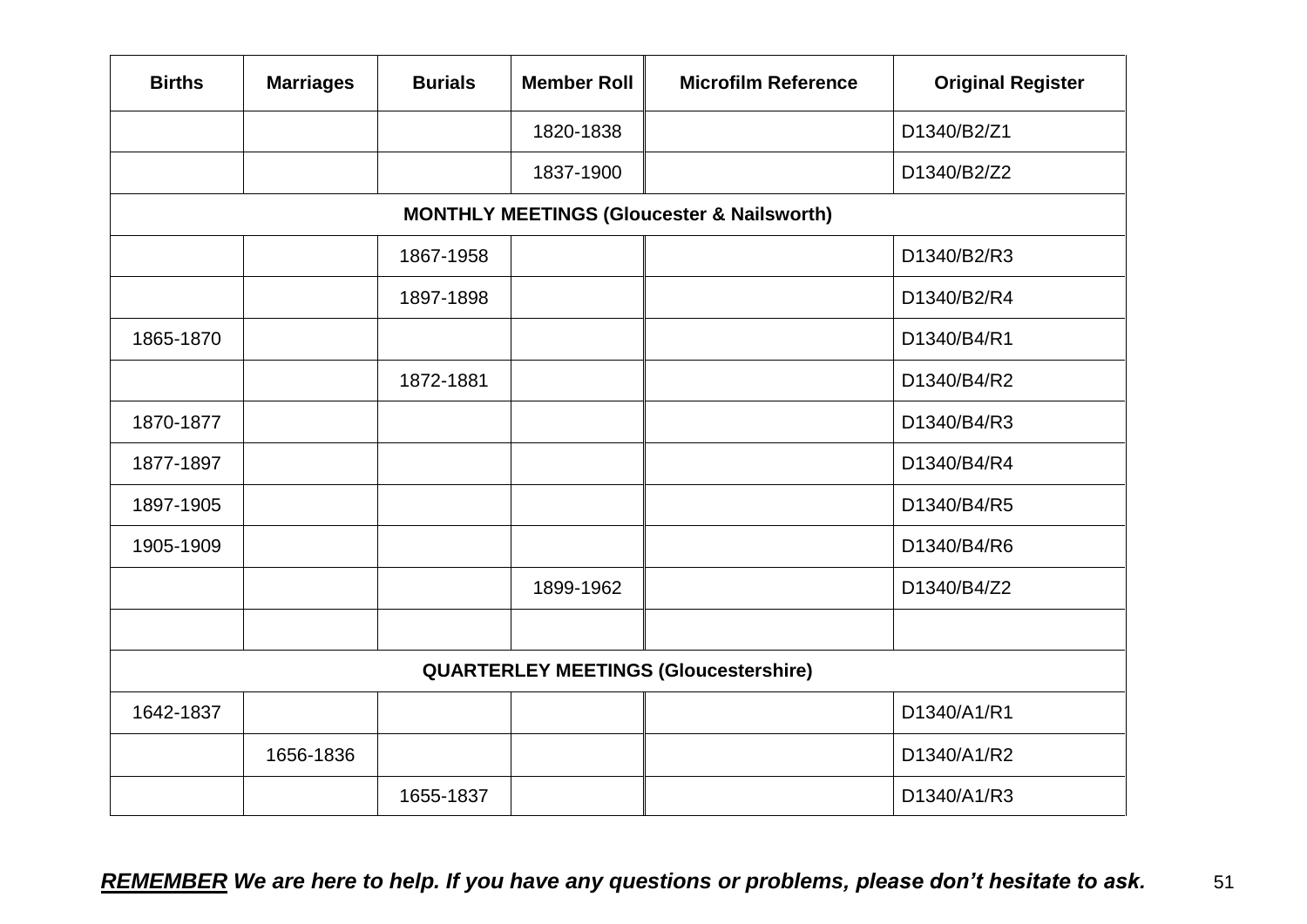| <b>Births</b> | <b>Marriages</b> | <b>Burials</b> | <b>Member Roll</b> | <b>Microfilm Reference</b> | <b>Original Register</b> |
|---------------|------------------|----------------|--------------------|----------------------------|--------------------------|
| 1647-1750     | 1658-1704        | 1658-1756      |                    |                            | D1340/A1/R4              |
|               |                  | 1865-1908      |                    |                            | D1340/A1/R5              |
|               | 1838-1958        |                |                    |                            | D1340/A1/R6              |

| <b>Other Records</b>         | For more information on how meetings were organised see D1340 collection level description.                                      |                                                               |  |
|------------------------------|----------------------------------------------------------------------------------------------------------------------------------|---------------------------------------------------------------|--|
| D1340/A1/M<br><b>Minutes</b> |                                                                                                                                  | Quarterly Minutes (Gloucestershire) 1670-1868                 |  |
|                              | D1340/B2/M                                                                                                                       | Monthly Minutes (Gloucester only) 1671-1854                   |  |
|                              | D1340/B4/M                                                                                                                       | Monthly Minutes (Gloucester & Nailsworth) 1803-1993 with gaps |  |
|                              | D1340/C3/M                                                                                                                       | Gloucester Preparative Meetings 1866-1968                     |  |
| <b>Memorial Inscriptions</b> | D9125/1/3674<br>Volume 3, c.1885                                                                                                 |                                                               |  |
| <b>History</b>               | B642/35087GS                                                                                                                     | Society of Friends in Gloucester, 1655-1900                   |  |
|                              | <b>VCH</b>                                                                                                                       | See also VCH vol. 4 Protestant Non-conformity.                |  |
| <b>Other Sources to try</b>  |                                                                                                                                  |                                                               |  |
| <b>Related Collections</b>   | There are many collections in the Archives relating to Quaker Families and Business. Try searching the<br>catalogue for Quaker*. |                                                               |  |
| Books/Pamphlets              | B347/49415GS - Quakers in Gloucester 1655 – 1737                                                                                 |                                                               |  |
|                              | GAL/C4/50314GS - Quakers in Gloucester: the first fifty years, 1655 - 1705. (BGAS Volume 125, 2007)                              |                                                               |  |
|                              | B607/50065GS - Quaker meeting houses of Britain                                                                                  |                                                               |  |

# <span id="page-51-0"></span>**Roman Catholics**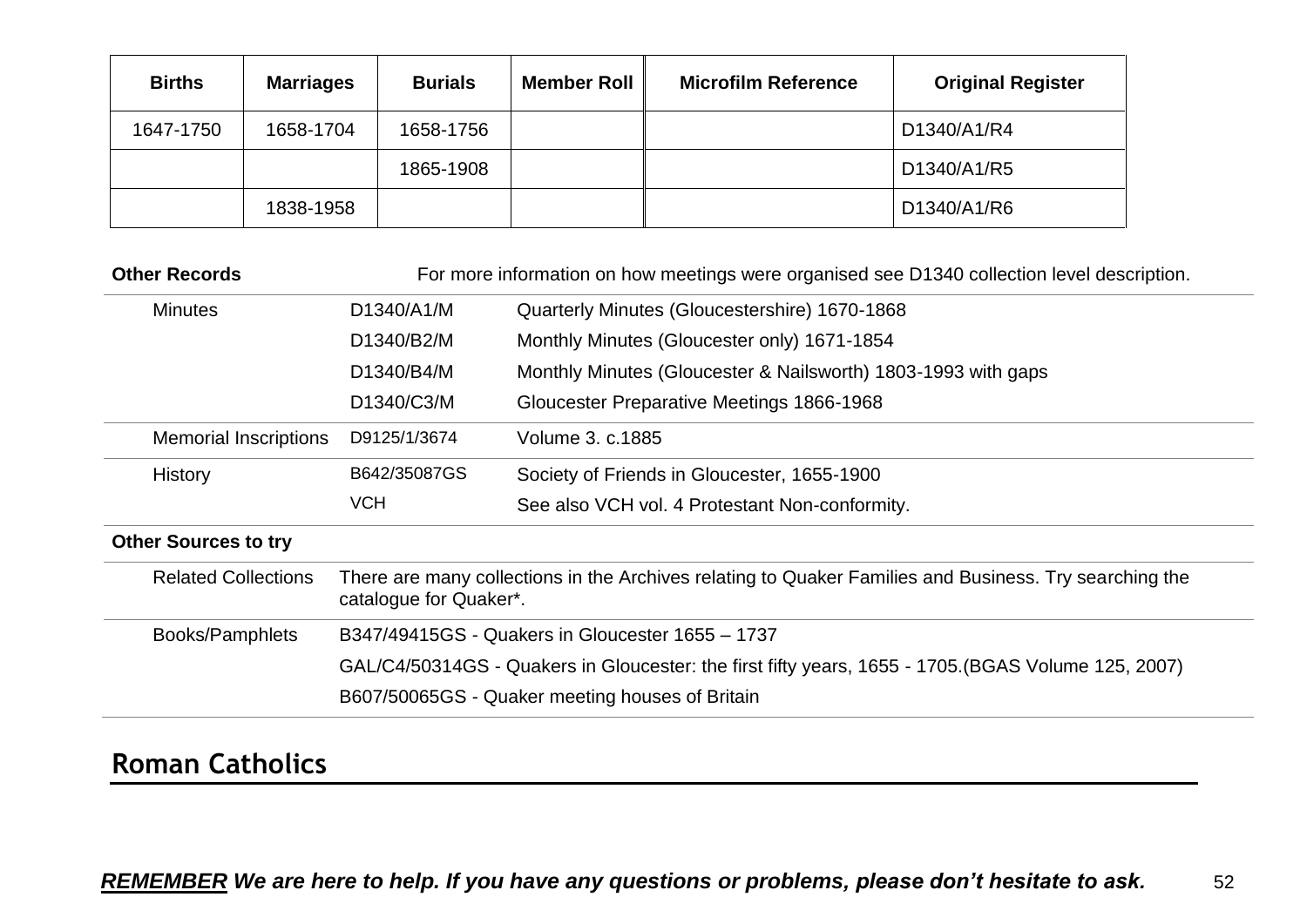# <span id="page-52-0"></span>**St Peter's (Roman Catholic)**

After the reformation, there were some catholic sympathizers in the city; however they had all but disappeared, when in 1676 only 1 papist was recorded in Gloucester. The 1688 Revolution brought an end to a small mission in the city but 100 years later a new mission was sponsored by Mary Webb. This firstly met in rooms in Berkeley Street, until John Greenway bought a house in London Road and built a small chapel in the backyard. This was registered as a place of worship in 1792. By 1813 the congregation numbered 40 and 130 in 1851. The Church was closely associated with the Canning Family of Hartpury; Frances Canning donated £1000 for the building of a new church in 1857. The building was finally finished 10 years later after some alterations. The congregation continued to grow and was at 248 in 1881. Further growth in the inter-war years led to mass centres being established at Brockworth, Churchdown (see Our Lady of Perpetual Succour, Churchdown), Matson (see St Augustine, Matson) and Tuffley (see English Martyrs, Tuffley). From 1953 the church held Eastern Rite masses for the Ukrainian Catholics in the city. In 1974 they purchased the church of the Good Shepherd on Derby Road, which opened in 1977.

**The following pages contain the references to registers of St Peter's RC Church.**

**There is also a list of other major sources relating to the church, which may be of interest.**

| <b>Baptisms</b> | <b>Marriages</b> | <b>Burials</b> | <b>Church Roll</b> | <b>Microfilm Reference</b> | <b>Original Register</b> |
|-----------------|------------------|----------------|--------------------|----------------------------|--------------------------|
| 1789-1856       | 1826-1830        | 1825-1855      |                    | MF1628                     |                          |
|                 | 1850-1855        |                |                    | MF1628                     |                          |

| History                     | D5467/1/1                                                    | Guide to St Peter's Catholic Church, 1948 |  |
|-----------------------------|--------------------------------------------------------------|-------------------------------------------|--|
|                             | <b>VCH</b>                                                   | See also VCH vol. 4 Roman Catholicism     |  |
| <b>Other Sources to try</b> |                                                              |                                           |  |
| <b>Related Collections</b>  | See also D5467                                               |                                           |  |
| Books/Pamphlets             | B146/31841(1-4)GS - St. Peter's catholic church (Gloucester) |                                           |  |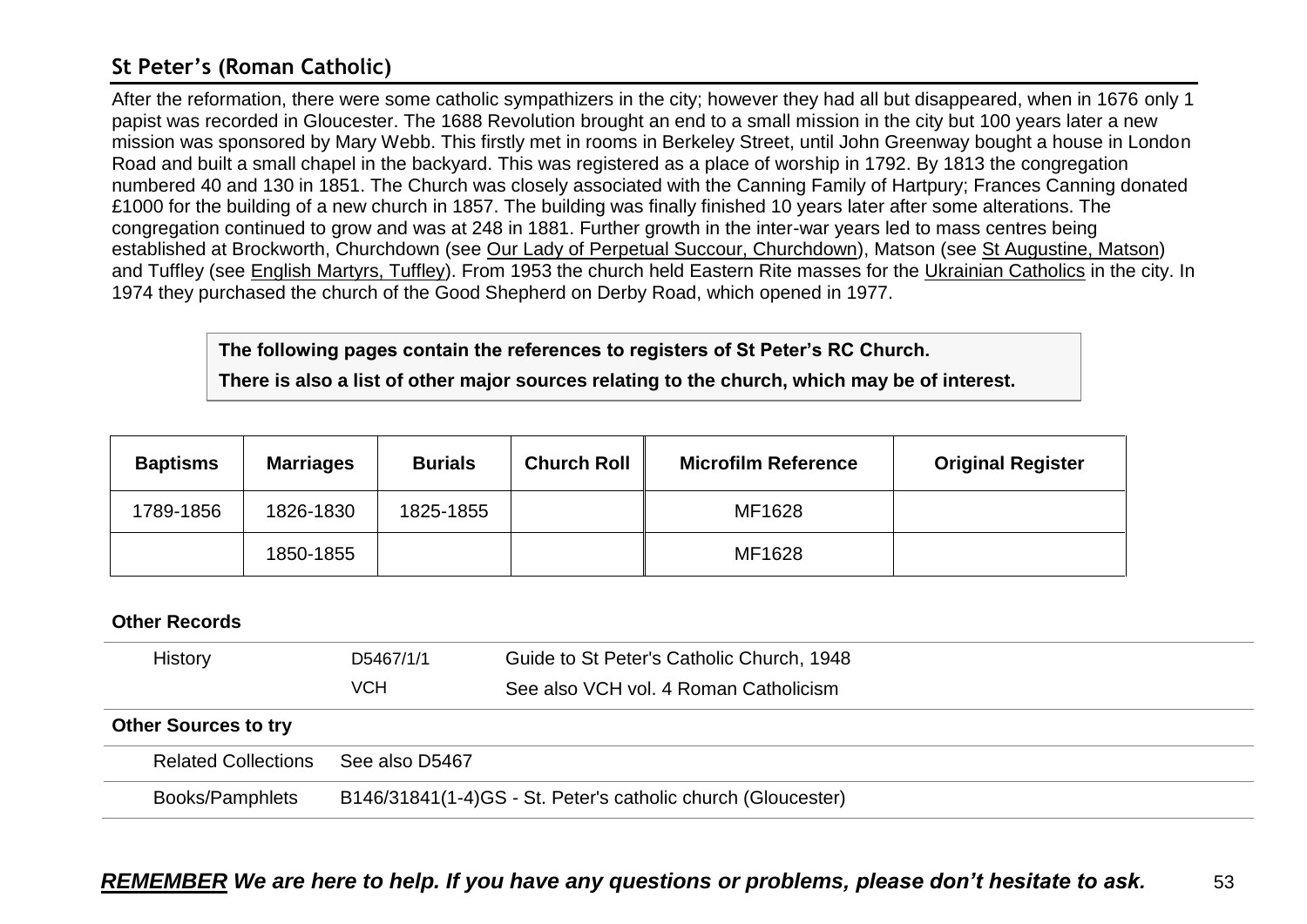# <span id="page-53-1"></span><span id="page-53-0"></span>**Barton Street Chapel (Unitarian/Presbyterian)**

The chapel was built by the first protestant dissenter congregation under James Forbes. The congregation is believed to have formed in the late 1650s with Calvinist and Congregational views. After the Restoration in 1660 Dissenter ministers, including Forbes were forbidden to preach. However the 1672 Indulgence on Dissenters Act allowed the minister to return to Gloucester and unite the many Presbyterian and Congregational groups which had formed in this absence. The Chapel itself was built in 1699, however ceremonies before this time were conducted by Forbes at St Michael's Church. Forbes died in 1712, at which time the congregation is said to have numbered 400. The views of his successor, Joseph Denham, caused a split in the congregation. Those of the Calvinist views established by Forbes left to for the Southgate Congregational Church in 1715. The Chapel became Unitarian in the 1750s under Joshua Dickinson. A burial ground at the chapel was created in 1723 from a garden beside the chapel. Major alterations to the fabric of the church were conducted in the 1840s. By the late 19<sup>th</sup> Century membership was falling and ministers were moving on after only a few years. During the early 1900s, the church was closely associated with the Price family of Tibberton Court, and relied on their donations. From 1956 the chapel shared a minister with the Cheltenham Unitarian, and the building itself was falling into disrepair. The chapel was closed and demolished in 1968. James Forbes' remains were transferred to the Cathedral. The congregation now meets at the Friends Meeting House once a month.

**The following pages contain the references to registers of Barton Street Chapel.**

**There is also a list of other major sources relating to the church, which may be of interest.**

| <b>Baptisms</b> | <b>Marriages</b> | <b>Burials</b> | <b>Church Roll</b> | <b>Microfilm Reference</b> | <b>Original Register</b> |
|-----------------|------------------|----------------|--------------------|----------------------------|--------------------------|
| 1740-1836       |                  |                |                    | MF1267                     |                          |
| 1785-1836       |                  | 1785-1836      |                    | MF1260                     |                          |
| 1878-1942       | 1877-1945        | 1875-1944      | 1877-1903          |                            | D4270/1/2                |
| 1960-1986       | 1964             | 1946-1988      |                    |                            | D4270/1/3                |